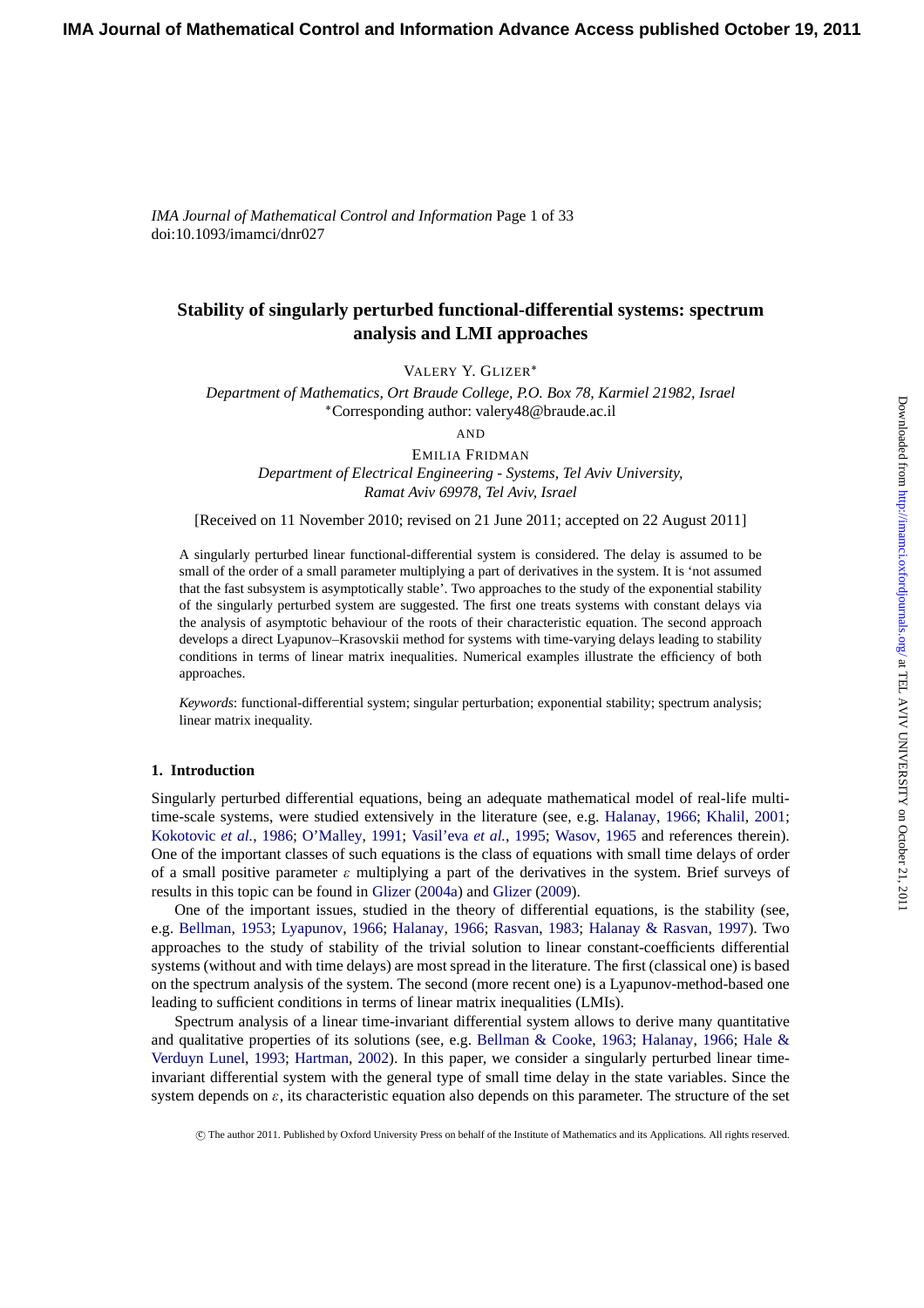of roots of this equation, valid for all sufficiently small  $\varepsilon$  (robust with respect to  $\varepsilon$ ), is studied.

The structure of the set of roots of the characteristic equation, associated with an undelayed singularly perturbed system, was analysed in a number of works (see, e.g. Kokotovic *et al.*, 1986; Luse & Khalil, 1985; Luse, 1986). The dependence on a parameter of roots of the characteristic equation, associated with a time-delay system, also was studied in the literature. In Hale & Verduyn Lunel (1993) and Halanay (1966), different aspects of behaviour of the spectrum for regularly perturbed time-delay systems were studied. Asymptotic behaviour with respect to a small dela[y perturbation of critical](#page-31-0) [\(pure](#page-31-0) [imaginary\) root](#page-31-0)s [was](#page-31-0) [analys](#page-31-0)ed in Chen *et al.* (2006), Chen *et al.* (2008) and Fu *et al.* (2007) for the case of commensurate delays. Conditions, under which such roots beco[me asymptotically stable](#page-31-0) [due to](#page-31-0) a s[mall pertu](#page-31-0)r[bation](#page-31-0) of the delays, were established. The limit behaviour (as  $\varepsilon \to +0$ ) of spectrum of a singularly perturbed time-delay system was studied in Glizer (1999) and Glizer (2003). The separation of this spectrum into two sets, not [intersecting](#page-30-0) e[ach o](#page-30-0)th[er, also was](#page-30-0) [done.](#page-30-0)

In the present paper, we continue the study of the asymptotic behaviour (for  $\varepsilon \to +0$ ) of the spectrum of a singularly perturbed time-delay differential system, started in Glizer (1999) and Glizer (2003). The results of this study are applied to analysis of the e[xponen](#page-31-0)t[ial sta](#page-31-0)bility [of the](#page-31-0) [origina](#page-31-0)l singularly perturbed time-delay system.

The exponential stability and the equivalent to it  $L^2$ -stability of linear singularly perturbed systems with small time delays were studied in a number of works in the literat[ure. Thus, in](#page-31-0) Fridman [\(1996\) an](#page-31-0)d Glizer & Fridman (2000), such a study is based on the exact slow–fast decomposition of the system. In Dragan & Ionita (1999), the exponential stability of a singularly perturbed system with two kinds of state delay (non-small for the slow and small for the fast state variables) was investigated by using the transformations of the slow and fast parts of the original differential system t[o equivalent int](#page-30-0)egral [equations. In](#page-31-0) Glizer [\(2004](#page-31-0)a), the analysis of the exponential stability is based on the block-wise estimate of [the fundamental](#page-30-0) [matrix](#page-30-0) solution of singularly perturbed systems with small time delays established in Glizer (2003). In Glizer (2007), the  $L^2$ -stability was studied for a closed-loop system arising in an infinite horizon linear-quadratic optimal control problem for singularly perturbed systems with small state delays. [In all these wo](#page-31-0)rks, the essential condition is the exponential (or  $L^2$ ) stability of both, slow and fast, subsystems associated with the singularly perturbed system. In the present paper, in contrast wi[th the above m](#page-31-0)ent[ioned works, t](#page-31-0)he exponential stability of the singularly perturbed time-delay system is analysed also in the case where the fast subsystem is not required to be exponentially stable.

During two recent decades, the LMI method (see, e.g. Boyd *et al.*, 1994) became one of basic approaches to analysis and control of time-delay systems. This approach was extended to singularly perturbed systems with delay (see, e.g. Chen *et al.*, 2010; Fridman, 2002a,b, 2006 and references therein). It is interesting to note that the LMI approach to singularly perturbed systems (Fridman, 2002a) gave an idea of descriptor approach (Fridman, 2002c) to time-de[lay systems](#page-30-0), [which](#page-30-0) allowed for the first time to treat fast-varying delays (i.e. delays without any constraints on the delay derivative) via Krasovskii method (see Fridman & Shaked, 2[002\). In all](#page-30-0) t[he ex](#page-30-0)i[sting LMI-based p](#page-30-0)[apers](#page-31-0) on singularly perturbed systems, the case of exponentially stable fast subsystem was considered. In the [present paper, an](#page-30-0) LMI approach is extended to expon[ential stability an](#page-31-0)alysis of singularly perturbed time-delay systems with constant coefficients and variable time delays in the case, where there is no assumption on the exponential stability [of the fast subsystem.](#page-31-0)

It should be noted that the method, based on the asymptotic analysis of the spectrum of a singularly perturbed system with delays (the asymptotic method), is infinite dimensional, while the LMI method is finite dimensional. Therefore, they do not replace each other. These two methods are complimentary. Namely, the asymptotic one gives some accurate enough, but mostly qualitative analysis for linear systems with constant delays. Based on the asymptotic analysis, an appropriate LMI approach gives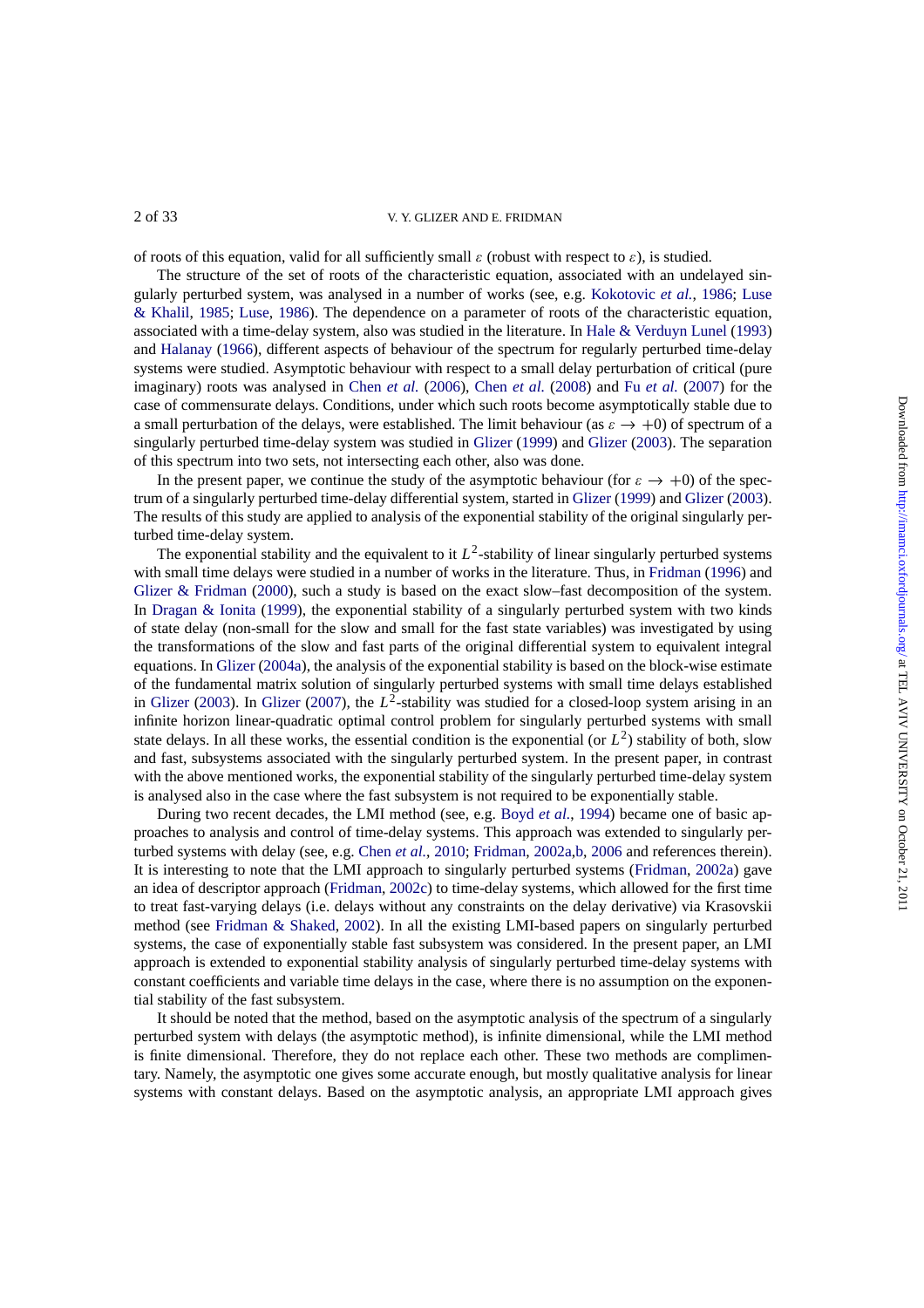<span id="page-2-0"></span>more restrictive sufficient conditions. However, LMI-based conditions are robust and they give an interval for the small parameter  $\varepsilon$  on which the system has the same decay rate. An LMI method can be also applied to analysis and design of uncertain systems with uncertainties in the coefficients and delays.

The paper is organized as follows. In the next section, the problem is formulated. The objectives of the paper are stated. The separation of roots of the characteristic equation, associated with the original singularly perturbed functional-differential system, is studied in Section 3. In Sections 4 and 5, the sets of slow and fast roots of this characteristic equation are analysed. In Section 6, based on this analysis, the exponential stability of the original singularly perturbed functional-differential system is investigated. In Section 7, the LMI method is developed for study of the stability of a singularly perturbed linear system with point-wise and distributed variable delays. In Section 8, a numerica[l e](#page-7-0)valuation of [b](#page-9-0)oth [me](#page-12-0)thods of the stability analysis of the singularly perturbed systems with delays is carr[ie](#page-14-0)d out.

The following main notations are applied in the paper:

- (1)  $E^n$  $E^n$  denotes the real *n*-dimensional Euclidean space[;](#page-25-0)
- (2)  $I_n$  denotes the *n*-dimensional identity matrix;
- (3)  $\mathcal C$  denotes the set of all complex numbers;
- (4) Re $\lambda$  and Im $\lambda$  denote the real and imaginary parts, respectively, of a complex number  $\lambda$ ;
- (5) col(*x*, *y*), where  $x \in E^n$  and  $y \in E^m$ , denotes a column block-vector with the upper block *x* and the lower block *y*;
- (6)  $\|\cdot\|$  denotes the Euclidean norm of a vector and of a matrix;
- (7) the superscript  $\top$  denotes the transposition of either a matrix or a vector;
- (8) the inequality  $A > (\geqslant)0$ , where *A* is a symmetric matrix, means that this matrix is positive definite (semi-definite);
- (9)  $C[a, b; E<sup>n</sup>]$  is the space of continuous functions  $f(t): [a, b] \to E<sup>n</sup>$ ;
- (10)  $\|\cdot\|_C$  denotes the uniform norm in  $C[a, b; E^n]$ ;
- (11) *W*[ $a, b$ ;  $E^n$ ] is the Sobolev space of absolutely continuous functions  $f(t)$ : [ $a, b$ ]  $\rightarrow E^n$  with the derivatives, square integrable on the interval [*a*, *b*].

#### **2. Problem statement**

2.1 *Singularly perturbed system with time-independent delay*

Consider the system

$$
\frac{dx}{dt} = \int_{-h}^{0} [dA_1(\eta)]x(t+\varepsilon\eta) + \int_{-h}^{0} [dA_2(\eta)]y(t+\varepsilon\eta), \quad t \ge 0,
$$
\n(2.1)

$$
\varepsilon \frac{dy(t)}{dt} = \int_{-h}^{0} [dA_3(\eta)]x(t+\varepsilon \eta) + \int_{-h}^{0} [dA_4(\eta)]y(t+\varepsilon \eta), \quad t \ge 0,
$$
 (2.2)

where  $x(t) \in E^n$ ,  $y(t) \in E^m$ ;  $\varepsilon > 0$  is a small parameter  $(\varepsilon << 1)$ ;  $h > 0$  is a given constant independent of  $\varepsilon$  and  $A_i(\eta)$ ,  $(i = 1, ..., 4)$  are given matrices of respective dimensions.

In what follows, we assume:

**A1.** The matrix-valued functions  $A_i(\eta)$ ,  $(i = 1, ..., 4)$  are defined for  $\eta \in (-\infty, +\infty)$  and satisfy the conditions:

(a<sub>1</sub>)  $A_i(\eta) = 0$ ,  $\forall \eta \geqslant 0$ ;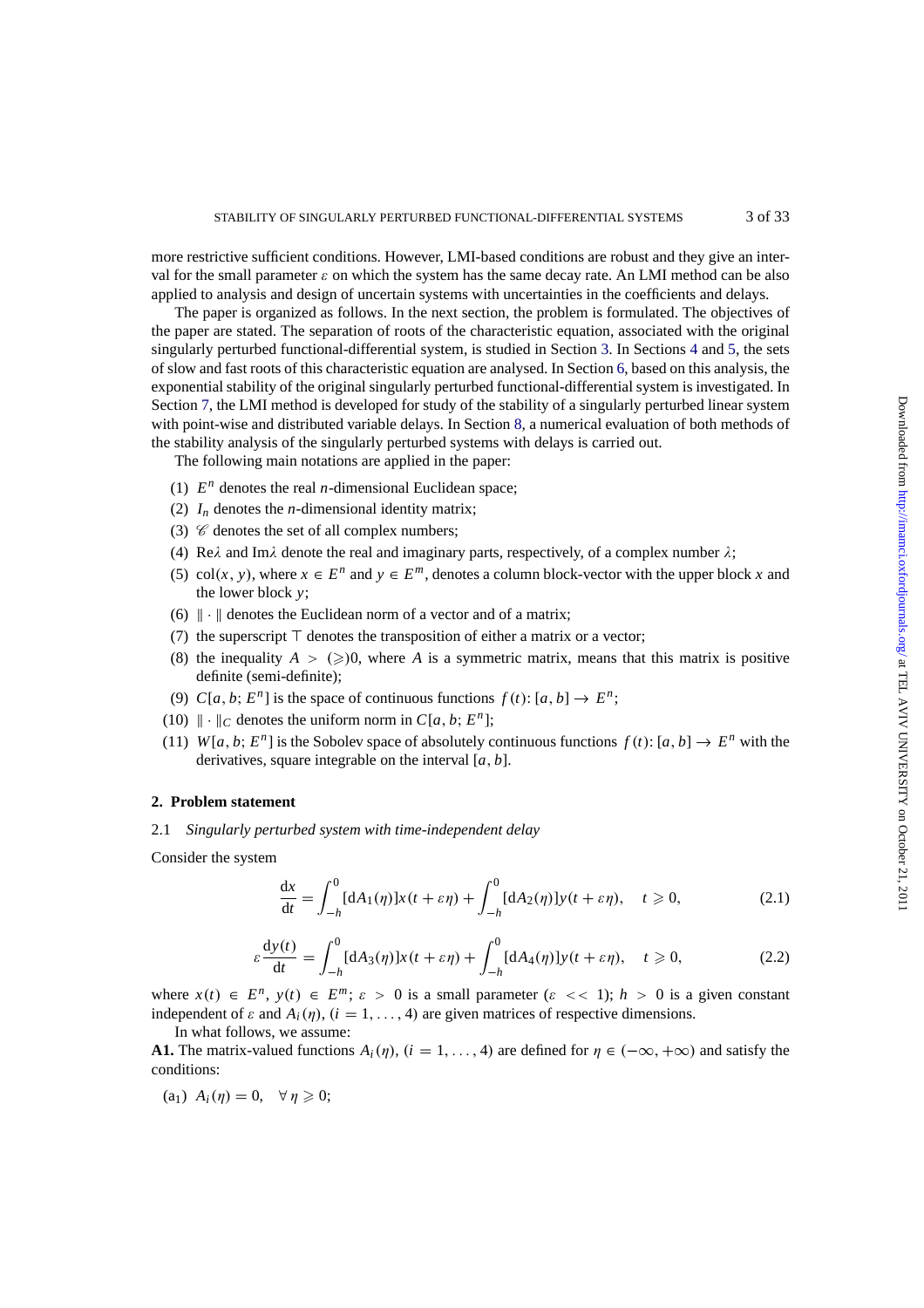- (b<sub>1</sub>)  $A_i(\eta) = A_i(-h), \quad \forall \eta \leq -h;$
- (c<sub>1</sub>)  $A_i(\eta)$  is continuous from the left for  $\eta \in (-h, 0)$ ;
- (d<sub>1</sub>)  $A_i(\eta)$  has bounded variation on the interval  $\eta \in [-h, 0]$ .

System (2.1)–(2.2) is called 'singularly perturbed by the small parameter  $\varepsilon$ ' or simply 'singularly perturbed'. The state variables *x*(∙) and *y*(∙) are called the 'slow' and 'fast' ones, respectively. Equation  $(2.1)$  describes the 'slow mode (motion)' of system  $(2.1)$ – $(2.2)$ , while  $(2.2)$  describes its 'fast mode (motion)'.

Let us w[rite](#page-2-0) do[wn](#page-2-0) the characteristic equation for the original singularly perturbed system  $(2.1)$ – $(2.2)$ . For this purpose, we rewrite  $(2.1)$ – $(2.2)$  as follows:

$$
E_{\varepsilon} \frac{dz(t)}{dt} = \int_{-h}^{0} [dA(\eta)]z(t + \varepsilon \eta), \quad t \geqslant 0,
$$
 (2.3)

where  $z(\cdot) = \text{col}(x(\cdot), y(\cdot))$ , and

$$
E_{\varepsilon} = \begin{bmatrix} I_n & 0 \\ 0 & \varepsilon I_m \end{bmatrix}, \quad A(\eta) = \begin{bmatrix} A_1(\eta) & A_2(\eta) \\ A_3(\eta) & A_4(\eta) \end{bmatrix}.
$$
 (2.4)

Using equivalent form  $(2.3)$  of system  $(2.1)$ – $(2.2)$ , we obtain the characteristic equation (with respect to  $\lambda$ ) for this system in the form

$$
\det \Delta(\lambda, \varepsilon) = 0, \quad \Delta(\lambda, \varepsilon) \stackrel{\triangle}{=} \int_{-h}^{0} \exp(\varepsilon \lambda \eta) \mathrm{d}A(\eta) - \lambda E_{\varepsilon}.
$$
 (2.5)

In what follows, we call (2.5) the 'original characteristic equation'.

The spectrum analysis of  $(2.1)$ – $(2.2)$ , i.e. the analysis of roots of the original characteristic equation, is based on the asymptotic decomposition of this system into two much simpler  $\varepsilon$ -free subsystems, the fast and slow ones.

2.1.1 *Fast subsystem.* The [fast](#page-2-0) s[ubsy](#page-2-0)stem is derived from the equation for the fast mode (2.2) in two steps. In the first step, the slow state variable  $x(·)$  is removed from (2.2). Thus, we obtain the equation

$$
\varepsilon \frac{\mathrm{d}y(t)}{\mathrm{d}t} = \int_{-h}^{0} [\mathrm{d}A_4(\eta)] y(t + \varepsilon \eta), \quad t \ge 0. \tag{2.6}
$$

On the second step, the following transformations of the independent variable and the state are made in this equation:

$$
t = \varepsilon \xi, \quad y(\varepsilon \xi) = y_{\rm f}(\xi), \tag{2.7}
$$

where  $\zeta$  and  $y_f(\zeta)$  are a new independent variable (the stretched time) and a new state, respectively. By this transformations, (2.6) becomes

$$
\frac{\mathrm{d}y_{\mathrm{f}}(\zeta)}{\mathrm{d}\zeta} = \int_{-h}^{0} [\mathrm{d}A_4(\eta)] y_{\mathrm{f}}(\zeta + \eta). \tag{2.8}
$$

<span id="page-3-0"></span>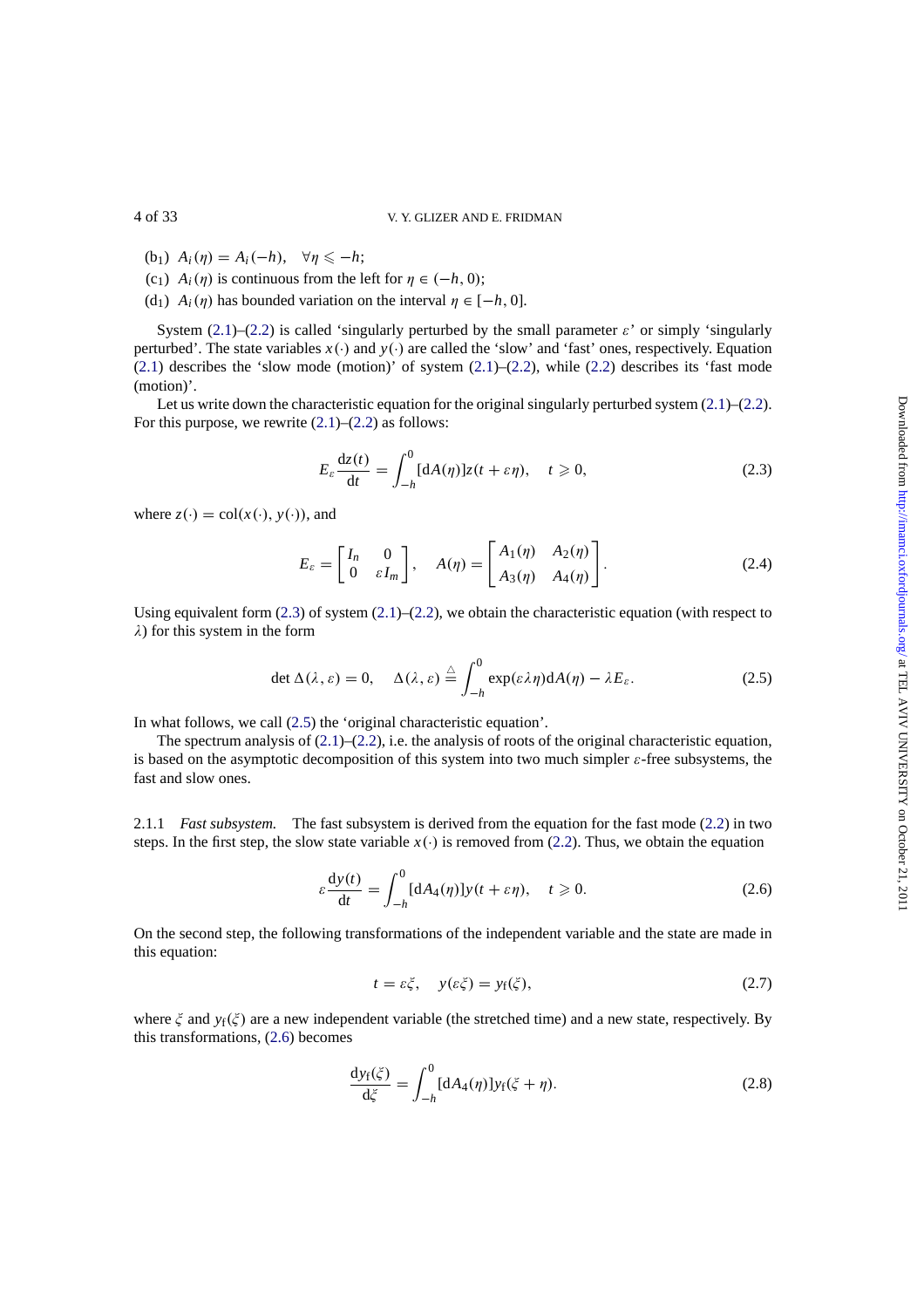<span id="page-4-0"></span>The fast subsystem (2.8) is  $\varepsilon$ -free, and it is of a less dimension than the original one (2.1)–(2.2). The characteristic equation (with respect to  $\mu$ ) for the fast subsystem (2.8) is

$$
\det \Delta_f(\mu) = 0, \quad \Delta_f(\mu) \stackrel{\triangle}{=} \int_{-h}^0 \exp(\mu \eta) dA_4(\eta) - \mu I_m. \tag{2.9}
$$

We call the characteristic equation (2.9) for the fast subsystem (2.[8\)](#page-3-0) [t](#page-3-0)he 'fast characteristic equation'. In what follows, we assume:

**A2.** The fast characteristic equation (2.9) has no zero root, i.e. det  $\Delta_f(0) \neq 0$ .

2.1.2 *Slow subsystem.* The slow subsystem is obtained fro[m](#page-3-0) [\(2.](#page-3-0)1) to (2.2) by setting there formally  $\varepsilon = 0$  and re-denoting the states *x*(⋅) and *y*(⋅) by *x*<sub>s</sub>(⋅) and *y*<sub>s</sub>(⋅), respectively. Thus, we obtain the system

$$
\frac{dx_s(t)}{dt} = \bar{A}_1 x_s(t) + \bar{A}_2 y_s(t),
$$
\n(2.10)

$$
0 = \bar{A}_3 x_s(t) + \bar{A}_4 y_s(t), \tag{2.11}
$$

where

$$
\bar{A}_i \stackrel{\triangle}{=} \int_{-h}^0 dA_i(\eta), \quad i = 1, \dots, 4. \tag{2.12}
$$

It is seen that the slow subsystem  $(2.10)$ – $(2.11)$  is differential-algebraic, it is independent of  $\varepsilon$  and has no delays. Under the Assumption A2, the slow subsystem can be converted to a differential equation with respect to  $x_s(\cdot)$ . Indeed, due to this assumption, det  $\Delta_f(0) \neq 0$ . Direct calculation yields  $\Delta_f(0) = A_4$ . Hence, as a consequence of the assumption A2, we have

$$
\det A_4 \neq 0. \tag{2.13}
$$

Thus, under the assumption A2, the original singularly perturbed system  $(2.1)$ – $(2.2)$  is standard (see Kokotovic *et al.*, 1986, Chapter 1, Section 2).

Resolving  $(2.11)$  with respect to  $y_s(t)$  and substituting the obtained result into  $(2.10)$ , one transforms the slow subsystem as follows:

$$
\frac{dx_s(t)}{dt} = \mathscr{A}_0 x_s(t), \quad \mathscr{A}_0 \stackrel{\triangle}{=} \bar{A}_1 - \bar{A}_2 (\bar{A}_4)^{-1} \bar{A}_3. \tag{2.14}
$$

The characteristic equation (with respect to  $\lambda$ ) for (2.14) is

$$
\det \Delta_{\rm s}(\lambda) = 0, \quad \Delta_{\rm s}(\lambda) \stackrel{\triangle}{=} \mathscr{A}_0 - \lambda I_n. \tag{2.15}
$$

We call the characteristic equation (2.15) for the slow subsystem (2.14) the 'slow characteristic equation'.

2.1.3 *Asymptotic decomposition of the original characteristic equation.* In this subsection, we show that a proper asymptotic  $(\varepsilon \to +0)$  decomposition of the original characteristic equation (2.5) yields the slow and fast characteristic equations.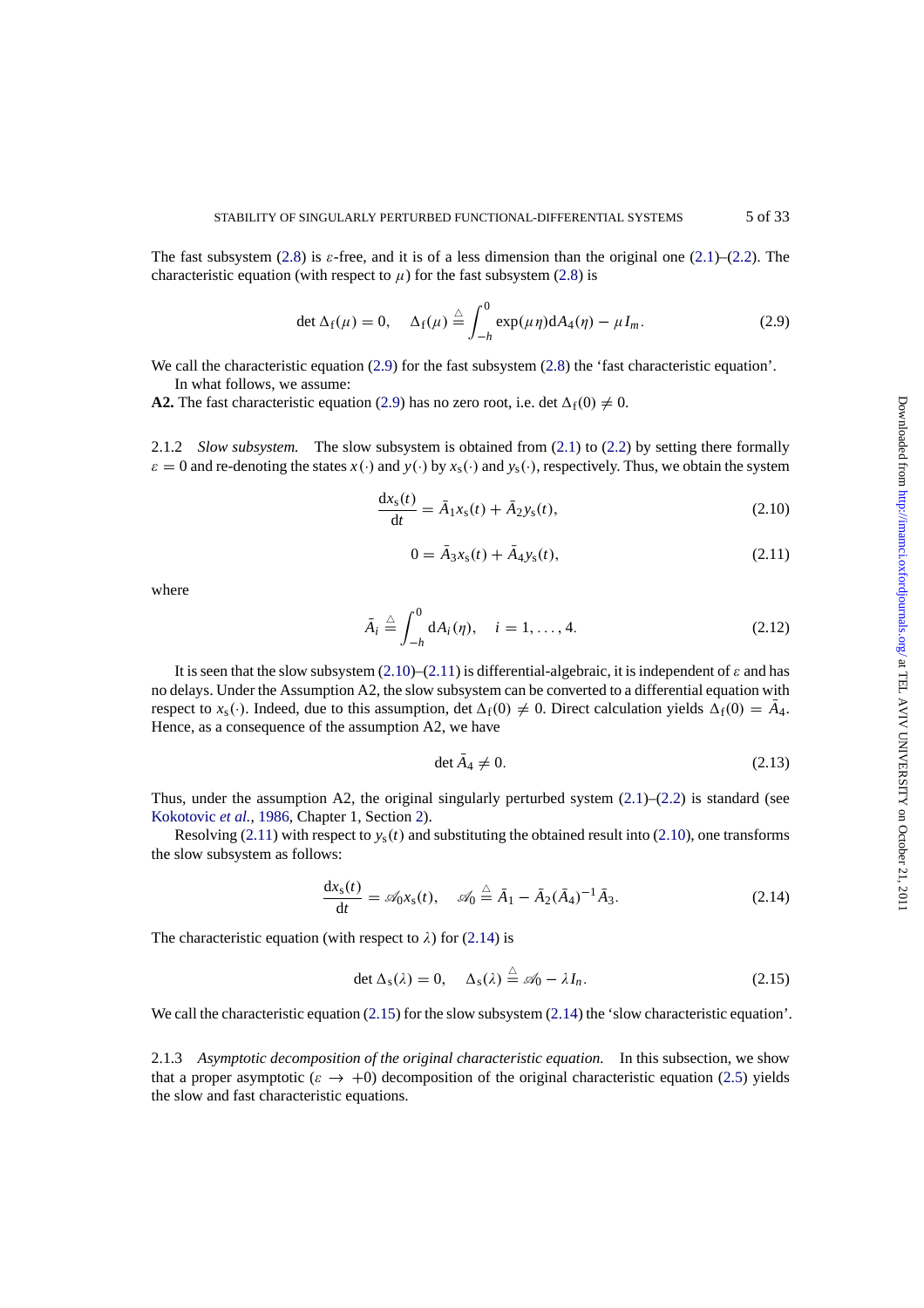Let us begin with the fast characteristic equation. First, we rewrite the original characteristic equation (2.5) in the equivalent form

$$
\det \hat{\Delta}_1(\lambda, \varepsilon) = 0, \quad \hat{\Delta}_1(\lambda, \varepsilon) \stackrel{\triangle}{=} \mathscr{E}_{\varepsilon} \int_{-h}^0 \exp(\varepsilon \lambda \eta) dA(\eta) - \varepsilon \lambda I_{n+m}, \tag{2.16}
$$

[whe](#page-3-0)re

$$
\mathscr{E}_{\varepsilon} \stackrel{\triangle}{=} \varepsilon (E_{\varepsilon})^{-1} = \begin{bmatrix} \varepsilon I_n & 0 \\ 0 & I_m \end{bmatrix}.
$$
 (2.17)

By the transformation of variables  $\lambda = \mu/\varepsilon$ , (2.16) becomes

$$
\det \hat{\Delta}_2(\mu, \varepsilon) = 0, \quad \hat{\Delta}_2(\mu, \varepsilon) \stackrel{\triangle}{=} \mathscr{E}_{\varepsilon} \int_{-h}^0 \exp(\mu \eta) dA(\eta) - \mu I_{n+m}.
$$
 (2.18)

It should be noted that the transformation of variables  $\lambda = \mu/\varepsilon$  in (2.16) corresponds to the transformation of the independent variable  $t = \varepsilon \xi$  in (2.1)–(2.2).

Setting formally  $\varepsilon = 0$  in (2.18) yields

$$
\det \tilde{\Delta}(\mu) = 0, \quad \tilde{\Delta}(\mu) \stackrel{\triangle}{=} \hat{\Delta}_2(\mu, 0) = \mathscr{E}_0 \int_{-h}^0 \exp(\mu \eta) dA(\eta) - \mu I_{n+m}, \tag{2.19}
$$

where  $\mathscr{E}_0 \stackrel{\triangle}{=} \mathscr{E}_\varepsilon|_{\varepsilon=0}$ .

By using the block form of the matrix  $A(\eta)$  (see (2.4)) and the block form of the matrix  $\mathscr{E}_0$ , we can rewrite the matrix  $\tilde{\Delta}(\mu)$  in the explicit block form

$$
\tilde{\Delta}(\mu) = \begin{bmatrix} -\mu I_n & 0 \\ H_3(\mu) & H_4(\mu) - \mu I_m \end{bmatrix}, \quad H_k(\mu) \stackrel{\triangle}{=} \int_{-h}^0 \exp(\mu \eta) dA_k(\eta), \quad k = 3, 4. \tag{2.20}
$$

Due to (2.20), (2.19) becomes

$$
(-1)^n \mu^n \det(H_4(\mu) - \mu I_n) = 0. \tag{2.21}
$$

Comparing (2.21) to (2.9), and using the assumption A2 yield that the set of all roots of the fast characteristic equation coincides with the set of all non-zero roots of (2.21). Moreover, the fast characteristic equation (2.9) can be obtained from the original characteristic equation (2.5) in the following way: (i) equivalent transformation of (2.5) to (2.16); (ii) transformation of variables  $\lambda = \mu/\varepsilon$  in (2.16) yielding (2.18); (iii) setting for[mal](#page-4-0)ly  $\varepsilon = 0$  in (2.18) yielding (2.21) and (iv) dividing (2.21) by  $(-1)^n \mu^n$ .

Now, let us proceed to obtaining the slow characteristic equation from the original one.

Settin[g fo](#page-4-0)rmally  $\varepsilon = 0$  in (2.5), we obtain

$$
\det \bar{\Delta}(\lambda) = 0, \quad \bar{\Delta}(\lambda) \stackrel{\triangle}{=} \Delta(\lambda, 0) = \bar{A} - \lambda E_0,
$$
\n(2.22)

where  $E_0 \triangleq E_{\varepsilon}|_{\varepsilon=0}$ , and

$$
\bar{A} = \begin{bmatrix} \bar{A}_1 & \bar{A}_2 \\ \bar{A}_3 & \bar{A}_4 \end{bmatrix} . \tag{2.23}
$$

<span id="page-5-0"></span>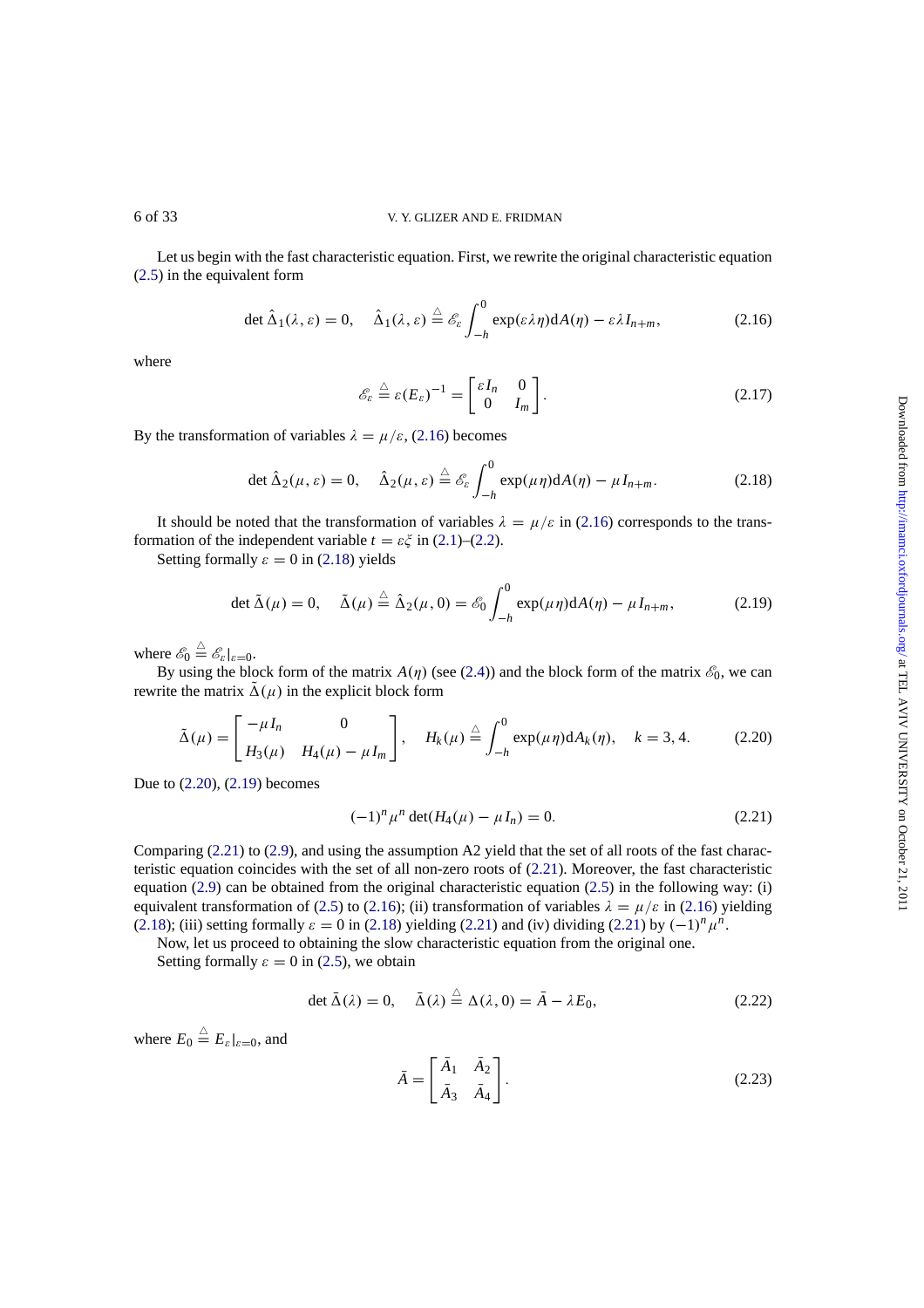<span id="page-6-0"></span>By using (2.23) and the block form of  $E_0$ , the matrix  $\overline{\Delta}(\lambda)$  can be rewritten in the explicit block form

$$
\bar{\Delta}(\lambda) = \begin{bmatrix} \bar{A}_1 - \lambda I_n & \bar{A}_2 \\ \bar{A}_3 & \bar{A}_4 \end{bmatrix} . \tag{2.24}
$$

Applying the formula for the determinant of a block matrix (see Gantmacher, 1974) to (2.24), and taking into account (2.13), we obtain directly that for any complex  $\lambda$ ,

$$
\det \bar{\Delta}(\lambda) = \det[\bar{A}_1 - \lambda I_n - \bar{A}_2(\bar{A}_4)^{-1}\bar{A}_3] \det \bar{A}_4.
$$
 (2.25)

Comparing  $(2.25)$  to  $(2.14)$  and  $(2.15)$ , and using  $(2.13)$ , we c[an conclude](#page-31-0) [that th](#page-31-0)e slow characteristic equation and [\(2.25](#page-4-0)) have the same roots. Moreover, the slow characteristic equation (2.15) can be obtained from the original characteristic equation (2.5) by setting there formally  $\varepsilon = 0$  and dividing the resulting equation by det  $\bar{A}_4$ .

# 2.2 *Singularly perturbed system with time-dependent delay*

A Lyapunov-method-based stability analysis wi[ll](#page-3-0) [b](#page-3-0)e developed for linear systems with time-varying delays

$$
E_{\varepsilon} \frac{dz(t)}{dt} = Bz(t) + B_h z(t - \varepsilon h(t)) + B_r \int_{-\varepsilon r(t)}^0 z(t + \theta) d\theta, \quad t \ge 0,
$$
 (2.26)

where  $B$ ,  $B_h$  and  $B_r$  are constant matrices.

The functions  $h(t)$  and  $r(t)$  are piecewise continuous for  $t \geq 0$ , satisfying the inequalities

$$
0 \leqslant h(t) \leqslant h_0, \quad 0 \leqslant r(t) \leqslant r_0,\tag{2.27}
$$

where  $h_0 > 0$  and  $r_0 > 0$  are some constants.

Note that for  $h(t) \equiv \text{const}, r(t) \equiv \text{const}$ , the system (2.26) is a particular version of the system (2.3). However, it is not the case when either  $h(t)$  or  $r(t)$  does not equal identically to a constant. In this case, both systems (2.3) and (2.26) are particular versions of the system

$$
E_{\varepsilon} \frac{dz(t)}{dt} = \int_{-r(t)}^{0} [d_{\eta} \mathscr{A}(t, \eta, \varepsilon)] z(t + \varepsilon \eta), \quad t \ge 0,
$$
 (2.28)

with properly chose[n m](#page-3-0)atrix-valued function  $\mathscr{A}(t, \eta, \varepsilon)$  and function  $r(t)$ .

# 2.3 *Objectives of the paper*

The objectives of the paper are:

- (I) to study a structure of the set  $\mathcal{R}(\varepsilon)$  of roots of the original characteristic equation (2.5), robust with respect to  $\varepsilon$ ;
- (II) to obtain asymptotic expansions (with respect to  $\varepsilon$ ) for roots of (2.5);
- (III) to apply the results on structure of  $\mathcal{R}(\varepsilon)$  and asymptotic expansions of the roots of (2.5) to analysis of stability of the original singularly perturbed system (2.1)–(2.2);
- (IV) with the system (2.26), to develop an alternative approach (an LMI approach) to stability analysis of system (2.26) with time-varying delays and
- (V) to illustrate the efficiency of the two approaches in numerical examples.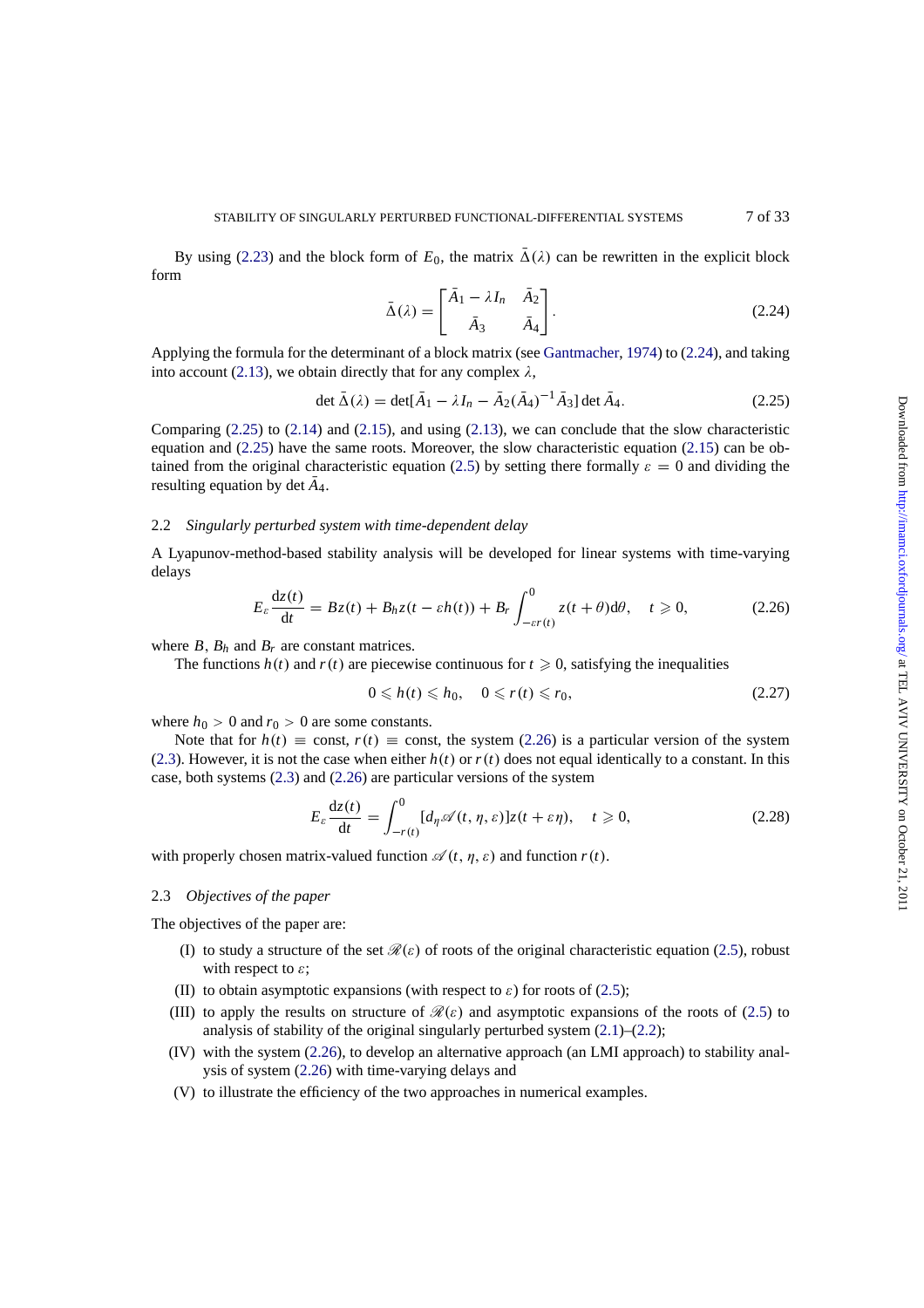# **3. Separation of roots of (2.5)**

Let  $\bar{\lambda}_p$ ,  $(p = 1, \ldots, q \leq n)$  be all distinct eigenvalues of the matrix  $\mathcal{A}_0$ , i.e. all distinct roots of the slow characteristic equation (2.15).

# 3.1 *Auxiliary lemmas*

LEMMA 3.1 Let the A[ssum](#page-4-0)ptions A1 and A2 be satisfied. Let  $\{\varepsilon_k\}$  and  $\{\lambda_k\}$ ,  $(k = 1, 2, ...)$  be any sequences such that

- (i)  $\varepsilon_k > 0$ ,  $(k = 1, 2, ...)$ ;
- (ii)  $\lim_{k \to +\infty} \varepsilon_k = 0;$
- (iii)  $\lim_{k \to +\infty} \varepsilon_k \lambda_k = 0;$
- (iv) det  $\Delta(\lambda_k, \varepsilon_k) = 0$ ,  $(k = 1, 2, \ldots)$ , where  $\Delta(\lambda, \varepsilon)$  is defined in (2.5).

Then, there exists a subsequence of the sequence  $\{\lambda_k\}$ , which converges to one of the numbers  $\bar{\lambda}_p, (p = 1, \ldots, q).$ 

*Proof.* The lemma is proved very similar to Lemma 1 of Glizer (2009).  $\Box$ 

Let M be the set of all distinct roots of the fast characteristic equation (2.9). Let  $\mathcal{M}_+ = {\mu \in \mathbb{R}^n}$  $M: \text{Re}\mu > 0$ ,  $M_- = \{\mu \in \mathcal{M}: \text{Re}\mu < 0\}$  and  $M_0 = \{\mu \in \mathcal{M}: \text{Re}\mu = 0\}$ . Due to the assumption A2, the set  $\mathcal{M}_0$  does not contain  $\mu = 0$ . Note also that, due to Bellman & Cooke (1963) and Hale & Verduyn Lunel (1993),  $\mathcal{M}_+$  and  $\mathcal{M}_0$  are finite sets. Moreover, th[ere does not e](#page-31-0)xist a sequence { $\mu_k$ },  $\mu_k \in \mathcal{M}_-$ ,  $(k = 1, 2, \ldots)$ , such that Re $\mu_k \to 0$  for  $k \to +\infty$ . Hence, one can find num[bers](#page-4-0)  $\chi > 0$ ,  $\gamma > 0$  and  $\kappa_2 > \kappa_1 > 0$  such that

$$
\text{Re}\,\mu > \chi, \quad \forall \,\mu \in \mathcal{M}_+, \tag{3.1}
$$

$$
\text{Re}\,\mu < -\gamma \,, \quad \forall \,\mu \in \mathcal{M}_-, \tag{3.2}
$$

$$
\kappa_1 < |\text{Im}\,\mu| < \kappa_2, \quad \forall \,\mu \in \mathcal{M}_0. \tag{3.3}
$$

Consider the domain

$$
\mathscr{D}_{f} = \mathscr{D}_{f,\chi} \bigcup \mathscr{D}_{f,\gamma} \bigcup \mathscr{D}_{f,\kappa},\tag{3.4}
$$

where

$$
\mathscr{D}_{f,\chi} = \{\mu : \text{Re}\,\mu > \chi\},\tag{3.5}
$$

$$
\mathscr{D}_{f,\gamma} = \{ \mu : \text{Re}\,\mu < -\gamma \},\tag{3.6}
$$

$$
\mathscr{D}_{f,\kappa} = \{\mu : -\gamma < \text{Re}\,\mu < \chi, \ \kappa_1 < |\text{Im}\,\mu| < \kappa_2\}. \tag{3.7}
$$

<span id="page-7-0"></span>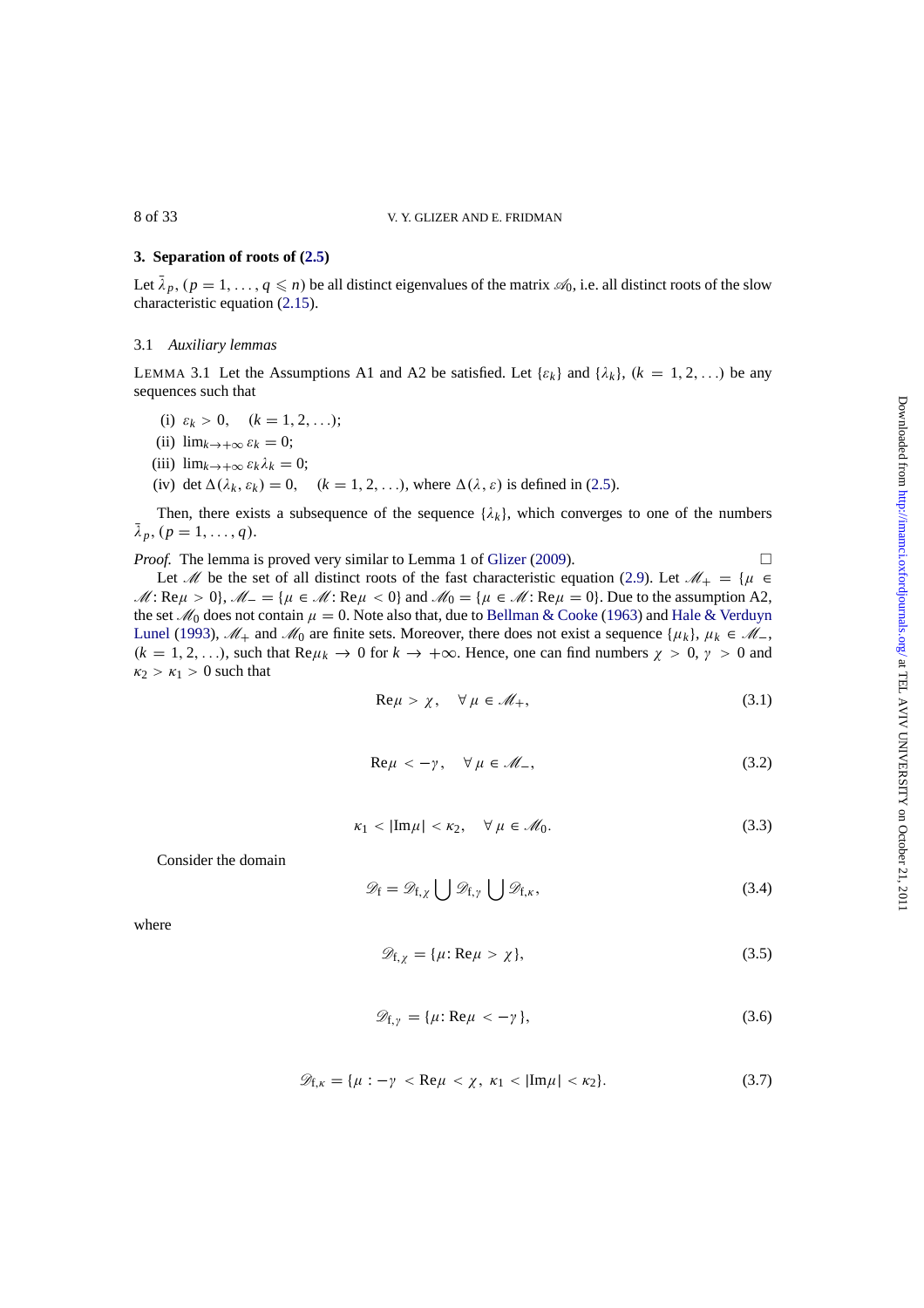<span id="page-8-0"></span>LEMMA 3.2 Let the Assumptions A1 and A2 be satisfied. Let  $\{\varepsilon_k\}$  and  $\{\mu_k\}$  be any sequences such that

- (i)  $\varepsilon_k > 0$ ,  $(k = 1, 2, ...)$ ;
- (ii)  $\lim_{k \to +\infty} \varepsilon_k = 0;$
- (iii)  $\mu_k$  does not belong to  $\mathcal{D}_f$  for all sufficiently large  $k \in \{1, 2, \ldots\}$ ;
- (iv)  $\hat{\Delta}_2(\mu_k, \varepsilon_k) = 0$ ,  $(k = 1, 2, \ldots)$ , where  $\hat{\Delta}_2(\mu, \varepsilon)$  is defined in (2.18).

Then, the sequence  $\{\mu_k\}$  converges to zero.

*Proof.* The lemma is proved very similar to Lemma 2.1 of Glizer (2003).  $\Box$ 

#### 3.2 *Main theorem on the roots separation*

Let  $\sigma_1 < \sigma_2$  and  $\rho_1 < \rho_2$  be numbers, such that

$$
\sigma_1 < \text{Re}\bar{\lambda}_p < \sigma_2, \quad \rho_1 < \text{Im}\bar{\lambda}_p < \rho_2, \quad p = 1, \dots, q. \tag{3.8}
$$

Consider the domain

$$
\mathscr{D}_s = \{\lambda : \sigma_1 < \text{Re}\lambda < \sigma_2, \quad \rho_1 < \text{Im}\lambda < \rho_2\},\tag{3.9}
$$

and, for any  $\varepsilon > 0$ , the domain

$$
\tilde{\mathscr{D}}_{f}(\varepsilon) = \tilde{\mathscr{D}}_{f,\chi}(\varepsilon) \bigcup \tilde{\mathscr{D}}_{f,\gamma}(\varepsilon) \bigcup \tilde{\mathscr{D}}_{f,\kappa}(\varepsilon),\tag{3.10}
$$

where

$$
\mathscr{D}_{f,\chi}(\varepsilon) = \{\lambda : \text{Re}\lambda > \chi/\varepsilon\},\tag{3.11}
$$

$$
\tilde{\mathcal{D}}_{f,\gamma}(\varepsilon) = \{\lambda : \text{Re}\lambda < -\gamma/\varepsilon\},\tag{3.12}
$$

$$
\mathscr{D}_{f,\kappa}(\varepsilon) = \{\lambda: -\gamma/\varepsilon < \text{Re}\lambda < \chi/\varepsilon, \ \kappa_1/\varepsilon < |\text{Im}\lambda| < \kappa_2/\varepsilon\},\tag{3.13}
$$

the positive numbers  $\chi$ ,  $\gamma$ ,  $\kappa_1$  and  $\kappa_2$  are the same as in (3.1)–(3.3).

THEOREM 3.1 Let the assumptions A1 and A2 be satisfied. Then, there exists a number  $\varepsilon^* > 0$  such that, for all  $\varepsilon \in (0, \varepsilon^*]$ :

- (I)  $\mathscr{D}_s \bigcap \tilde{\mathscr{D}}_f(\varepsilon) = \emptyset;$
- (II) any root of the characteristic equation (2.5) belongs either to the domain  $\mathscr{D}_s$  or to the domain  $\mathscr{D}_{f}(\varepsilon)$ .

*Proof.* The statement (I) of the theorem is directly follows from the structure of the domains  $\mathscr{D}_s$  and  $\mathscr{D}_f(\varepsilon)$ , (see (3.9) and (3.10)–(3.13)).

Proceed to the proof of the statement (II). W[e](#page-3-0) [pro](#page-3-0)ve this statement by contradiction. Namely, assume that the statement (II) is wrong. Then, there exist sequences  $\{\varepsilon_k\}$  and  $\{\lambda_k\}$  such that

- (a)  $\varepsilon_k > 0$ ,  $(k = 1, 2, ...)$ ;
- (b)  $\lim_{k \to +\infty} \varepsilon_k = 0;$
- (c)  $\lambda_k$  does not belong to  $\tilde{\mathcal{D}}_f(\varepsilon_k)$  for all  $k \in \{1, 2, \ldots\};$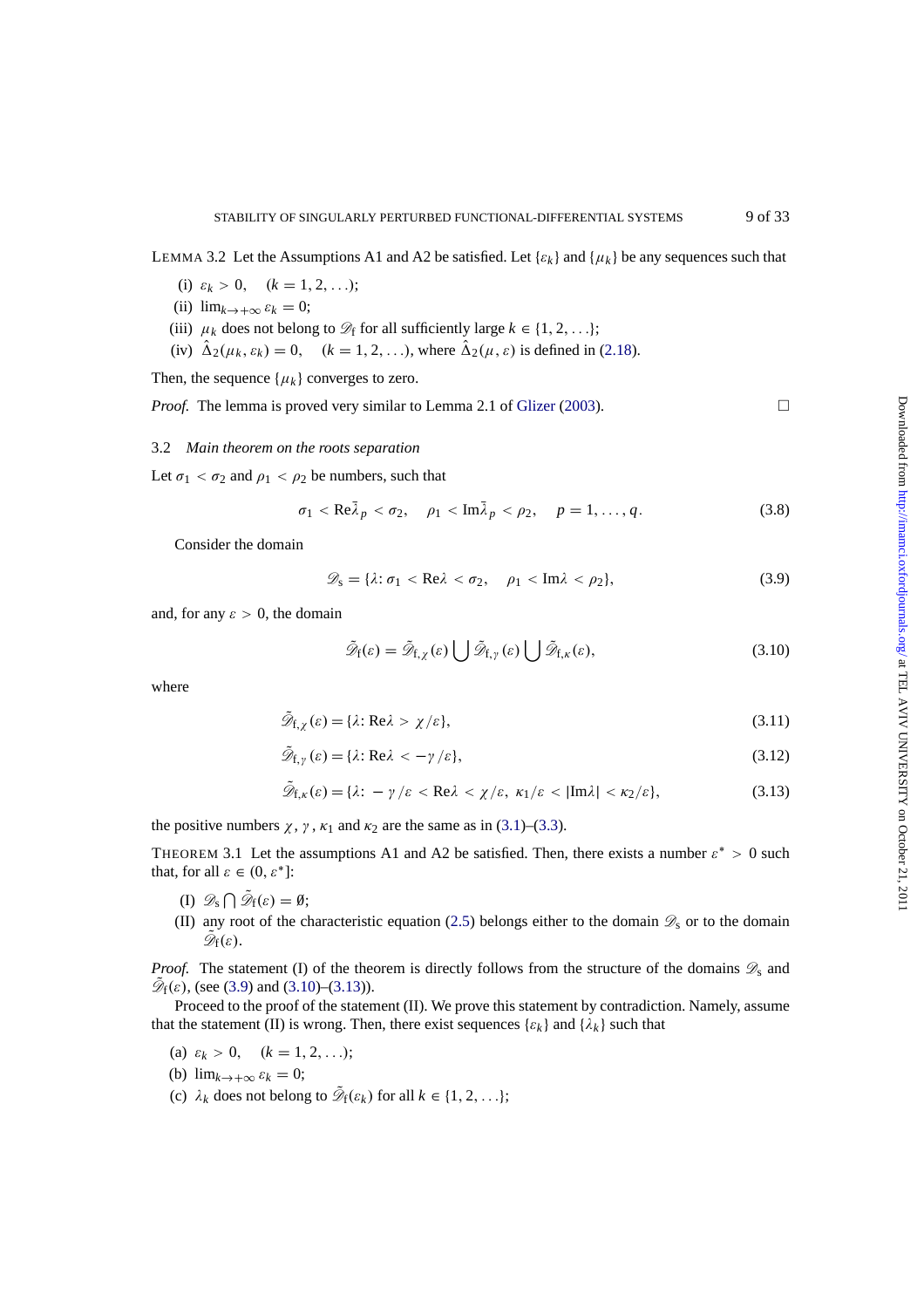- (d)  $\lambda_k$  does not belong to  $\mathcal{D}_s$  for all  $k \in \{1, 2, \ldots\};$
- (e) det  $\Delta(\lambda_k, \varepsilon_k) = 0$  for all  $k \in \{1, 2, \ldots\}$ , where  $\Delta(\lambda, \varepsilon)$  is defined in (2.5).

Now, let us consider the sequence  $\{\mu_k\}$ , where  $\mu_k = \varepsilon_k \lambda_k$ ,  $(k = 1, 2, \ldots)$ . It is verified directly that the sequences  $\{\varepsilon_k\}$  and  $\{\mu_k\}$  satisfy all the conditions of Lemma 3.2. Hence,  $\lim_{k\to+\infty}\mu_k=0$ , implying that the sequences  $\{\varepsilon_k\}$  and  $\{\lambda_k\}$  satisfy all the conditions of Lemma 3.1. Due to this lemma, there exist a subsequence  $\{\lambda_k\}$  of  $\{\lambda_k\}$  and a number  $p \in \{1, \ldots, q\}$  such th[at](#page-3-0)  $\lim_{j \to +\infty} \lambda_{k_j} = \overline{\lambda}_p$  $\lim_{j \to +\infty} \lambda_{k_j} = \overline{\lambda}_p$  $\lim_{j \to +\infty} \lambda_{k_j} = \overline{\lambda}_p$ . The latter means that  $\lambda_{kj} \in \mathcal{D}_s$  for all sufficiently large *j*, which contradicts the property (d) of the sequence  $\{i_k\}$ . This contradiction proves the theorem  $\{\lambda_k\}$ . This contradiction proves the theorem.

Due to Theorem 3.1, for all sufficiently small  $\varepsilon > 0$ , the set of all roots  $\mathcal{R}(\varepsilon)$  of the original characteristic equation (2.5) can be separated into two subsets not intersecting each other. The roots of (2.5), belonging to  $\mathscr{D}_s$ , are called the 'slow roots', while the ones, belonging to  $\mathscr{D}_f(\varepsilon)$ , are called the 'fast roots'. We denote the sets of slow and fast roots of the original characteristic equation (2.5) by  $\mathscr{R}_s(\varepsilon)$ and  $\mathcal{R}_f(\varepsilon)$ , respective[ly.](#page-8-0)

Since for any  $\varepsilon > 0$ [, \(2](#page-3-0).5) has roots, at least one of the sets  $\mathcal{R}_s(\varepsilon)$  and  $\mathcal{R}_f(\varepsilon)$  is not empty. In what [follo](#page-3-0)ws, it is shown that both sets are not empty, and the structure of each set is studied.

REMARK 3.1 Note that for a singularly perturbed undelayed linear differential equation [wit](#page-3-0)h constant coefficients, the asymptotic decomposition of the characteristic equation, as well as the separation of its roots, were proposed in V[ishi](#page-3-0)k & Lyusternik (1957, 1960).

# **4. Analysis of the set of slow roots**

First of all note that in t[his section, we assum](#page-32-0)e  $n \geq 1$ . Otherwise, the system (2.1)–(2.2) has no the slow mode, and, consequently,  $\mathcal{R}_s(\varepsilon)$  is empty.

Let  $\bar{\lambda}_p$ ,  $p \in \{1, ..., q\}$  be a chosen root of the slow characteristic equation (2.15). Let  $n_p$ , (1  $\leq$  $n_p \leq n$ ) be the algebraic multiplicity of  $\overline{\lambda}_p$ . Hence, the left-hand side of (2.15) can be represented as

$$
\det \Delta_{\mathbf{s}}(\lambda) = (\lambda - \bar{\lambda}_p)^{n_p} \mathcal{F}_{\mathbf{s},p}(\lambda), \quad \forall \lambda \in \mathscr{C},
$$
\n(4.1)

where  $\mathcal{F}_{s,p}(\lambda)$  is a known polynomial of order  $n - n_p$ , and

$$
\mathscr{F}_{s,p}(\bar{\lambda}_p) \neq 0. \tag{4.2}
$$

Let  $\delta_p > 0$  be such that

$$
\mathscr{O}_{\mathsf{s}}(\bar{\lambda}_p, \delta_p) \stackrel{\triangle}{=} \{ \lambda \colon |\lambda - \bar{\lambda}_p| \leq \delta_p \} \subset \mathscr{D}_{\mathsf{s}},\tag{4.3}
$$

and all the roots of (2.15), excepting  $\bar{\lambda}_p$ , lie outside the circle  $\mathcal{O}_s(\bar{\lambda}_p, \delta_p)$ . The latter leads to the inequality

$$
\det \Delta_{\mathcal{S}}(\lambda) \neq 0, \quad \forall \lambda \in \mathcal{O}_{\mathcal{S}}(\bar{\lambda}_p, \delta_p) / {\{\bar{\lambda}_p\}}.
$$
\n(4.4)

This inequality, alo[ng wi](#page-4-0)th (4.1) and (4.2), implies that

$$
\mathscr{F}_{s,p}(\lambda) \neq 0, \quad \forall \lambda \in \mathscr{O}_s(\bar{\lambda}_p, \delta_p). \tag{4.5}
$$

We begin the analysis of the set  $\mathcal{R}_s(\varepsilon)$  with an analysis of the set of all roots of (2.5), belonging to  $\mathcal{O}_s(\bar{\lambda}_p, \delta_p)$  for sufficiently small  $\varepsilon$  and  $\delta_p$ . For the sake of saving the space and non-overloading the paper, we restrict our analysis to the case  $n_p = 1$ .

<span id="page-9-0"></span>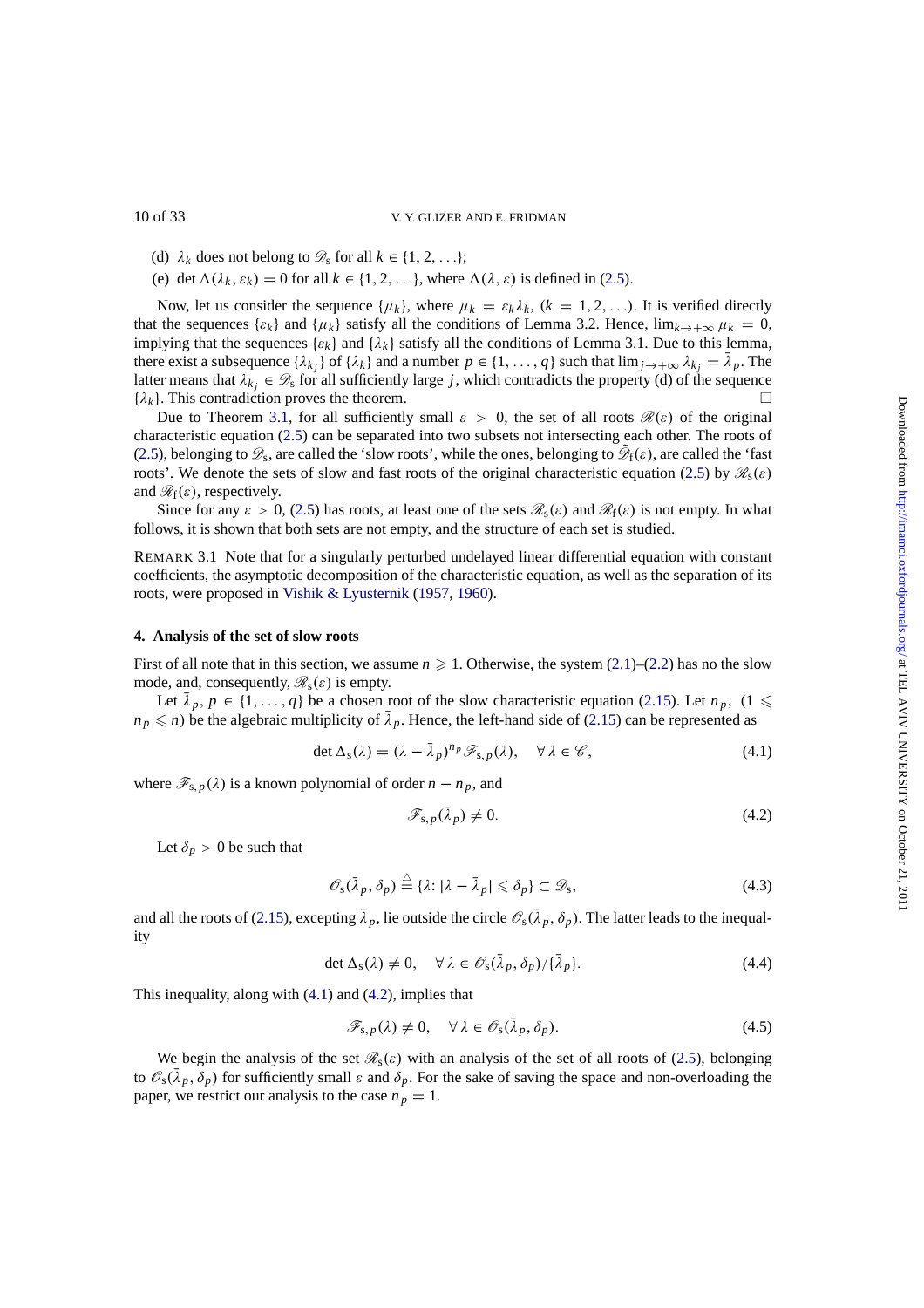#### <span id="page-10-0"></span>4.1 *Asymptotic behaviour of a slow root*

Let us consider the following function of two variables  $\lambda$  and  $\varepsilon$  in the domain  $\Omega_s \stackrel{\triangle}{=} \{(\lambda, \varepsilon): \lambda \in \mathcal{D}_s, \varepsilon \in \Omega\}$  $[0, \varepsilon^*]$ 

$$
g_{\rm s}(\lambda,\varepsilon) \stackrel{\triangle}{=} \det \Delta(\lambda,\varepsilon). \tag{4.6}
$$

This function is continuous and it has continuous partial derivatives of any order with respect to both arguments.

LEMMA 4.1 Let the Assumptions A1 and A2 be satisfied. Let  $n_p = 1$ . Then, there exist a positive number  $\delta_p = \delta_p^*$ , satisfying (4.3) and (4.5), and a positive number  $\bar{\varepsilon}_p^*$ , such that for all  $\varepsilon \in (0, \bar{\varepsilon}_p^*]$ , the original characteristic equation (2.5) has the unique root  $\lambda_p(\varepsilon)$ , belonging to the circle  $\mathscr{O}_s(\lambda_p, \delta_p^*)$ . This root is a continuous function of  $\varepsilon$  on the interval  $(0, \bar{\varepsilon}_p^*)$ , and

$$
\lim_{\varepsilon \to +0} \lambda_p(\varepsilon) = \bar{\lambda}_p. \tag{4.7}
$$

*Proof.* Let  $\bar{\delta}_p > 0$  be a number such that (4.3) and (4.5) are satisfied for  $\delta_p = \bar{\delta}_p$ . Consider the equation (2.5) in the domain  $\Omega_{s,p} \stackrel{\triangle}{=} \{(\lambda,\varepsilon): \lambda \in \mathcal{O}_s(\bar{\lambda}_p, \bar{\delta}_p), \ \varepsilon \in [0,\varepsilon^*]\}.$ 

Using (2.14) and (2.15), as well as (2.22), (2.25), (4.1) and (4.6), one can rewrite (2.5) in the equivalent form

$$
(\lambda - \bar{\lambda}_p)\mathscr{F}_{s,p}(\lambda) \det \bar{A}_4 + g(\lambda, \varepsilon) - g(\lambda, 0) = 0.
$$
 (4.8)

By virtue [of \(2.1](#page-4-0)3) an[d \(4.5](#page-4-0)), (4.8) is tr[ansfo](#page-5-0)r[med to](#page-6-0) t[he e](#page-9-0)quivalent equation

$$
\mathcal{H}(\lambda,\varepsilon) \stackrel{\triangle}{=} \lambda - \bar{\lambda}_p + \varepsilon \mathcal{G}_{\rm s}(\lambda,\varepsilon) = 0, \tag{4.9}
$$

where  $\mathscr{G}_{s}(\lambda,\varepsilon)$  [is g](#page-4-0)iven [by](#page-9-0)

$$
\mathscr{G}_{s}(\lambda,\varepsilon) = \frac{g_{s}(\lambda,\varepsilon) - g_{s}(\lambda,0)}{\varepsilon} (\mathscr{F}_{s,p}(\lambda)\det\bar{A}_4)^{-1}, \quad \lambda \in \mathscr{O}_{s}(\bar{\lambda}_{p},\bar{\delta}_{p}), \quad \varepsilon \in (0,\varepsilon^{*}], \tag{4.10}
$$

$$
\mathcal{G}_{s}(\lambda,0) = \frac{\partial g_{s}(\lambda,0)}{\partial \varepsilon} (\mathcal{F}_{s,p}(\lambda) \det \bar{A}_4)^{-1}, \quad \lambda \in \mathcal{O}_{s}(\bar{\lambda}_{p},\bar{\delta}_{p}).
$$
\n(4.11)

Due to the above mentioned smoothness of  $g_s(\lambda, \varepsilon)$ , the function  $\mathscr{G}(\lambda, \varepsilon)$  is continuous and it has continuous partial derivatives of any order with respect to both arguments in the domain  $\Omega_{s,p}$ .

By direct calculations, one obtains that  $\mathcal{H}(\lambda_p, 0) = 0$  and  $\partial \mathcal{H}(\lambda_p, 0)/\partial \lambda = 1 \neq 0$ .

Now, the statements of the lemma directly follow from the Implicit Function Theorem (see, e.g. Schwartz, 1967) applied to (4.9).

Lemma 4.1 implies that the unique root  $\lambda_p(\varepsilon)$  of the original characteristic equation (2.5) in the circle  $\mathcal{O}_s(\lambda_p, \delta_p^*)$  can be approximate by  $\lambda_p$  with an error, tending to zero for  $\varepsilon \to +0$ . The following corollary gives an estimate of this error and proposes a more accurate approximation for  $\lambda_p(\varepsilon)$ .

[COROLLARY](#page-31-0) 4.1 Let the assumptions A1 and A2 be satisfied. Let  $n_p = 1$ . Then, for all  $\varepsilon \in (0, \bar{\varepsilon}_p^*]$  $\varepsilon \in (0, \bar{\varepsilon}_p^*]$  $\varepsilon \in (0, \bar{\varepsilon}_p^*]$ , the root  $\lambda_p(\varepsilon)$  of (2.5) can be represented as

$$
\lambda_p(\varepsilon) = \bar{\lambda}_p + \varepsilon \bar{\lambda}_p^1 + \varepsilon f_\lambda(\varepsilon), \tag{4.12}
$$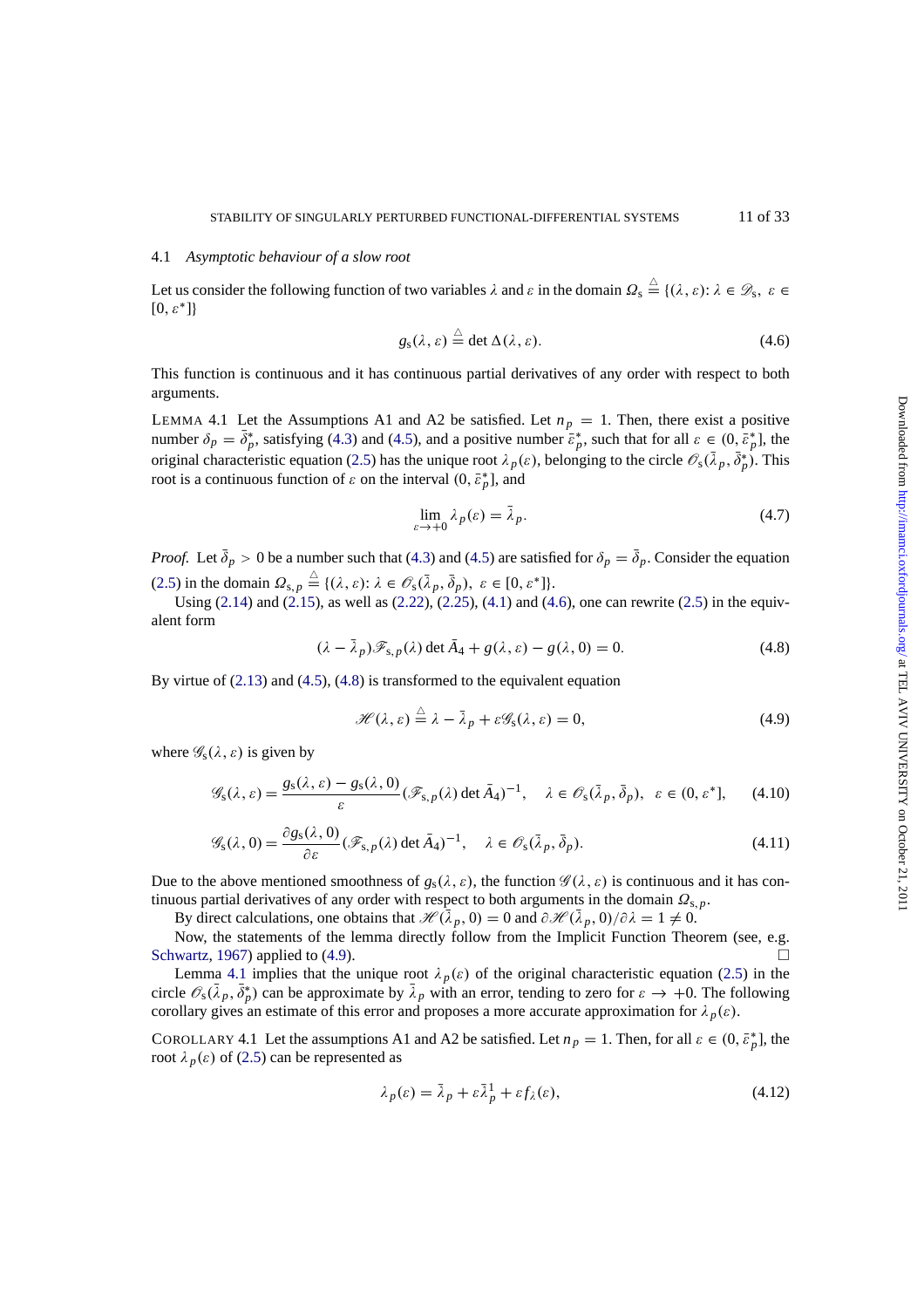where

$$
\bar{\lambda}_p^1 = -\mathscr{G}_s(\bar{\lambda}_p, 0),\tag{4.13}
$$

and  $f_{\lambda}(\varepsilon)$  is a known function of  $\varepsilon$  satisfying the condition

$$
\lim_{\varepsilon \to +0} f_{\lambda}(\varepsilon) = 0. \tag{4.14}
$$

*Proof.* Substituting (4.12) into (4.9) and dropping the notation of the dependence of  $f_\lambda$  on  $\varepsilon$  yield after some rearrangement

$$
\mathscr{H}_1(f_\lambda, \varepsilon) \stackrel{\triangle}{=} \bar{\lambda}_p^1 + f_\lambda + \mathscr{G}_s(\bar{\lambda}_p + \varepsilon \bar{\lambda}_p^1 + \varepsilon f_\lambda, 0) + \varepsilon \mathscr{G}_{s,1}(\bar{\lambda}_p + \varepsilon \bar{\lambda}_p^1 + \varepsilon f_\lambda, \varepsilon) = 0,
$$
 (4.15)

where

$$
\mathscr{G}_{s,1}(\lambda,\varepsilon) = \frac{\mathscr{G}_{s}(\lambda,\varepsilon) - \mathscr{G}_{s}(\lambda,0)}{\varepsilon}, \quad \lambda \in \mathscr{O}_{s}(\bar{\lambda}_{p},\bar{\delta}_{p}^{*}), \quad \varepsilon \in (0,\bar{\varepsilon}_{p}^{*}],
$$
\n(4.16)

$$
\mathcal{G}_{s,1}(\lambda,0) = \frac{\partial \mathcal{G}_s(\lambda,0)}{\partial \varepsilon}, \quad \lambda \in \mathcal{O}_s(\bar{\lambda}_p, \bar{\delta}_p^*).
$$
\n(4.17)

Due to the smoothness of the function  $\mathscr{G}_{s}(\lambda, \varepsilon)$ , mentioned in the proof of Lemma 4.1, the function  $\mathscr{G}_{s,1}(\lambda,\varepsilon)$  is continuous and it has continuous partial derivatives of any order with respect to both arguments in the domain  $\Omega_{s,p}^* = \{(\lambda, \varepsilon): \lambda \in \mathcal{O}_s(\lambda_p, \delta_p^*), \varepsilon \in [0, \bar{\varepsilon}_p^*]\}.$ 

Using (4.13) and (4.15)–(4.17), we obtain that  $\mathcal{H}_1(0, 0) = 0$  and  $\partial \mathcal{H}_1(0, 0)/\partial f_\lambda = 1 \neq 0$ . By virtue of the Implicit Function Theorem and Lemma 4.1, one directly has the existe[nce](#page-10-0) of the unique root  $f_\lambda(\varepsilon)$  of (4.15) for all  $\varepsilon \in (0, \bar{\varepsilon}_p^*]$ , and this root satisfies (4.14). Thus, the corollary is proved.  $\square$ 

# 4.2 *Structure of the set of slow roots*

The following theorem gives the structure of the set  $\mathcal{R}_s(\varepsilon)$  $\mathcal{R}_s(\varepsilon)$  $\mathcal{R}_s(\varepsilon)$  for all sufficiently small  $\varepsilon > 0$  in the case where for each  $p \in \{1, ..., q\}$  the assumptions of Lemma 4.1 are valid.

Let, for each  $p \in \{1, ..., q\}$  and each  $\varepsilon \in (0, \bar{\varepsilon}_p^*]$ ,  $\mathcal{R}_{s,p}(\varepsilon)$  be the set of all roots of the original characteristic equation (2.5) belonging to the circle  $\mathcal{O}_s(\lambda_p, \delta_p^*)$  according to Lemma 4.1. Let  $\bar{\varepsilon}_s$  =  $\min_{p \in \{1, ..., q\}} \bar{\varepsilon}_p^*$ . Due to Lemma 4.1, for all  $\varepsilon \in (0, \bar{\varepsilon}_s]$ , we have the following:

$$
\mathscr{R}_{s,p_1}(\varepsilon) \bigcap \mathscr{R}_{s,p_2}(\varepsilon) = \emptyset, \quad \forall \ p_1, p_2 \in \{1, \ldots, q\}, \quad p_1 \neq p_2. \tag{4.18}
$$

THEOREM 4.1 Let for each  $p \in \{1, \ldots, q\}$  $p \in \{1, \ldots, q\}$  [the](#page-10-0) assumptions of Lemma 4.1 be valid. Then, there exists a positive number  $\varepsilon_s^*$ ,  $(\varepsilon_s^* \leq \bar{\varepsilon}_s)$ , such that for all  $\varepsilon \in (0, \varepsilon_s^*]$ , the set  $\mathcal{R}_s(\varepsilon)$  of the slow roots of the original characteristic equation (2.5) has the form

$$
\mathscr{R}_{s}(\varepsilon) = \bigcup_{p=1}^{q} \mathscr{R}_{s,p}(\varepsilon).
$$
 (4.19)

Moreover, the slow roots of (2.5) are simple, and each of them has the respective asymptotic form given by Corollary 4.1.

*Proof.* The statements of the theorem directly follow from Lemma 4.1, Corollary 4.1, Lemma 3.1 and Theorem 3.1.  $\Box$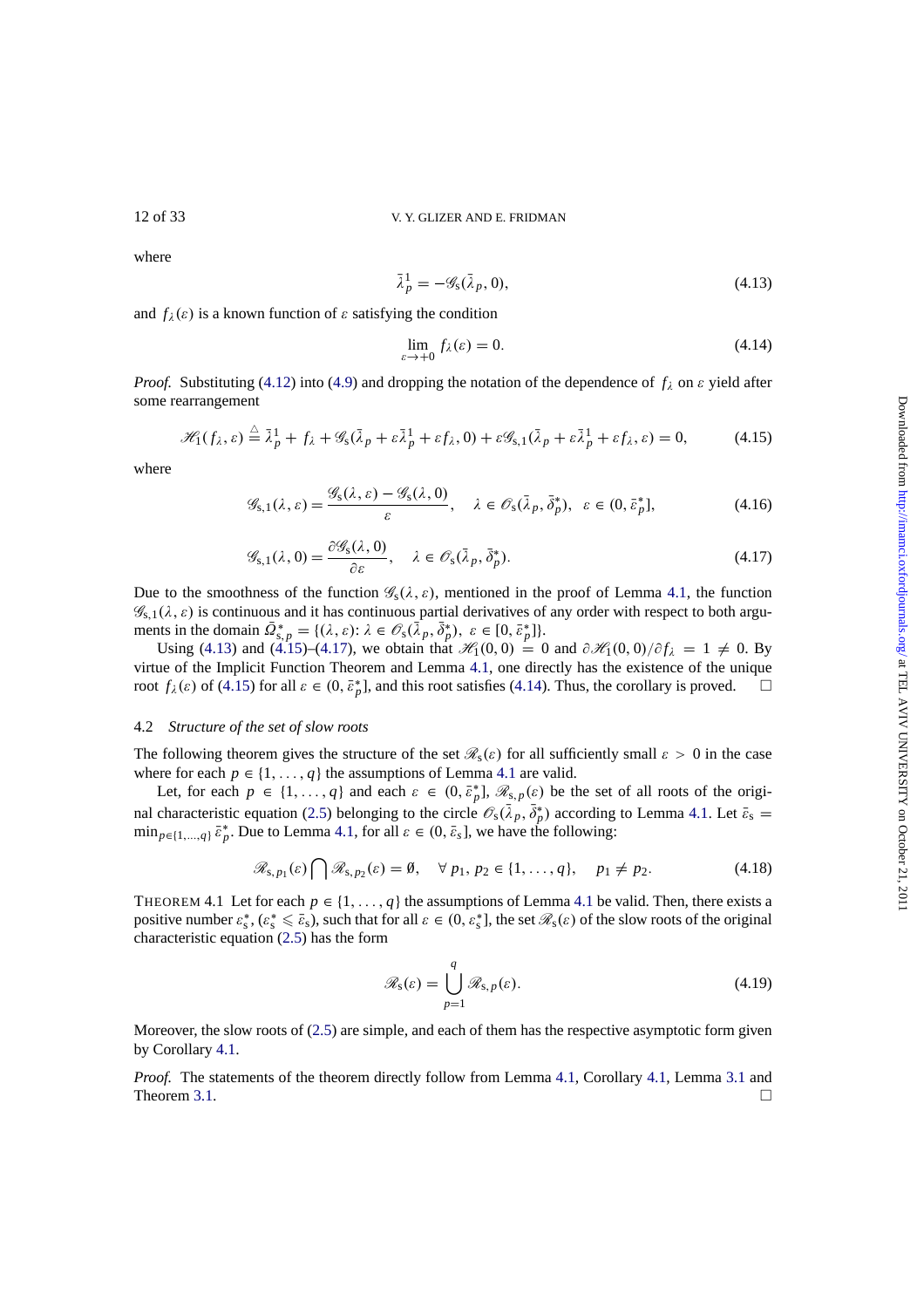#### <span id="page-12-0"></span>**5. Analysis of the set of fast roots**

In order to study the set  $\mathcal{R}_f(\varepsilon)$  of the fast roots of the original characteristic equation (2.5), the transformation of variables  $\lambda = \mu/\varepsilon$  is made in (2.5) yielding (2.18) with respect to  $\mu$ . Thus, the analysis of the set  $\mathcal{R}_f(\varepsilon)$  is reduced to analysis of the set  $\mathcal{R}_f^{\mu}(\varepsilon)$  of those roots of (2.18), which satisfy the inclusion

$$
\mu(\varepsilon) \in \mathcal{D}_{f}, \quad \forall \, \varepsilon \in (0, \varepsilon^*]. \tag{5.1}
$$

This analysis is based on the following [prop](#page-3-0)erties of t[he](#page-5-0) [se](#page-5-0)t of roots of the fast characteristic equation (2.9). Namely, due to Bellman & Cooke (1963) and Hale & Ver[duyn](#page-5-0) Lunel (1993), if (2.9) does not degenerate to a polynomial one, the set of its roots is an infinite countable set with a single limit point at infinity. The multiplicity of each root is finite. Moreover, for any real constant  $\tilde{\gamma}$ , there exists no more than a finite number of roots of (2.9) satisfying the inequality  $\text{Re}\mu > \tilde{\gamma}$ . Using these properties of the [set o](#page-4-0)f roots of (2.9), the set  $\mathcal{R}_f^{\mu}(\varepsilon)$  $\mathcal{R}_f^{\mu}(\varepsilon)$  $\mathcal{R}_f^{\mu}(\varepsilon)$  [is anal](#page-30-0)y[sed in](#page-30-0) the [way similar to that for the analy](#page-31-0)sis of  $\mathcal{R}_s(\varepsilon)$ . This analysis yields, for all sufficiently small  $\varepsilon > 0$ , the structure of

$$
\mathscr{R}_{f,\chi}(\varepsilon) \stackrel{\triangle}{=} \{ \mu(\varepsilon) \colon \det \hat{\Delta}_2(\mu(\varepsilon), \varepsilon) = 0, \ \mu(\varepsilon) \in \mathscr{D}_{f,\chi} \},\tag{5.2}
$$

$$
\mathscr{R}_{f,\kappa}(\varepsilon) \stackrel{\triangle}{=} \{ \mu(\varepsilon) : \det \hat{\Delta}_2(\mu(\varepsilon), \varepsilon) = 0, \ \mu(\varepsilon) \in \mathscr{D}_{f,\kappa} \},\tag{5.3}
$$

$$
\mathscr{R}_{f,\gamma}(\tilde{\gamma},\varepsilon) \stackrel{\triangle}{=} \{ \mu(\varepsilon) \colon \det \hat{\Delta}_2(\mu(\varepsilon),\varepsilon) = 0, \ \mu(\varepsilon) \in \mathscr{S}_{f,\gamma}(\tilde{\gamma}) \},\tag{5.4}
$$

where  $\tilde{\gamma} < -\gamma$  is a given number, such that for any root  $\mu$  of the fast characteristic equation (2.9),  $\text{Re}\mu \neq \tilde{\gamma}$ , and

$$
\mathscr{S}_{f,\gamma}(\tilde{\gamma}) \stackrel{\triangle}{=} \{ \mu : \mu \in \mathscr{D}_{f,\gamma}, \ \text{Re}\mu > \tilde{\gamma} \}. \tag{5.5}
$$

Allowing to  $\tilde{y}$  to be infinity, we can represent the set of fast roots  $\mathcal{R}_f(\varepsilon)$  of the original characte[risti](#page-4-0)c equation (2.5) in the form

$$
\mathscr{R}_{f}(\varepsilon) = \{\lambda(\varepsilon) = \mu(\varepsilon)/\varepsilon: \mu(\varepsilon) \in \mathscr{R}_{f,\chi}(\varepsilon) \bigcup \mathscr{R}_{f,\kappa}(\varepsilon) \bigcup \mathscr{R}_{f,\gamma}(-\infty,\varepsilon)\}.
$$
 (5.6)

Let d[enot](#page-3-0)e by  $\mathscr{P}_{\mathscr{R},f}(\varepsilon)$  any of the sets  $\mathscr{R}_{f,\chi}(\varepsilon), \mathscr{R}_{f,\kappa}(\varepsilon), \mathscr{R}_{f,\chi}(\tilde{\gamma},\varepsilon)$ . Let  $\mathscr{Q}_{\mathscr{Q},f}$  be one of the sets  $\mathscr{D}_{f,x}$ ,  $\mathscr{D}_{f,x}$ ,  $\mathscr{S}_{f,y}(\tilde{\gamma})$ , corresponding to  $\mathscr{P}_{\mathscr{R},f}(\varepsilon)$  according to the definitions (5.2), (5.3), (5.4)–(5.5). It is clear that there exists a finite number of distinct roots of the fast characteristic equation (2.9), belonging to  $\mathscr{Q}_{\mathscr{D},f}$ , and each such root has a finite multiplicity. Let  $\beta$  be the number of such roots, and  $\tilde{\mu}_\alpha$ ,  $\alpha \in \{1, \ldots, \beta\}$  be one of such roots arbitrary chosen. Let  $m_\alpha$ ,  $(m_\alpha \geq 1)$  be the multiplicity of  $\tilde{\mu}_\alpha$ . Hence, the left-hand side of (2.9) can be represented as

$$
\det \Delta_{\rm f}(\mu) = (\mu - \tilde{\mu}_\alpha)^{m_\alpha} \mathscr{F}_{\rm f,\alpha}(\mu), \quad \forall \mu \in \mathscr{C}, \tag{5.7}
$$

where  $\mathcal{F}_{f,\alpha}(\mu)$  is a known in[fini](#page-4-0)tely differentiable function, and

$$
\mathcal{F}_{f,a}(\tilde{\mu}_a) \neq 0. \tag{5.8}
$$

Let  $\delta_{\alpha} > 0$  be such that

$$
\mathscr{O}_{f}(\tilde{\mu}_{\alpha},\tilde{\delta}_{\alpha}) \stackrel{\triangle}{=} \{ \mu \colon |\mu - \tilde{\mu}_{\alpha}| \leq \tilde{\delta}_{\alpha} \} \subset \mathscr{Q}_{\mathscr{D},f},\tag{5.9}
$$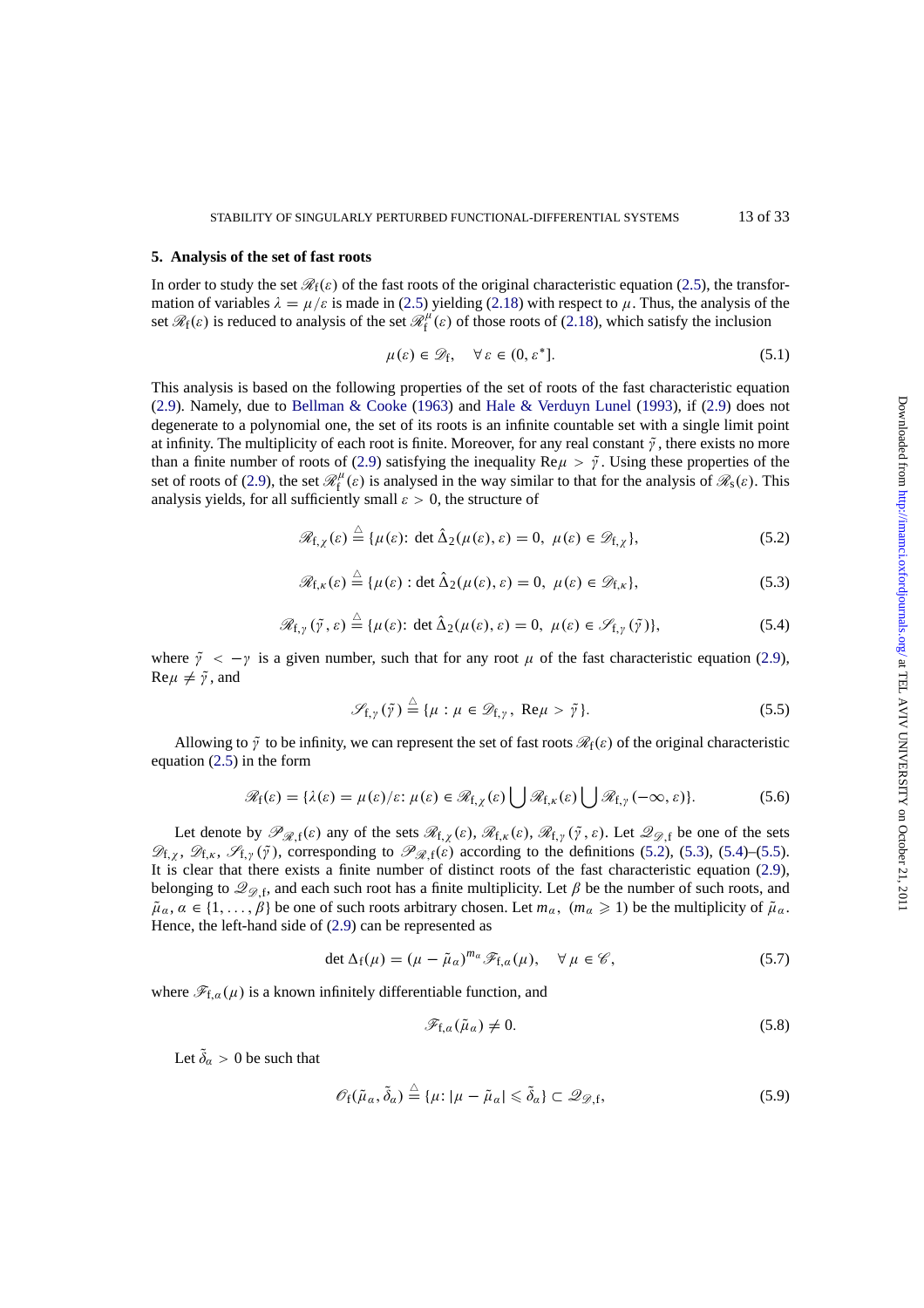<span id="page-13-0"></span>and all the roots of (2.9), belonging to  $\mathscr{Q}_{\mathscr{D},f}$  (excepting  $\tilde{\mu}_\alpha$ ), lie outside the circle  $\mathscr{O}_f(\tilde{\mu}_\alpha, \delta_\alpha)$ . This leads to the inequality

$$
\det \Delta_f(\mu) \neq 0, \quad \forall \ \mu \in \mathscr{O}_f(\tilde{\mu}_\alpha, \delta_\alpha) / {\{\tilde{\mu}_\alpha\}}.
$$
\n(5.10)

The latter, along wi[th \(5](#page-4-0).7) and (5.8), implies that

$$
\mathscr{F}_{f,\alpha}(\mu) \neq 0, \quad \forall \mu \in \mathscr{O}_f(\tilde{\mu}_\alpha, \delta_\alpha). \tag{5.11}
$$

For the same reasons, as in Section 4, we restrict our analysis to the case  $m_\alpha = 1$ .

# 5.1 *Asymptotic behaviour of a fast root*

Consider the following function of two [v](#page-9-0)ariables  $\mu$  and  $\varepsilon$  in the domain  $\Omega_f \stackrel{\triangle}{=} \{(\mu, \varepsilon) : \mu \in \mathcal{Q}_{\mathcal{D},f}, \varepsilon \in$  $[0, \varepsilon^*]$ 

$$
g_{\rm f}(\mu.\varepsilon) \stackrel{\triangle}{=} \det \hat{\Delta}_2(\mu,\varepsilon). \tag{5.12}
$$

This function is continuous and it has continuous partial derivatives of any order with respect to both arguments.

Along with (5.12), let us consider the function  $\mathcal{G}_f(\mu, \varepsilon)$  given as follows:

$$
\mathcal{G}_{\mathbf{f}}(\mu,\varepsilon) = (-1)^n \frac{g_{\mathbf{f}}(\mu,\varepsilon) - g_{\mathbf{f}}(\mu,0)}{\varepsilon} (\mu^n \mathcal{F}_{\mathbf{f},\alpha}(\mu))^{-1},
$$
  

$$
\mu \in \mathcal{O}_{\mathbf{f}}(\tilde{\mu}_\alpha, \tilde{\delta}_\alpha), \quad \varepsilon \in (0,\varepsilon^*],
$$
 (5.13)

$$
\mathscr{G}_{f}(\mu,0) = (-1)^{n} \frac{\partial g_{f}(\mu,0)}{\partial \varepsilon} \left(\mu^{n} \mathscr{F}_{f,a}(\mu)\right)^{-1}, \quad \mu \in \mathscr{O}_{f}(\tilde{\mu}_{\alpha},\tilde{\delta}_{\alpha}), \tag{5.14}
$$

where  $\delta_{\alpha} > 0$  is any given number satisfying (5.9) and (5.11). Due to the above mentioned smoothness of  $g_f(\mu, \varepsilon)$ , the function  $\mathscr{G}_f(\mu, \varepsilon)$  is continuous and it has continuous partial derivatives of any order with respect to both arguments in the domain  $\Omega_{f,\alpha} \triangleq \{(\mu, \varepsilon): \mu \in \mathcal{O}_f(\tilde{\mu}_\alpha, \tilde{\delta}_\alpha), \varepsilon \in [0, \varepsilon^*]\}.$ 

LEMMA 5.1 Let the Assumptions A1 and A[2 be](#page-12-0) satisfied. Let  $m_\alpha = 1$ . Then, there exist a positive number  $\delta_{\alpha} = \delta_{\alpha}^*$ , satisfying (5.9) and (5.11), and a positive number  $\tilde{\epsilon}_{\alpha}^*$ , such that for all  $\varepsilon \in (0, \tilde{\epsilon}_{\alpha}^*]$ , (2.18) has the unique root  $\mu_a(\varepsilon)$  belonging to the circle  $\mathcal{O}_f(\tilde{\mu}_a, \delta^*_a)$ . This root is a continuous function of  $\varepsilon$  on the interval  $(0, \tilde{\varepsilon}_\alpha^*]$ , and it can be represented as

$$
\mu_a(\varepsilon) = \tilde{\mu}_a + \varepsilon \tilde{\mu}_a^1 + \varepsilon f_\mu(\varepsilon),\tag{5.15}
$$

[where](#page-5-0)

$$
\tilde{\mu}_a^1 = -\mathscr{G}_f(\tilde{\mu}_a, 0),\tag{5.16}
$$

and  $f_{\mu}(\varepsilon)$  is a known function of  $\varepsilon$  satisfying the condition

$$
\lim_{\varepsilon \to +0} f_{\mu}(\varepsilon) = 0. \tag{5.17}
$$

*Proof.* The lemma is proved similar to Lemma 4.1 and Corollary 4.1, using (2.9), (2.19)–(2.21), (5.7),  $(5.11)$  and  $(5.12)$ – $(5.14)$ .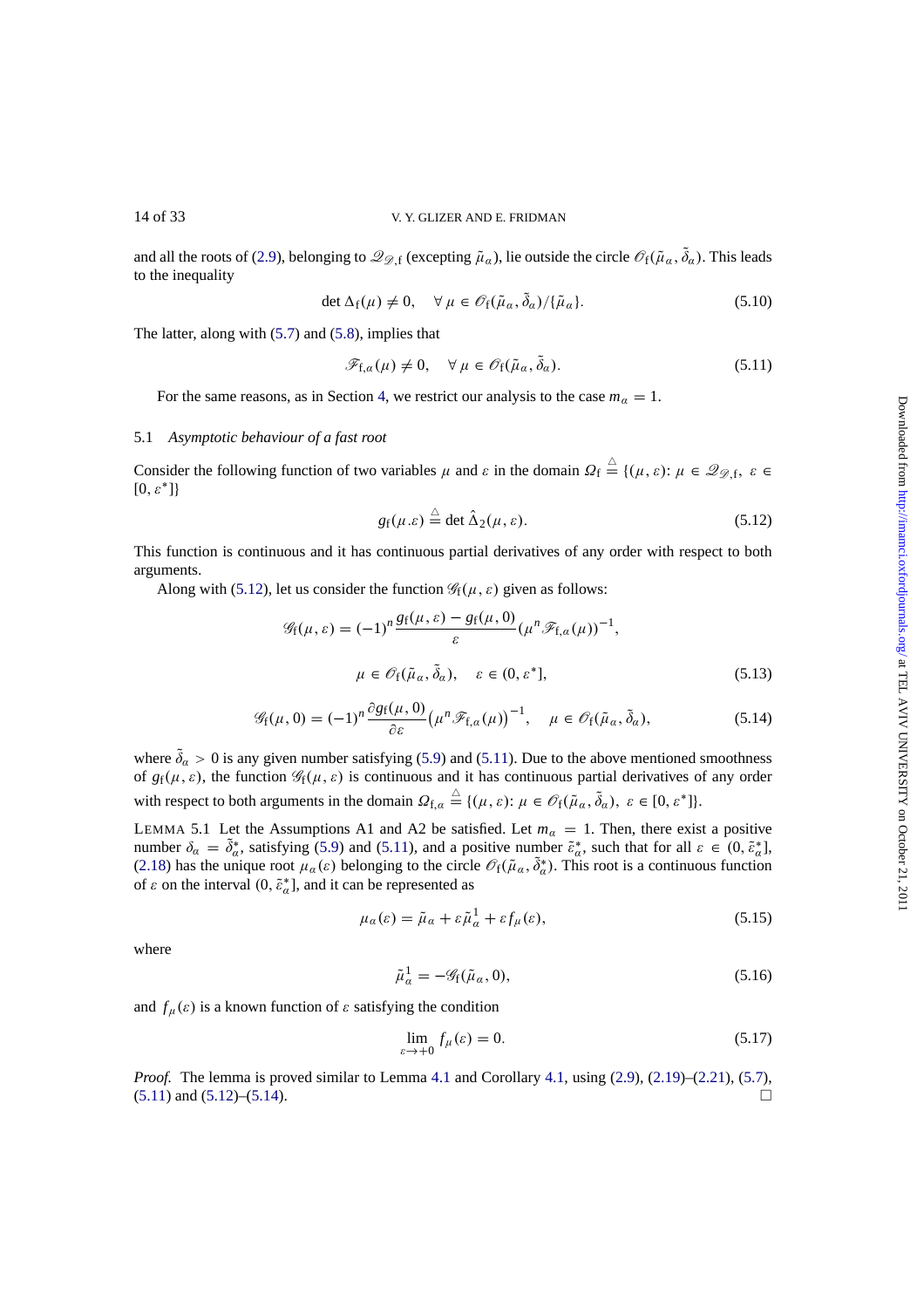#### <span id="page-14-0"></span>5.2 *Structure of the set of fast roots*

Let, for each  $\alpha \in \{1, ..., \beta\}$  and each  $\varepsilon \in (0, \tilde{\varepsilon}_\alpha^*]$ ,  $\mathscr{P}_{f,\alpha}(\varepsilon)$  be the set of all roots of (2.18), belonging to the circle  $\mathcal{O}_f(\tilde{\mu}_\alpha, \delta^*_\alpha)$  according to Lemma 5.1. Let  $\tilde{\varepsilon}_f = \min_{\alpha \in \{1, ..., \beta\}} \tilde{\varepsilon}^*_\alpha$ . Due to Lemma 5.1, for all  $\varepsilon \in (0, \tilde{\varepsilon}_{\rm f}],$  we have that

$$
\mathscr{P}_{f,\alpha_1}(\varepsilon)\bigcap \mathscr{P}_{f,\alpha_2}(\varepsilon)=\emptyset, \quad \forall \alpha_1,\alpha_2\in\{1,\ldots,\beta\}, \ \alpha_1\neq\alpha_2. \tag{5.18}
$$

The following theorem is obtained similar to Theorem 4.1.

THEOREM 5.1 Let for each  $\alpha \in \{1, \ldots, \beta\}$ , the assumptions of Lemma 5.1 be valid. Then, there exists a positive number  $\varepsilon_f^*$ ,  $(\varepsilon_f^* \leq \tilde{\varepsilon}_f)$ , such that for all  $\varepsilon \in (0, \varepsilon_f^*]$ , the set  $\mathscr{P}_{\mathscr{R},f}(\varepsilon)$  of roots of (2.18) has the form

$$
\mathscr{P}_{\mathscr{R},f}(\varepsilon) = \bigcup_{\alpha=1}^{\beta} \mathscr{P}_{f,\alpha}(\varepsilon). \tag{5.19}
$$

Moreover, the roots of (2.18), belonging to  $\mathcal{P}_{\mathcal{R},f}(\varepsilon)$ , are simple and each of them has the respective asymptotic form given by (5.15).

#### **6. Stability analysis of [\(2.3\)](#page-5-0): spectrum structure approach**

In this section, we consid[er so](#page-13-0)me applications of the above obtained results on the structure of the spectrum of the system  $(2.1)$ – $(2.2)$  to its stability analysis. This analysis is carried out for its equivalent form (2.3).

# 6.1 *Case of exponentially stable fast subsystem*

In this [sub](#page-3-0)section, the following case is treated:

$$
\bar{a}_{\lambda}^{\max} \stackrel{\triangle}{=} \max_{p \in \{1, \dots, q\}} \text{Re}\bar{\lambda}_p < 0 \tag{6.1}
$$

and

$$
\mathcal{M}_+ = \emptyset, \quad \mathcal{M}_0 = \emptyset. \tag{6.2}
$$

Remember that  $\lambda_p$ ,  $(p = 1, ..., q)$  are all distinct roots of the slow characteristic equation (2.15),  $\mathcal{M}_+$ ,  $M_0$  and  $M_-\$  are the sets of all distinct roots of the fast characteristic equation (2.9) with positive, zero and negative real part, respectively.

Consider the following initial condition for the system (2.3):

$$
z(\tau) = \varphi(\tau), \quad \tau \in [-\varepsilon h, 0], \tag{6.3}
$$

where  $\varphi(\cdot) \in C[-\varepsilon_0 h, 0; E^{n+m}]$  is any given;  $\varepsilon_0$  is some p[ositi](#page-3-0)ve constant.

Represent the vector-valued function  $\varphi(\tau)$  in the block form

$$
\varphi(\tau) = \text{col}(\varphi_x(\tau), \varphi_y(\tau)), \quad \varphi_x(\cdot) \in C[-\varepsilon_0 h, 0; E^n], \quad \varphi_y(\cdot) \in C[-\varepsilon_0 h, 0; E^m]. \tag{6.4}
$$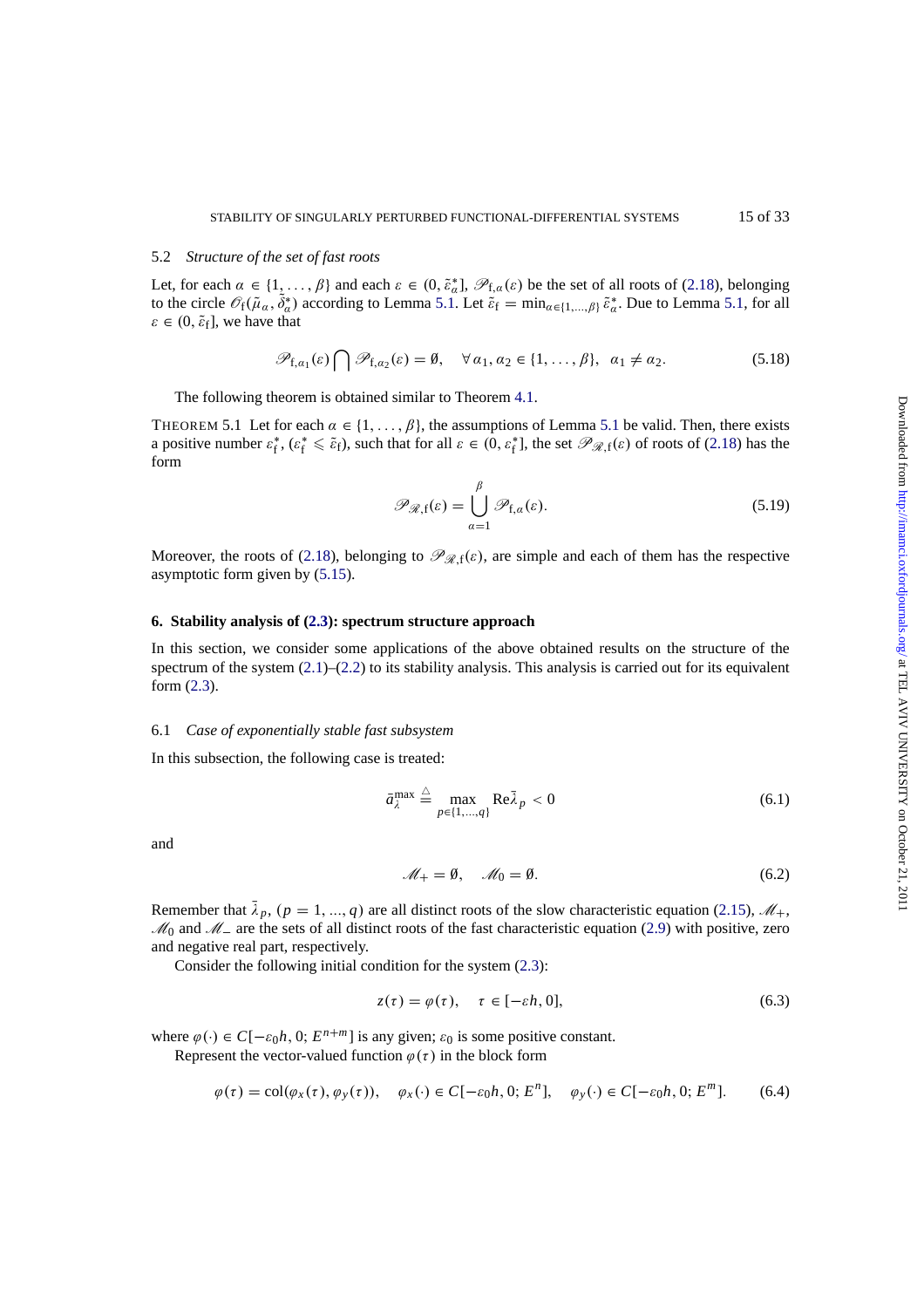THEOREM 6.1 Let the Assumptions A1 and A2 be satisfied. Let the conditions (6.1) and (6.2) hold. Let  $\gamma > 0$  and v be any given constants, satisfying the inequalities (3.2) and

$$
0 < \nu < |\bar{a}_{\lambda}^{\max}|,\tag{6.5}
$$

respectively. Then, [th](#page-14-0)ere exist positive numbers  $\bar{\varepsilon}(v, \gamma) \leq \varepsilon_0$  and  $c(v, \gamma)$ , such th[at](#page-14-0) the sol[ution](#page-14-0)  $z(t, \varepsilon) =$  $col(x(t, \varepsilon), y(t, \varepsilon))$  of the initial-value problem (IVP) (2.[3\)](#page-7-0), (6.3) [sa](#page-7-0)tisfies the following inequalities for any  $\varepsilon \in (0, \bar{\varepsilon}(\nu, \gamma))$ :

$$
||x(t, \varepsilon)|| \le c(\nu, \gamma) \exp(-\nu t)[||\varphi_x(0)|| + \varepsilon(||\varphi_x(\cdot)||_C + ||\varphi_y(\cdot)||_C)], \quad t \ge 0,
$$
\n
$$
||y(t, \varepsilon)|| \le c(\nu, \gamma) \exp(-\nu t)[||\varphi_x(0)|| + \varepsilon(||\varphi_x(\cdot)||_C + ||\varphi_y(\cdot)||_C)]
$$
\n(6.6)

$$
+c(\nu,\gamma)\exp\left(-\frac{\gamma t}{\varepsilon}\right)(\|\varphi_x(\cdot)\|_C+\|\varphi_y(\cdot)\|_C), \quad t\geqslant 0,
$$
\n(6.7)

where  $\|\varphi_x(\cdot)\|_C$  and  $\|\varphi_y(\cdot)\|_C$  are the uniform norm of  $\varphi_x(\cdot)$  and  $\varphi_y(\cdot)$ , respectively, on the interval  $[-\varepsilon_0 h, 0].$ 

*Proof.* Let us prove the inequality (6.7). The inequality (6.6) is proved similarly.

Let, for any  $\varepsilon > 0$ ,  $\Psi(t, \varepsilon)$ ,  $t \ge 0$  be the fundamental matrix of the system (2.3). By using the variation of constant formula (see, e.g. Hale & Verduyn Lunel, 1993), we obtain the solution of the IVP (2.3), (6.3) in the form

$$
z(t,\varepsilon) = \Lambda_1(t,\varepsilon) + \Lambda_2(t,\varepsilon), \quad t \ge 0,
$$
\n(6.8)

where

$$
\Lambda_1(t,\varepsilon) = \Psi(t,\varepsilon)\varphi(0), \quad \Lambda_2(t,\varepsilon) = \int_0^h \Psi(t-\varepsilon s,\varepsilon) \mathscr{E}_\varepsilon \left\{ \int_{-h}^{-s} [dA(\eta)] \varphi(\varepsilon(s+\eta)) \right\} ds, \quad (6.9)
$$

 $\mathscr{E}_{\varepsilon}$  is given by (2.17).

For the sake of the further consideration, let us partition the matrix  $\Psi(t, \varepsilon)$  and the vectors  $\Lambda_i(t, \varepsilon)$ ,  $(i = 1, 2)$  into blocks as follows:

$$
\Psi(t,\varepsilon) = \begin{pmatrix} \Psi_1(t,\varepsilon) & \Psi_2(t,\varepsilon) \\ \Psi_3(t,\varepsilon) & \Psi_4(t,\varepsilon) \end{pmatrix}, \quad A_i(t,\varepsilon) = \begin{pmatrix} A_{i1}(t,\varepsilon) \\ A_{i2}(t,\varepsilon) \end{pmatrix}, \quad i = 1,2, \quad (6.10)
$$

where the blocks  $\Psi_1(t, \varepsilon)$  and  $\Psi_4(t, \varepsilon)$  are of the dimensions  $n \times n$  and  $m \times m$ , respectively; the blocks  $\Lambda_{i1}(t, \varepsilon)$  and  $\Lambda_{i2}(t, \varepsilon)$ ,  $(i = 1, 2)$  are of the dimensions *n* and *m*, respectively.

Thus,

$$
y(t,\varepsilon) = \Lambda_{12}(t,\varepsilon) + \Lambda_{22}(t,\varepsilon),\tag{6.11}
$$

and in order to prove the inequality (6.7), one has to estimates the vector-valued functions  $\Lambda_{i2}(t, \varepsilon)$ ,  $(i = 1, 2)$ . Let us start with  $\Lambda_{12}(t, \varepsilon)$ . Due to (6.4), (6.9) and (6.10),

$$
\Lambda_{12}(t,\varepsilon) = \Psi_3(t,\varepsilon)\varphi_x(0) + \Psi_4(t,\varepsilon)\varphi_y(0). \tag{6.12}
$$

By virtue of the condition  $(6.1)$ – $(6.2)$ , the i[nequ](#page-14-0)alities  $(3.2)$  and  $(6.5)$ , and the results of Glizer  $(2003,$ Theorem 2.3), there exist positive numbers  $\bar{\varepsilon}_1(\nu, \gamma)$  and  $c_1(\nu, \gamma)$  such that for any  $\varepsilon \in (0, \bar{\varepsilon}_1(\nu, \gamma))$  the

<span id="page-15-0"></span>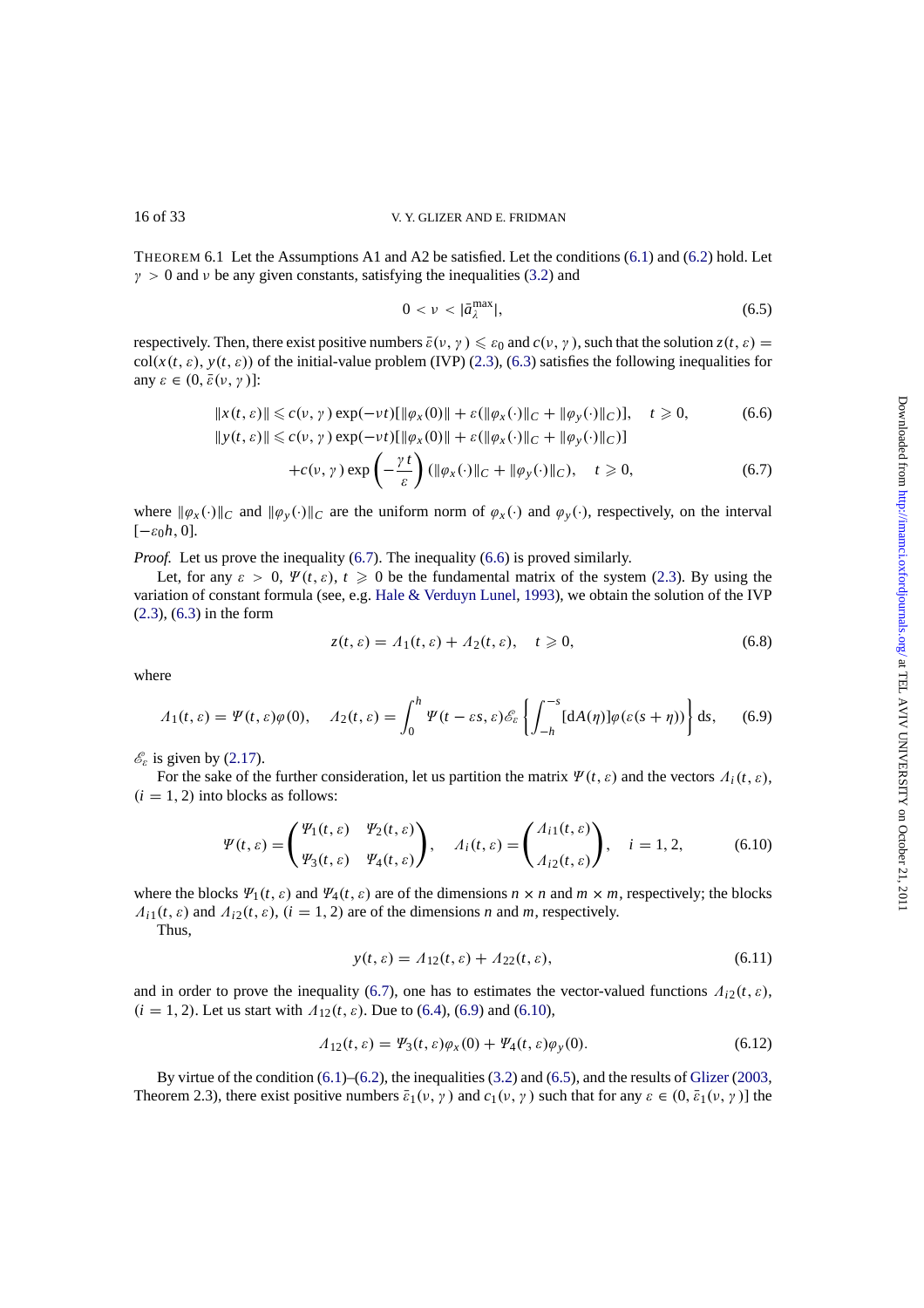<span id="page-16-0"></span>following inequalities are satisfied:

$$
\|\Psi_3(t,\varepsilon)\| \leqslant c_1(\nu,\gamma) \exp(-\nu t), \quad \|\Psi_4(t,\varepsilon)\| \leqslant c_1(\nu,\gamma) \left[\varepsilon \exp(-\nu t) + \exp\left(-\frac{\gamma t}{\varepsilon}\right)\right], \quad t \geqslant 0.
$$
\n(6.13)

By using (6.12) and (6.13), we obtain the following estimate of  $\Lambda_{12}(t, \varepsilon)$  for any  $\varepsilon \in (0, \bar{\varepsilon}_1(\nu, \gamma))$ :

$$
\|A_{12}(t,\varepsilon)\| \leqslant c_1(\nu,\gamma) \exp(-\nu t)(\|\varphi_x(0)\| + \varepsilon \|\varphi_y(0)\|) + c_1(\nu,\gamma) \exp\left(-\frac{\gamma t}{\varepsilon}\right) \|\varphi_y(0)\|, \quad t \geqslant 0.
$$
\n
$$
(6.14)
$$

Now, [proce](#page-15-0)ed to the vector-valued function Λ22(*t*, ε). Due to (2.17), (6.4), (6.9) and (6.10),

$$
A_{22}(t,\varepsilon) = \varepsilon \int_0^h \Psi_3(t - \varepsilon s, \varepsilon) \left\{ \int_{-h}^{-s} [dA_1(\eta)] \varphi_x(\varepsilon(s+\eta)) + \int_{-h}^{-s} [dA_2(\eta)] \varphi_y(\varepsilon(s+\eta)) \right\} ds + \int_0^h \Psi_4(t - \varepsilon s, \varepsilon) \left\{ \int_{-h}^{-s} [dA_3(\eta)] \varphi_x(\varepsilon(s+\eta)) + \int_{-h}^{-s} [dA_4(\eta)] \varphi_y(\varepsilon(s+\eta)) \right\} ds.
$$
(6.15)

By using (6.13), (6.15) and results of Kolmogorov & Fomin (1975, Chapter VI, Section 6), we obtain the existence of positive numbers  $\bar{\varepsilon}_2(\nu, \gamma) \leq \min{\varepsilon_0, \bar{\varepsilon}_1(\nu, \gamma)}$  and  $c_2(\nu, \gamma)$  such that the following estimate of  $\Lambda_{22}(t, \varepsilon)$  holds for any  $\varepsilon \in (0, \bar{\varepsilon}_2(\nu, \gamma))$ :

$$
\|A_{22}(t,\varepsilon)\| \leq c_2(\nu,\gamma)\left[\varepsilon\exp(-\nu t) + \exp\left(-\frac{\gamma t}{\varepsilon}\right)\right] \left(\|\varphi_x(\cdot)\|_C + \|\varphi_y(\cdot)\|_C\right), \quad t \geq 0. \tag{6.16}
$$

Now, the inequality (6.7) is a direct consequence of (6.11) and the inequalities (6.14) and (6.16).  $\Box$ 

The fulfilment of the inequalities  $(6.6)$ – $(6.7)$  means the exponential stability of the system  $(2.3)$ uniformly with respect to  $\varepsilon$  for all sufficiently small  $\varepsilon > 0$ . In Theorem 6.1, such a stability was obtained under the condition that all roots of the slow and fast characteristic equations have negative real parts. It is clear that the negati[vene](#page-15-0)ss of real parts of the roots [of the](#page-15-0) slow characteristic equation is necessary for the uniform exponential stability of [the](#page-15-0) s[ystem](#page-15-0) (2.3). However, such a statement is not correct [with](#page-3-0) respect to the roots of the fast characteristic equation. Below, the uni[form](#page-14-0) exponential stability of the system (2.3) is established under a weaker assumption on the set of these roots than the assumption (6.2) of Theorem 6.1.

#### 6.2 *Case of no exponential stability for the fast subsystem*

In what [foll](#page-3-0)[ows](#page-14-0), we assume

$$
\mathcal{M}_+ = \emptyset, \quad \mathcal{M}_0 \neq \emptyset. \tag{6.17}
$$

Let  $\tilde{\mu}_\alpha$ ,  $(\alpha = 1, ..., \beta)$ , be all distinct pure imaginary roots of the fast characteristic equation (2.9). Denote

$$
\tilde{a}_{\mu}^{\min} \stackrel{\triangle}{=} \min_{\alpha \in \{1, \dots, \beta\}} \text{Re}(\mathscr{G}_{f}(\tilde{\mu}_{\alpha}, 0)). \tag{6.18}
$$

LEMMA 6.1 Let the Assumptions A1 and A2 be satisfied. Let the condition (6.17) hold, and all [pur](#page-4-0)e imaginary roots  $\tilde{\mu}_{\alpha}$ ,  $(\alpha = 1, ..., \beta)$  of the fast characteristic equation (2.9) be simple. Let

$$
Re(\mathscr{G}_{f}(\tilde{\mu}_{\alpha},0))>0, \quad \alpha=1,\ldots,\beta,
$$
\n(6.19)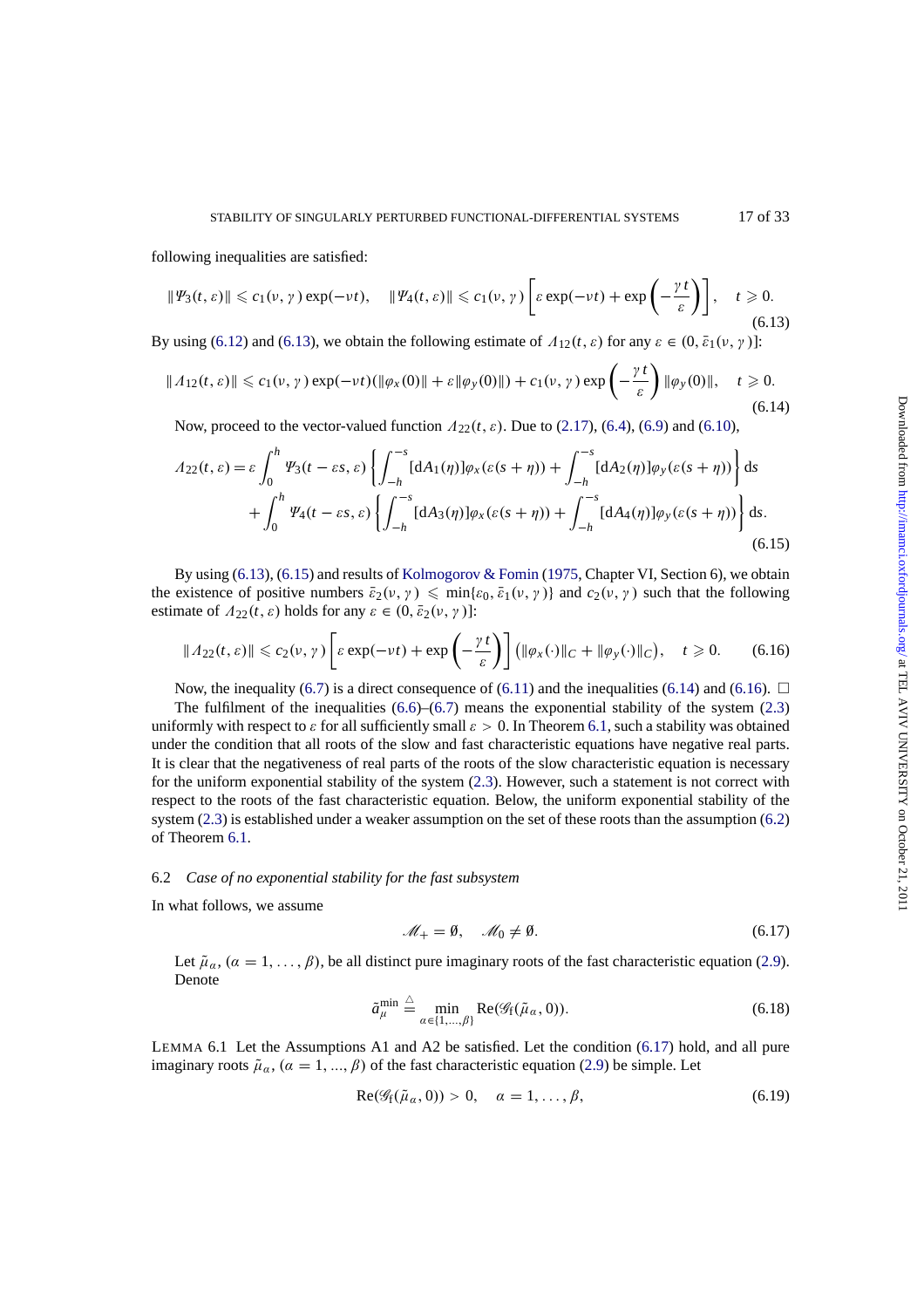<span id="page-17-0"></span>

where  $\mathscr{G}_f(\tilde{\mu}_{\alpha}, 0)$  is given in Lemma 5.1.

Let the condition (6.1) hold. Let  $\gamma > 0$  and  $\nu$  be any given constants, satisfying the inequalities (3.2) and

$$
0 < \nu < \min\left\{ |\bar{a}_{\lambda}^{\max}|, \tilde{a}_{\mu}^{\min} \right\},\tag{6.20}
$$

respectively. Then, th[ere](#page-14-0) exists a po[sitiv](#page-13-0)e number  $\bar{\varepsilon}(v, y)$ , such that the following inequality is vali[d:](#page-7-0)

$$
\sup_{\varepsilon \in (0,\bar{\varepsilon}(v,\gamma)]} \text{Re}\lambda(\varepsilon) < -\nu,\tag{6.21}
$$

where  $\lambda(\varepsilon)$  is any root of (2.5).

*Proof.* First, note that, due to the definitions of  $\tilde{a}^{min}_{\mu}$  and the inequality (6.19), the value  $\tilde{a}^{min}_{\mu}$  is positive, meaning the correctness of the inequality (6.20).

Consider the set  $\mathscr{R}_s(\varepsilon)$  of slow roots of the characteristic equation (2.5). By setting  $\sigma_2 = -\nu$  in (3.8)–(3.9) and using The[orem](#page-3-0) 3.1, we obtain the existence of  $\bar{\varepsilon}_1(\nu) > 0$  such that, for all  $\varepsilon \in (0, \bar{\varepsilon}_1(\nu))$ , the following inequality is valid:

$$
\sup_{\varepsilon \in (0,\bar{\varepsilon}_1(v)]} \text{Re}\lambda(\varepsilon) < -\nu, \quad \lambda(\varepsilon) \in \mathcal{R}_s(\varepsilon). \tag{6.22}
$$

[P](#page-8-0)r[ocee](#page-8-0)d to the sets  $\mathcal{R}_{f,\chi}(\varepsilon)$  $\mathcal{R}_{f,\chi}(\varepsilon)$  $\mathcal{R}_{f,\chi}(\varepsilon)$ ,  $\mathcal{R}_{f,\chi}(\varepsilon)$  and  $\mathcal{R}_{f,\gamma}(\tilde{\gamma},\varepsilon)$  defined by (5.2), (5.3) and (5.4), respectively. Since  $\mathcal{M}_+ = \emptyset$ , then for a given  $\chi > 0$ , there exists a number  $\bar{\varepsilon}_2 > 0$ , such that for all  $\varepsilon \in (0, \bar{\varepsilon}_2]$ ,

$$
\mathcal{R}_{f,\chi}(\varepsilon) = \emptyset. \tag{6.23}
$$

By virtue of Theorem 3.1, the elements of the set  $\mathcal{R}_{f,\gamma}(\tilde{\gamma}, \varepsilon)$  satisf[y th](#page-12-0)e f[ollo](#page-12-0)wing [ineq](#page-12-0)uality for any  $\tilde{\gamma} < -\gamma$  and all  $\varepsilon \in (0, \bar{\varepsilon}_3(\gamma))$  with some  $0 < \bar{\varepsilon}_3(\gamma) \leq \bar{\varepsilon}_1(\nu)$ :

$$
\text{Re}\,\mu(\varepsilon) < -\gamma \,, \quad \mu(\varepsilon) \in \mathcal{R}_{f,\gamma}(\tilde{\gamma}, \varepsilon). \tag{6.24}
$$

By using Lemma 5.1, [Theo](#page-8-0)rem 5.1, (6.18) and the inequalities (6.19), (6.20), one obtains the existence of a number  $\bar{\varepsilon}_4(\nu)$ ,  $(0 < \bar{\varepsilon}_4(\nu) \leq \varepsilon_f^*$ , such that all elements of the set  $\mathcal{R}_{f,\kappa}(\varepsilon)$  satisfy the following inequality:

$$
\sup_{\varepsilon \in (0,\bar{\varepsilon}_4(\nu)]} \operatorname{Re} \left( \frac{1}{\varepsilon} \mu(\varepsilon) \right) < -\nu, \quad \mu(\varepsilon) \in \mathcal{R}_{f,\kappa}(\varepsilon). \tag{6.25}
$$

By using  $(5.6)$  and  $(6.23)$ , and the inequalities  $(6.22)$ ,  $(6.24)$  and  $(6.25)$ , one directly obtains the statement of the lemma with  $\bar{\varepsilon}(v, \gamma) = \min(\bar{\varepsilon}_1(v), \bar{\varepsilon}_2, \bar{\varepsilon}_3(\gamma), \bar{\varepsilon}_4(v)).$ 

Thus, under the conditions of Lemma 6.1, for all  $\varepsilon \in (0, \bar{\varepsilon}(v, \gamma))$ , any root of the original characteristic equation (2.5) belongs either to the domain  $\mathscr{D}_s$  with  $\sigma_2 = -\nu$  or to the domain  $\mathscr{D}_{f,\kappa}(\varepsilon)$  with  $\chi = -\varepsilon \nu$  or t[o the](#page-12-0) domain  $\mathscr{D}_{f,\gamma}(\varepsilon)$ .

LEMMA 6.2 Let the conditions of Lemma 6.1 be satisfied. Then, the fundamental matrix  $\Psi(t, \varepsilon)$  of the system (2.3) can [be](#page-3-0) [re](#page-3-0)presented in the form

$$
\Psi(t,\varepsilon) = \frac{1}{2\pi i} \left\{ \int_{\partial \mathcal{D}_{s}} \Theta(\lambda, t, \varepsilon) d\lambda + \lim_{\psi \to +\infty} \int_{-\gamma/\varepsilon - i\psi}^{-\gamma/\varepsilon + i\psi} \Theta(\lambda, t, \varepsilon) d\lambda + \int_{\partial \tilde{\mathcal{D}}_{t,\kappa}^{+}(\varepsilon)} \Theta(\lambda, t, \varepsilon) d\lambda + \int_{\partial \tilde{\mathcal{D}}_{t,\kappa}^{-}(\varepsilon)} \Theta(\lambda, t, \varepsilon) d\lambda \right\}, \quad t > 0, \quad \varepsilon \in (0, \bar{\varepsilon}(\nu, \gamma)],
$$
\n(6.26)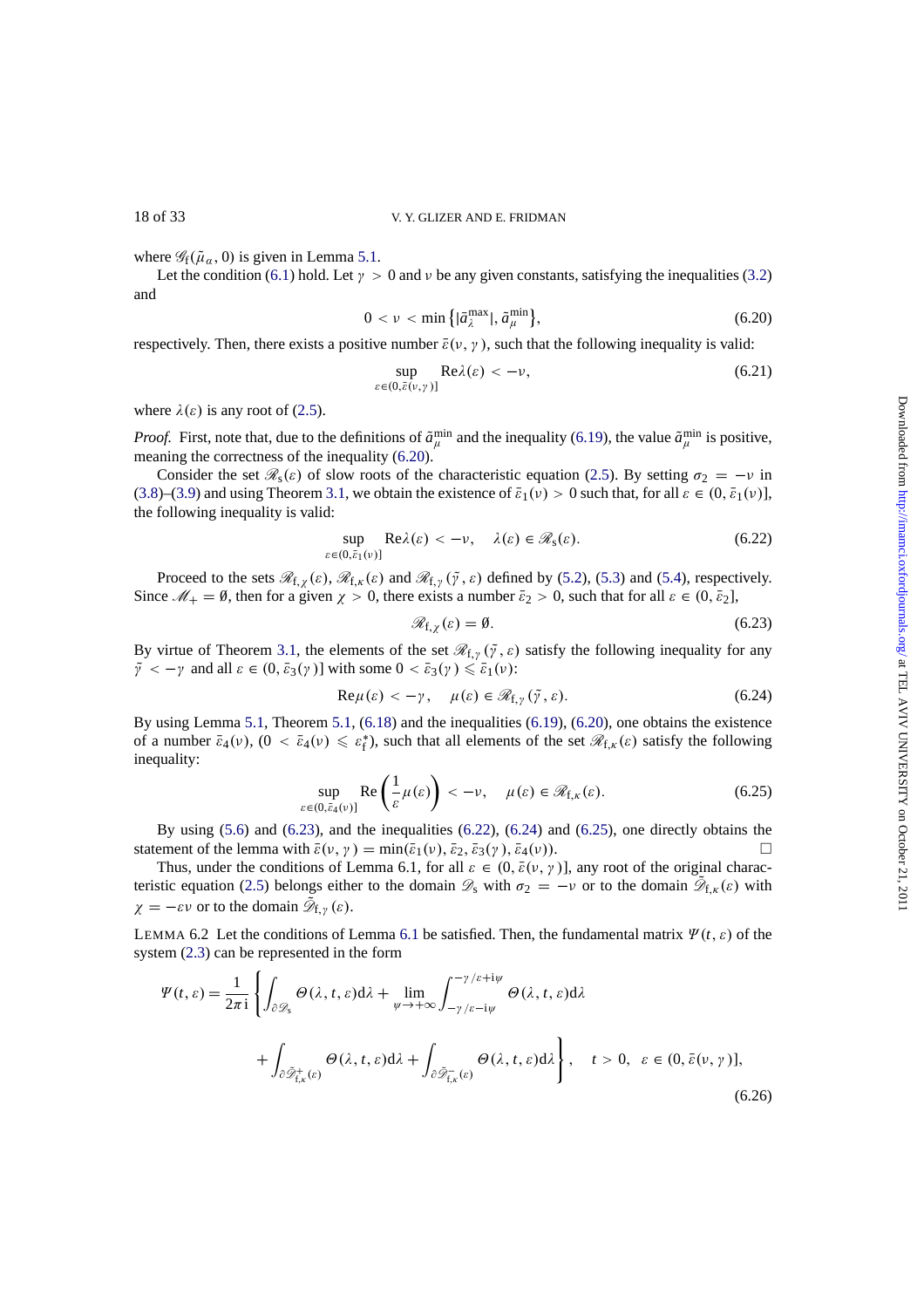<span id="page-18-0"></span>where

$$
\Theta(\lambda, t, \varepsilon) = \exp(\lambda t) \Delta^{-1}(\lambda, \varepsilon) E_{\varepsilon}, \quad t > 0,
$$
\n(6.27)

$$
\tilde{\mathscr{D}}_{f,\kappa}^{+}(\varepsilon) = \{\lambda: -\gamma/\varepsilon < \text{Re}\lambda < -\nu, \ \kappa_1/\varepsilon < \text{Im}\lambda < \kappa_2/\varepsilon\},\tag{6.28}
$$

$$
\tilde{\mathscr{D}}_{f,\kappa}^{-}(\varepsilon) = \{\lambda: -\gamma/\varepsilon < \text{Re}\lambda < -\nu, -\kappa_2/\varepsilon < \text{Im}\lambda < -\kappa_1/\varepsilon\},\tag{6.29}
$$

∂ $\mathscr D$  is the boundary of a set  $\mathscr D$  in a complex plane, the direction of motion along each of the curves  $\partial\mathscr{D}_s$ ,  $\partial\mathscr{D}^+_{f,k}(\varepsilon)$  and  $\partial\mathscr{D}^-_{f,k}(\varepsilon)$  is opposite to the clockwise one, the curve of the integration in the second integral in the right-hand side of (6.26) is the straight-line segment connecting the initial and terminal points.

*Proof.* By using Lemma 6.1 and the result of Hale & Verduyn Lunel (1993) on the representation of the fundamental matrix of a linear aut[onom](#page-17-0)ous time-delay system, one obtains for all  $\varepsilon \in (0, \bar{\varepsilon}(v, \gamma))$ 

$$
\Psi(t,\varepsilon) = \frac{1}{2\pi i} \lim_{\psi \to +\infty} \int_{-\nu + i\psi}^{-\nu + i\psi} \Theta(\lambda, t, \varepsilon) d\lambda, \quad t > 0,
$$
\n(6.30)

where the curve of the integration is the straight-line segment connecting the initial and terminal points.

Let  $\varepsilon \in (0, \bar{\varepsilon}(v, \gamma))$  be any but fixed. For any  $\psi > \kappa_2/\varepsilon$ , consider the domains

$$
\mathscr{D}_1(\varepsilon) = \{\lambda: -\gamma/\varepsilon < \text{Re}\lambda < -\nu, \ \kappa_2/\varepsilon < \text{Im}\lambda < \psi\},\tag{6.31}
$$

$$
\mathscr{D}_2(\varepsilon) = \{ \lambda: -\gamma/\varepsilon < \text{Re}\lambda < \sigma_1, \ -\kappa_1/\varepsilon < \text{Im}\lambda < \kappa_1/\varepsilon \},\tag{6.32}
$$

$$
\mathscr{D}_3(\varepsilon) = \{\lambda : \sigma_1 < \text{Re}\lambda < -\nu, \ \rho_2 < \text{Im}\lambda < \kappa_1/\varepsilon\},\tag{6.33}
$$

$$
\mathscr{D}_4(\varepsilon) = \{\lambda : \sigma_1 < \text{Re}\lambda < -\nu, \ -\kappa_1/\varepsilon < \text{Im}\lambda < \rho_1\},\tag{6.34}
$$

$$
\mathscr{D}_5(\varepsilon) = \{\lambda: -\gamma/\varepsilon < \text{Re}\lambda < -\nu, -\psi < \text{Im}\lambda < -\kappa_2/\varepsilon\}.\tag{6.35}
$$

By virtue of the Cauchy theorem

$$
\int_{\partial \mathcal{D}_l(\varepsilon)} \Theta(\lambda, t, \varepsilon) d\lambda = 0, \quad l = 1, ..., 5,
$$
\n(6.36)

where the direction along the boundary  $\partial \mathcal{D}_j(\varepsilon)$  of the domain  $\mathcal{D}_j(\varepsilon)$  is clockwise.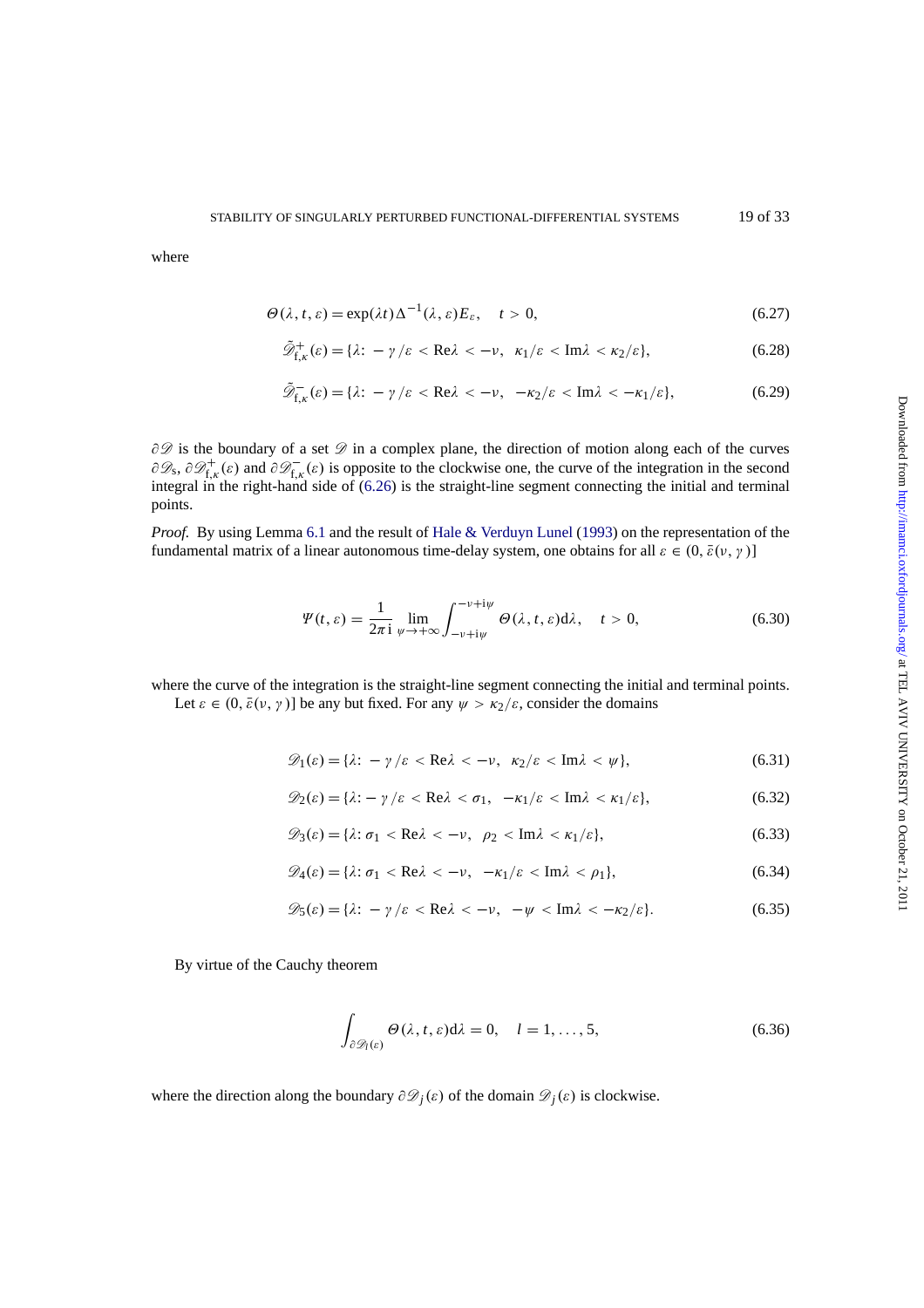<span id="page-19-0"></span>Using (6.36) yields the following chain of equalities:

$$
\int_{-v+i\psi}^{-v+i\psi} \Theta(\lambda, t, \varepsilon) d\lambda = \int_{-v+i\psi}^{-v+i\psi} \Theta(\lambda, t, \varepsilon) d\lambda + \sum_{l=1}^{5} \int_{\partial \mathcal{D}_{l}(\varepsilon)} \Theta(\lambda, t, \varepsilon) d\lambda
$$

$$
= \int_{\partial \mathcal{D}_{s}} \Theta(\lambda, t, \varepsilon) + \int_{\partial \tilde{\mathcal{D}}_{t,\kappa}^{+}(\varepsilon)} \Theta(\lambda, t, \varepsilon) d\lambda + \int_{\partial \tilde{\mathcal{D}}_{t,\kappa}^{-}(\varepsilon)} \Theta(\lambda, t, \varepsilon) d\lambda
$$

$$
+ \int_{-\gamma/\varepsilon - i\psi}^{-\gamma/\varepsilon + i\psi} \Theta(\lambda, t, \varepsilon) d\lambda + \int_{-\gamma/\varepsilon + i\psi}^{-\gamma + i\psi} \Theta(\lambda, t, \varepsilon) d\lambda
$$

$$
+ \int_{-\nu - i\psi}^{-\gamma/\varepsilon - i\psi} \Theta(\lambda, t, \varepsilon) d\lambda.
$$
(6.37)

By using Glizer (2003, Lemma 2.5), one has

$$
\lim_{\psi \to +\infty} \int_{-\gamma/\varepsilon + i\psi}^{-\nu + i\psi} \Theta(\lambda, t, \varepsilon) d\lambda = 0, \quad \lim_{\psi \to +\infty} \int_{-\nu - i\psi}^{-\gamma/\varepsilon - i\psi} \Theta(\lambda, t, \varepsilon) d\lambda = 0.
$$
 (6.38)

Now, the stat[ement](#page-31-0) o[f the](#page-31-0) lemma is a direct consequence of  $(6.30)$ ,  $(6.37)$  and  $(6.38)$ .

LEMMA 6.3 Let the conditions of Lemma 6.1 be satisfied. Then, there exist a positive number  $\varepsilon_v$ , such that for all  $\varepsilon \in (0, \varepsilon_{\nu}]$ , the following inequality is satisfied:

$$
\left\| \int_{\partial \mathcal{D}_s} \Theta(\lambda, t, \varepsilon) d\lambda \right\| \leqslant c \exp(-\nu t), \quad t > 0,
$$
\n(6.39)

where  $c > 0$  is some positive constant independent of  $\varepsilon$ .

*Proof.* The lemma is proved very similar to Glizer (2003, Lemma 2.3). □

LEMMA 6.4 Let the conditions of Lemma 6.1 be satisfied. Then, there exist a positive number  $\varepsilon_y$ , such that for all  $\varepsilon \in (0, \varepsilon_{\gamma})$ , the following inequality is satisfied:

$$
\left\|\lim_{\psi\to+\infty}\int_{-\gamma/\varepsilon-i\psi}^{-\gamma/\varepsilon+i\psi}\Theta(\lambda,t,\varepsilon)d\lambda\right\|\leqslant c\exp\left(-\frac{\gamma t}{\varepsilon}\right),\quad t>0,
$$
\n(6.40)

where  $c > 0$  is some positive constant independent of  $\varepsilon$ .

*Proof.* The lemma is proved very similar to Glizer (2003, Lemma 2.4). □

LEMMA 6.5 Let the conditions of Lemma 6.1 be satisfied. Then, there exist a positive number  $\tilde{\varepsilon}(v, \gamma)$ , such that for all  $\varepsilon \in (0, \tilde{\varepsilon}(\nu, \gamma))$ , the following inequalities are satisfied:

$$
\left\| \int_{\partial \tilde{\mathscr{D}}_{f,\kappa}^+(s)} \Theta(\lambda, t, \varepsilon) d\lambda \right\| \leqslant c \exp(-\nu t), \quad t > 0,
$$
\n(6.41)

$$
\left\| \int_{\partial \tilde{\mathscr{D}}_{f,\kappa}^{-}(\varepsilon)} \Theta(\lambda, t, \varepsilon) d\lambda \right\| \leqslant c \exp(-\nu t), \quad t > 0,
$$
\n(6.42)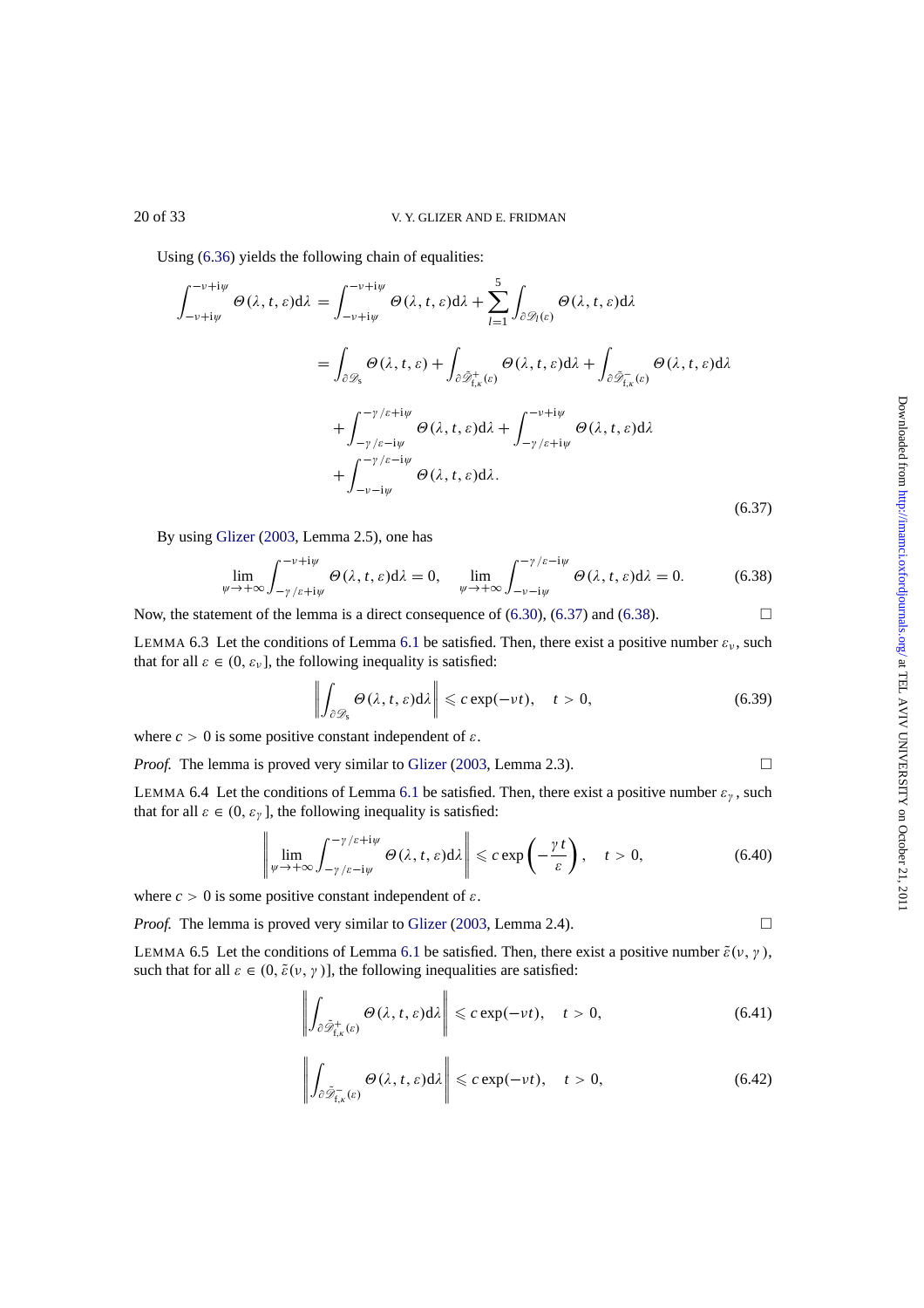<span id="page-20-0"></span>where  $c > 0$  is some positive constant independent of  $\varepsilon$ .

*Proof.* Let us start with the proof of the inequality (6.41). First of all note that, due to Lemma 6.1, there exists a positive number  $\tilde{\varepsilon}_1(v, y)$ ,  $(\tilde{\varepsilon}_1(v, y) \leq \tilde{\varepsilon}(v, y))$ , such that the matrix  $\Delta^{-1}(t, \varepsilon)$  exists for all  $\varepsilon \in (0, \tilde{\varepsilon}_1(\nu, \gamma))$  and all  $\lambda \in \partial \tilde{\mathcal{D}}_{f,k}^+(\varepsilon)$ . Rewrite the matrix  $\Delta^{-1}(\lambda, \varepsilon) E_{\varepsilon}$  in the form

$$
\Delta^{-1}(\lambda, \varepsilon) E_{\varepsilon} = N(\lambda, \varepsilon) - \frac{1}{\lambda} I_{n+m}, \quad \varepsilon \in (0, \tilde{\varepsilon}_1(\nu, \gamma)], \quad \lambda \in \partial \tilde{\mathscr{D}}_{f, \kappa}^+(\varepsilon), \tag{6.43}
$$

where

$$
N(\lambda, \varepsilon) = \frac{1}{\lambda} \Delta^{-1}(\lambda, \varepsilon) \int_{-h}^{0} \exp(\varepsilon \lambda \eta) dA(\eta).
$$
 (6.44)

Hence,

$$
\int_{\partial \tilde{\mathscr{D}}_{t,\kappa}^{+}(\varepsilon)} \Theta(\lambda,t,\varepsilon) d\lambda = \int_{\partial \tilde{\mathscr{D}}_{t,\kappa}^{+}(\varepsilon)} \exp(\lambda t) N(\lambda,\varepsilon) d\lambda - \int_{\partial \tilde{\mathscr{D}}_{t,\kappa}^{+}(\varepsilon)} \frac{\exp(\lambda t)}{\lambda} I_{n+m} d\lambda.
$$
 (6.45)

Let us estimate the integrals in the right-hand side of (6.45). We start with the second integral. Due to (6.28), one has for all  $\varepsilon \in (0, \tilde{\varepsilon}_1(\nu, \gamma))$ ,

$$
|\exp(\lambda t)| \le \exp(-\nu t), \quad \lambda \in \partial \tilde{\mathcal{D}}_{f,\kappa}^+( \varepsilon), \quad t > 0,
$$
\n(6.46)

$$
\frac{1}{|\lambda|} \leq c_1 \varepsilon, \quad \lambda \in \partial \tilde{\mathscr{D}}_{f,\kappa}^+(\varepsilon), \tag{6.47}
$$

where  $c_1 > 0$  is some constant independent of  $\varepsilon$ . Hence,

$$
\left\| \int_{\partial \tilde{\mathscr{D}}_{f,\kappa}^{+}(\varepsilon)} \frac{\exp(\lambda t)}{\lambda} I_{n+m} \, \mathrm{d}\lambda \right\| \leqslant c_2 \exp(-\nu t), \quad \varepsilon \in (0, \tilde{\varepsilon}_1(\nu, \gamma)], \quad t > 0,\tag{6.48}
$$

where  $c_2 > 0$  is some constant independent of  $\varepsilon$ .

Proceed to the first integral in the right-hand side of (6.45). By using (6.28), one can show very similar to Glizer (2003, Proof of Lemma 2.4) that the matrix  $N(\lambda, \varepsilon)$  is bounded, i.e. the following inequality is satisfied:

$$
||N(\lambda, \varepsilon)|| \leq c_3, \quad 0 < \varepsilon \leq \tilde{\varepsilon}_2(\nu, \gamma) \leq \tilde{\varepsilon}_1(\nu, \gamma), \quad \lambda \in \partial \mathcal{D}^+_{f, \kappa}(\varepsilon), \tag{6.49}
$$

with some [positive](#page-31-0) [cons](#page-31-0)tants  $\tilde{\epsilon}_2(v, y)$  and  $c_3$  independent of  $\varepsilon$ . By virtue of the inequalities (6.46) and  $(6.49)$ , we obtain

$$
\left\| \int_{\partial \tilde{\mathscr{D}}_{f,\kappa}^{+}(\varepsilon)} \exp(\lambda t) N(\lambda,\varepsilon) d\lambda \right\| \leqslant c_4 \exp(-\nu t), \quad \varepsilon \in (0,\tilde{\varepsilon}_2(\nu,\gamma)], \quad t > 0,
$$
 (6.50)

where  $c_4 > 0$  is some constant.

Now, (6.45) and the inequalities (6.48) and (6.50) prove the inequality (6.41). The inequality (6.42) is proved similarly. Thus, the proof of the lemma is completed.  $\Box$ 

Based on Lemmas 6.2–6.5, one directly obtain the following lemma.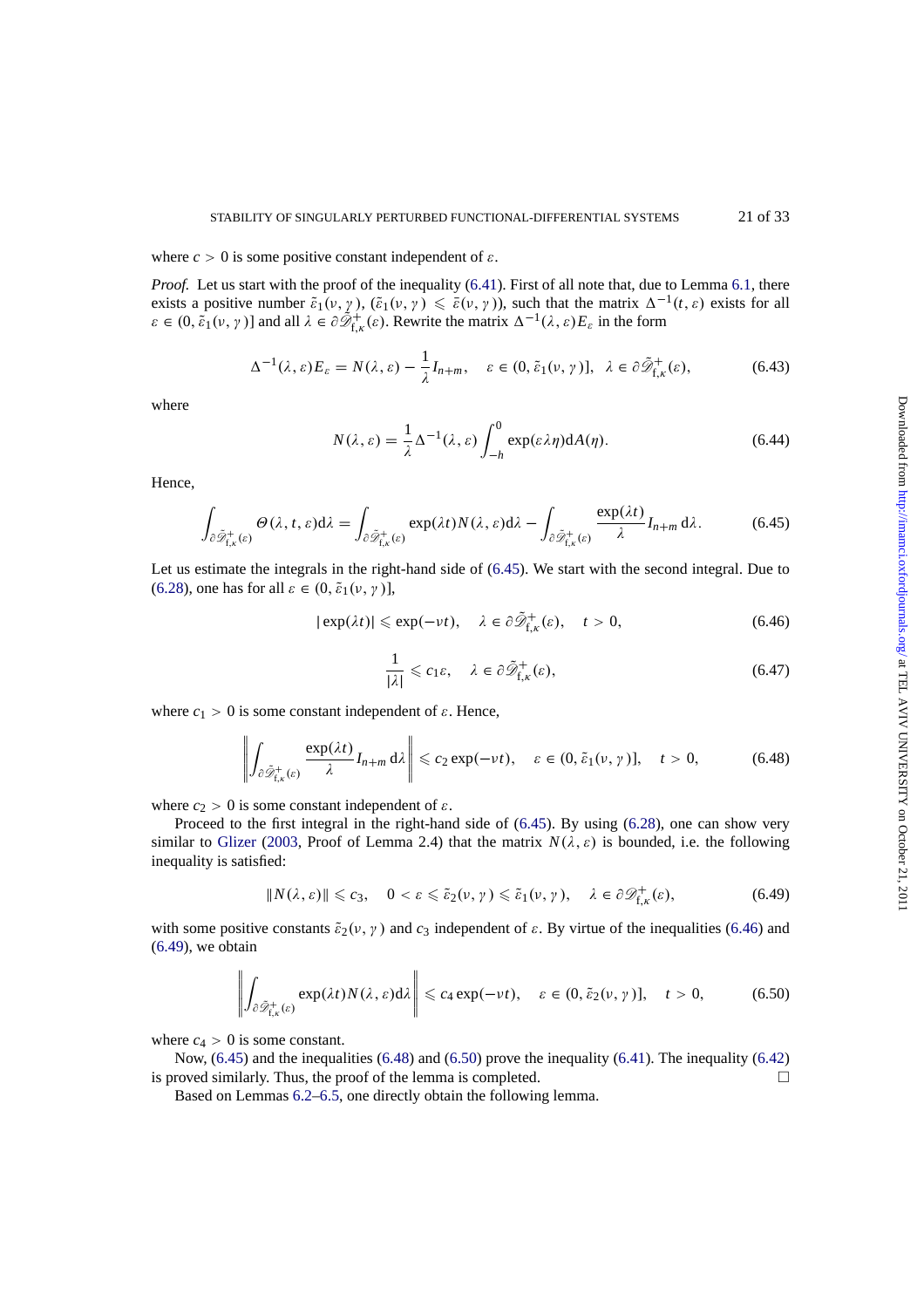LEMMA 6.6 Let the conditions of Lemma 6.1 be satisfied. Then, there exists a positive number  $\hat{\varepsilon}(v, \gamma)$ , such that for all  $\varepsilon \in (0, \hat{\varepsilon}(v, \gamma))$ , the fundamental matrix  $\Psi(t, \varepsilon)$  of the system (2.3) satisfies the inequality  $\|\Psi(t, \varepsilon)\| \leq c \exp(-\nu t), t > 0$ , where  $c > 0$  is some constant independent of  $\varepsilon$ .

THEOREM 6.2 Let the conditions of Lemma 6.1 be satisfied. Then, there exist positive numbers  $\hat{\varepsilon}(\nu, \gamma) \leq \varepsilon_0$  and  $\hat{c}(\nu, \gamma)$ , such that the s[olut](#page-16-0)ion  $z(t, \varepsilon)$  of the IVP (2.3), (6.3) sa[tisfi](#page-3-0)es the following inequality for any  $\varepsilon \in (0, \hat{\varepsilon}(\nu, \gamma))$ :

$$
||z(t, \varepsilon)|| \leq \hat{c}(v, \gamma) \exp(-vt) ||\varphi(\cdot)||_{C} \quad \forall t \geq 0,
$$
\n(6.51)

where  $\|\varphi(\cdot)\|_C$  is the uniform norm of  $\varphi(\cdot)$  on the interval  $[-\varepsilon_0 h, 0]$ .

*Proof.* The statement of the theorem directly follows from Lemma 6.6 and the equations (6.8)–(6.9).  $\Box$ 

# **7. An LMI approach to exponential stability**

In this section, we analyse the exponential stability of the system ([2.26](#page-20-0)) with time-varyin[g de](#page-15-0)la[ys.](#page-15-0) Our objective is to derive LMI conditions that guarantee such a kind of stability of this system for all sufficiently small values of  $\varepsilon$ . Note that the results of this section can be easily extended to the case of a finite number of discrete and distributed delays.

Let us partition the matrices  $B$ ,  $B_h$  and  $B_r$  into blocks as follo[ws:](#page-6-0)

$$
B = \begin{bmatrix} B_1 & B_2 \\ B_3 & B_4 \end{bmatrix}, \quad B_h = \begin{bmatrix} B_{h,1} & B_{h,2} \\ B_{h,3} & B_{h,4} \end{bmatrix}, \quad B_r = \begin{bmatrix} B_{r,1} & B_{r,2} \\ B_{r,3} & B_{r,4} \end{bmatrix}, \tag{7.1}
$$

where the blocks  $B_1$ ,  $B_{h,1}$  and  $B_{r,1}$  are of the dimension  $n \times n$ , while the blocks  $B_4$ ,  $B_{h,4}$  and  $B_{r,4}$  are of the dimension  $m \times m$ .

It was shown in Fridman (2002a) that  $\varepsilon$ -independent LMI conditions for the asymptotic stability of (2.26) imply the exponential stability of the fast subsystem, associated with this system. However, in this paper, we do not assume that the fast subsystem is exponentially stable. In this situation, we cannot apply the Lyapunov theorem for the asymptotic stability. Instead, we will look for the exponential stability conditions of (2.26) [with a given dec](#page-30-0)ay rate.

[W](#page-6-0)e represent  $(2.26)$  in the form

$$
E_{\varepsilon}\dot{z}(t) = (B + B_h)z(t) - B_h \int_{t-\varepsilon h(t)}^{t} \dot{z}(s)ds + B_r \int_{t-\varepsilon r(t)}^{t} z(s)ds
$$
 (7.2)

and consider the f[ollow](#page-6-0)ing Lyapunov–Krasovskii functional (see Fridman & Shaked, 2002 for regular systems with time-varying delays)

$$
V(z_t, \dot{z}_t, \varepsilon) = z^{\top}(t) E_{\varepsilon} P_{\varepsilon} z(t) + \varepsilon h_0 \int_{-\varepsilon h_0}^0 \int_{t+\theta}^t \exp(2\nu (s-t)) \dot{z}^{\top}(s) R_h \dot{z}(s) ds d\theta + \int_{-\varepsilon r_0}^0 \int_{t+\theta}^t \exp(2\nu (s-t)) z^{\top}(s) R_r z(s) ds d\theta,
$$
 (7.3)

where  $z_t = \{z(s), s \in [t - \varepsilon \max\{h_0, r_0\}, t]\}; \dot{z}_t = \{\dot{z}(s), s \in [t - \varepsilon \max\{h_0, r_0\}, t]\}; R_h$  and  $R_r$  are some positive definite matrices of corresponding dimensions;  $v > 0$  is some scalar value.

<span id="page-21-0"></span>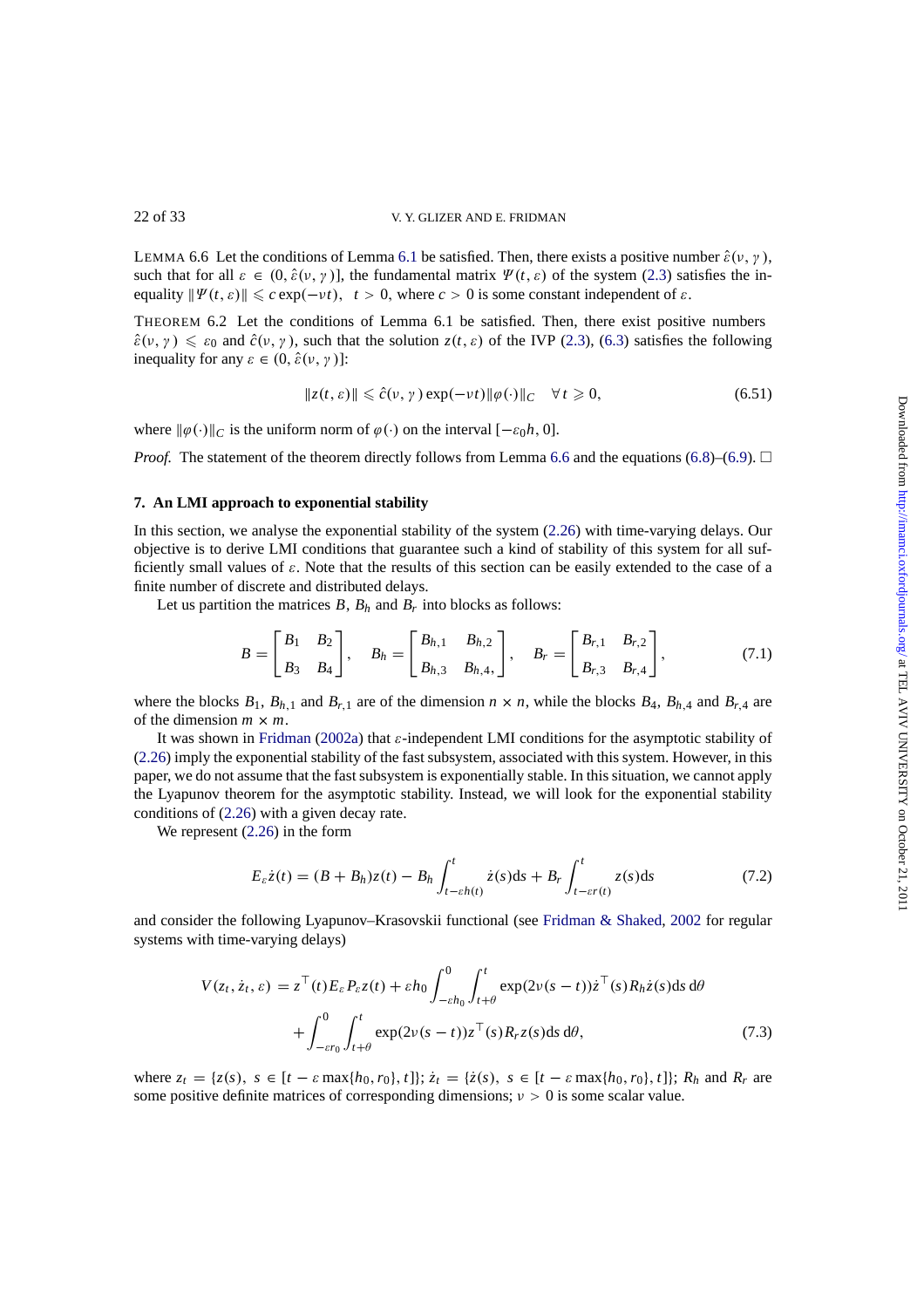<span id="page-22-0"></span>The matrix  $P_{\varepsilon}$  has the block form

$$
P_{\varepsilon} = \begin{bmatrix} P_1 & \varepsilon P_2^{\top} \\ P_2 & P_3 \end{bmatrix}, \quad P_1 > 0, \quad P_3 > 0,
$$
 (7.4)

where the blocks  $P_1$ ,  $P_2$  and  $P_3$  have the same dimensions as the respective blocks of the matrix  $E_{\varepsilon}$ , and

$$
E_e P_\varepsilon > 0, \quad \varepsilon > 0. \tag{7.5}
$$

For the system (2.26), we consider the initial condition

$$
z(t_0 + \theta) = \phi(\theta), \quad t_0 \ge 0, \quad \theta \in [-\varepsilon \max\{h_0 \cdot r_0\}, 0], \tag{7.6}
$$

where  $\phi(\cdot) \in W[-\varepsilon_0 \max\{h_0 \cdot r_0\}, 0; E^{n+m}]$ ;  $\varepsilon_0 > 0$  is some constant.

If for all  $\varepsilon \in [0, \varepsilon_0]$ ,

$$
\frac{\mathrm{d}}{\mathrm{d}t}V + 2\nu V \leqslant 0,\tag{7.7}
$$

then by comparison principle

$$
z^{\top}(t)E_{\varepsilon}P_{\varepsilon}z(t)\leqslant V(z_t,\dot{z}_t,\varepsilon)\leqslant \exp(-2\nu(t-t_0))V(\phi,\dot{\phi},\varepsilon),\quad \varepsilon\in[0,\varepsilon_0].\tag{7.8}
$$

Therefore, if (7.7) holds, then for all initial functions  $\phi(\cdot) \in W[-\varepsilon_0 \max\{h_0 \cdot r_0\}, 0; E^{n+m}]$ , there exists a constant  $C(\varepsilon) > 0$  such that the solution of the problem (2.26), (7.6) satisfies the inequality

$$
\|z(t)\| \le \exp(-\nu(t-t_0))C(\varepsilon) \left[ \varepsilon r_0 \max_{\theta \in [-\varepsilon r_0,0]} \| \phi(\theta) \|^2 + \int_{-\varepsilon h_0}^0 \| \dot{\phi}(\theta) \|^2 d\theta \right]^{0.5}
$$
(7.9)

for all  $\varepsilon \in [0, \varepsilon_0]$ , i.e. (2.26) is exponentially stable with the  $\varepsilon$ -independent decay rate  $v > 0$ . We obtain for  $\varepsilon \in (0, \varepsilon_0]$ ,

$$
\frac{d}{dt}V + 2\nu V \le 2z^{\top}(t)P_{\varepsilon}^{\top} \left[ (B + B_h)z(t) - B_h \int_{t-\varepsilon h(t)}^{t} \dot{z}(s)ds + B_r \int_{t-\varepsilon r(t)}^{t} z(t+\theta)d\theta \right]
$$
  
+2\nu z^{\top}(t)E\_{\varepsilon}P\_{\varepsilon}z(t) + \varepsilon^2 h\_0^2 \dot{z}^{\top}(t)R\_h \dot{z}(t) - \varepsilon h\_0 \exp(-2\varepsilon \nu h\_0) \int\_{t-h(t)}^{t} \dot{z}^{\top}(s)R\_h \dot{z}(s)ds  
- \exp(-2\varepsilon \nu r\_0) \int\_{t-\varepsilon r(t)}^{t} z^{\top}(s)R\_r z(s)ds + \varepsilon r\_0 z^{\top}(t)R\_r z(t). \tag{7.10}

We apply further the Jensen's inequality (see, e.g. Gu *et al.*, 2003)

$$
\varepsilon h_0 \int_{t-\varepsilon h(t)}^t \dot{z}^\top(s) R_h \dot{z}(s) ds \geqslant \int_{t-\varepsilon h(t)}^t \dot{z}^\top(s) ds R_h \int_{t-\varepsilon h(t)}^t \dot{z}(s) ds,
$$
\n(7.11)

$$
\int_{t-\varepsilon r(t)}^{t} z^{\top}(s) R_r z(s) ds \geq \frac{1}{\varepsilon r_0} \int_{t-\varepsilon r(t)}^{t} z^{\top}(s) ds R_r \int_{t-\varepsilon r(t)}^{t} z(s) ds.
$$
 (7.12)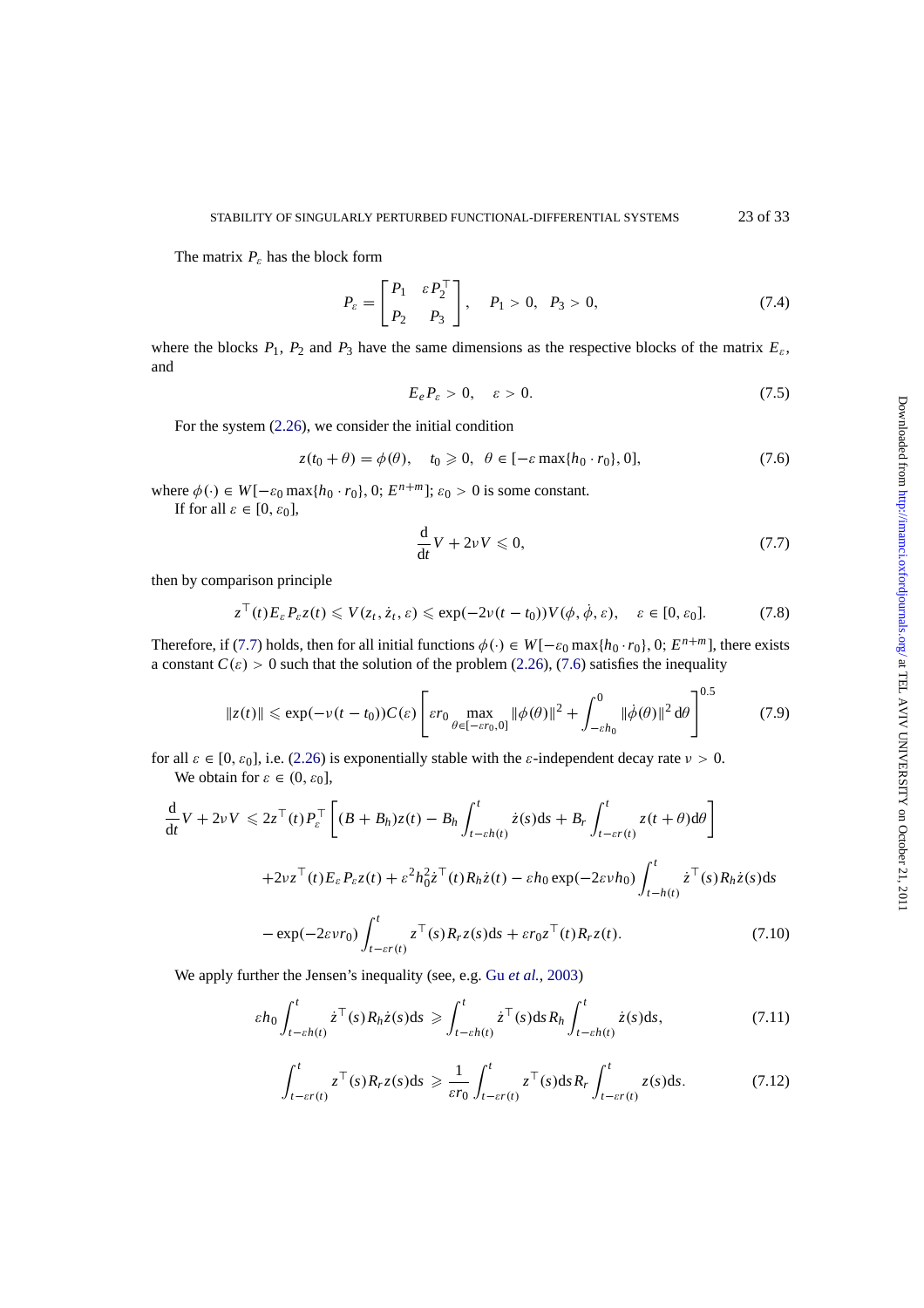Using (7.11)–(7.12) and setting  $\eta(t) = \text{col}\Big(z(t), \int_{t-\varepsilon h(t)}^t \dot{z}(s)ds, \frac{1}{\varepsilon r_0} \int_{t-\varepsilon r(t)}^t z(s)ds\Big)$ , one can rewrite (7.10) in the form

$$
\frac{\mathrm{d}}{\mathrm{d}t}V + 2\nu V \leqslant \eta^{\top}(t)\Phi\eta(t) + \varepsilon^{2}h_{0}^{2}\dot{z}^{\top}(t)R_{h}\dot{z}(t),\tag{7.13}
$$

where

$$
\Phi = \begin{bmatrix} \varGamma_{\varepsilon} & -P_{\varepsilon}^{\top} B_h & \varepsilon r_0 P_{\varepsilon}^{\top} B_r \\ * & -R_h \exp(-2\varepsilon v h_0) & 0 \\ * & * & -\varepsilon r_0 R_r \exp(-2\varepsilon v r_0) \end{bmatrix},\tag{7.14}
$$

$$
\Gamma_{\varepsilon} = P_{\varepsilon}^{\top} (B + B_h) + (B + B_h)^{\top} P_{\varepsilon} + \varepsilon r_0 R_r + 2\nu E_{\varepsilon} P_{\varepsilon}.
$$
 (7.15)

Substituting the right-hand side of (7.2) into  $\varepsilon^2 h_0^2 \dot{z}^\top(t) R_h \dot{z}(t)$  and applying further the Schur complements, we find that the inequality (7.7) is satisfied if

$$
\Psi_{\varepsilon} = \begin{bmatrix}\n\Gamma_{\varepsilon} & -P_{\varepsilon}^{\top} B_h & \varepsilon r_0 P_{\varepsilon}^{\top} B_r & h_0 (B + B_h)^{\top} J_{\varepsilon} R_h \\
\ast & -R_h \exp(-2\varepsilon v h_0) & 0 & -h_0 B_h^{\top} J_{\varepsilon} R_h \\
\ast & \ast & -\varepsilon r_0 R_r \exp(-2\varepsilon v r_0) & \varepsilon r_0 h_0 B_r^{\top} J_{\varepsilon} R_h \\
\ast & \ast & -R_h\n\end{bmatrix} \leq 0. \tag{7.16}
$$

where

$$
J_{\varepsilon} = \begin{bmatrix} \varepsilon I_n & 0 \\ 0 & I_m \end{bmatrix} . \tag{7.17}
$$

If (7.16) is feasible for  $\varepsilon = 0$ , then the following slow LMI

$$
P_0^{\top}(B + B_h) + (B + B_h)^{\top} P_0 + 2\nu E_0 P_0 \leq 0 \tag{7.18}
$$

and the following fast LMI

$$
\Psi_{\rm f} = \begin{bmatrix} P_3(B_4 + B_{h,4}) + (B_4 + B_{h,4})^\top P_3 & -P_3 B_{h,4} & h_0 (B_4 + B_{h,4})^\top R_{h,3} \\ * & -R_{h,3} & h_0 B_{h,4}^\top R_{h,3} \\ * & * & -R_{h,3} \end{bmatrix} \leq 0, \qquad (7.19)
$$

where  $R_{h,3} = \begin{bmatrix} 0 & I_m \end{bmatrix} R_h \begin{bmatrix} 0 & I_m \end{bmatrix}^\dagger$ , are feasible.

The slow LMI guarantees that the slow subsystem

$$
E_0 \frac{\mathrm{d}\bar{z}}{\mathrm{d}t} = (B + B_h)\bar{z}(t), \quad t \ge 0,
$$
\n(7.20)

<span id="page-23-0"></span>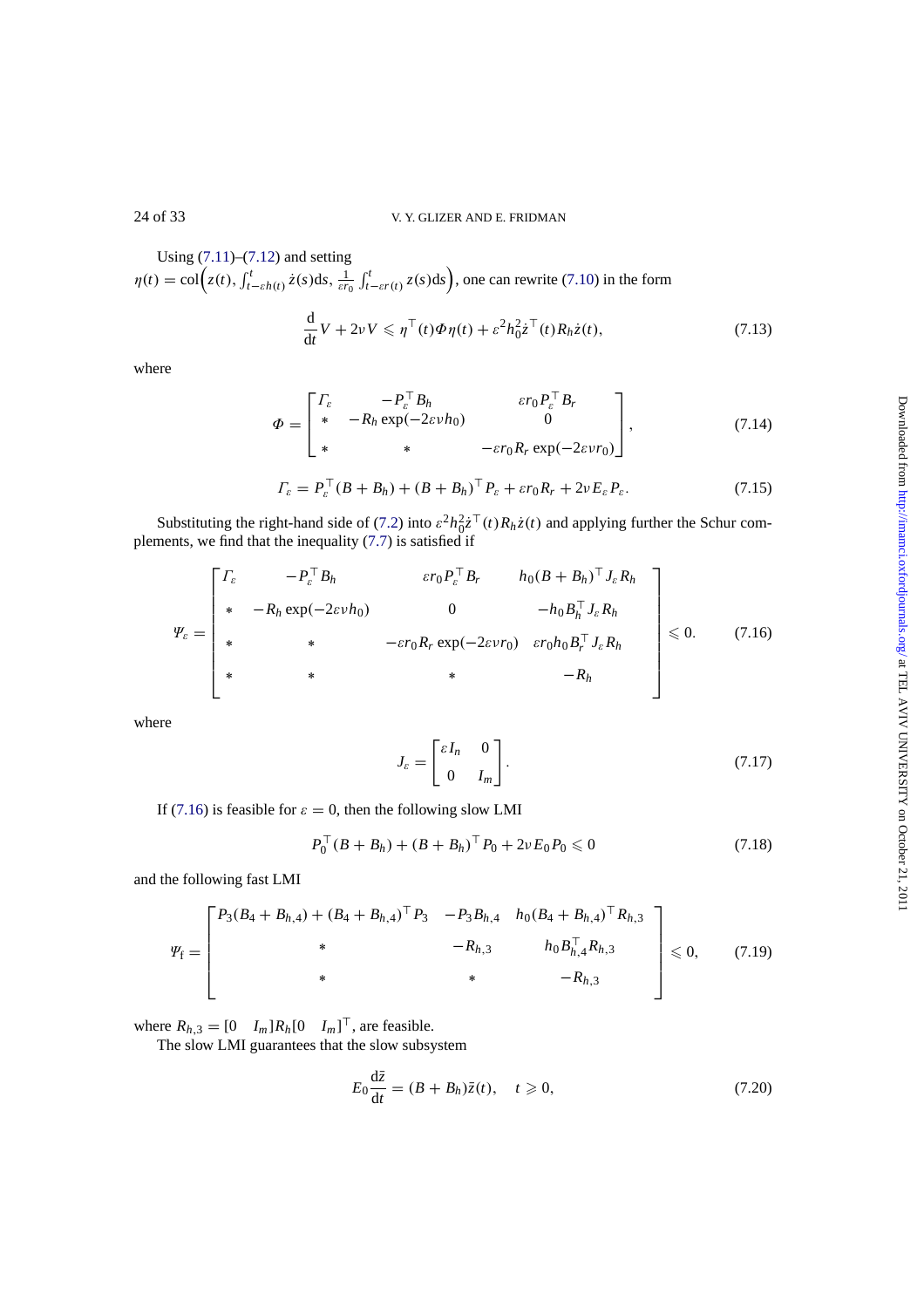<span id="page-24-0"></span>is exponentially stable with the decay rate ν. The slow subsystem is an autonomous descriptor (differentialalgebraic) system without delays. The fast LMI guarantees that the fast subsystem

$$
\frac{d\tilde{y}(\xi)}{d\xi} = B_4 \tilde{y}(\xi) + B_{h,4} \tilde{y}(\xi - \tilde{h}(\xi)), \quad \xi \ge 0,
$$
\n(7.21)

with a piecewise-continuous delay  $\tilde{h} \in [0, h_0]$  is stable by Lyapunov (see, e.g. Hale & Verduyn Lunel, 1993). This follows from the fact that the fast LMI guarantees the fulfilment of the inequality  $dV_f/d\zeta \leq$ 0 for the Lyapunov functional of the form

$$
V_{\mathbf{f}}(\dot{\tilde{y}}_{\xi}) = \tilde{y}^{\top}(\xi) P_3 \tilde{y}(\xi) + h_0 \int_{-h_0}^{0} \int_{\xi + \zeta}^{\xi} \dot{\tilde{y}}^{\top}(\varrho) R_{h,3} \dot{\tilde{y}}(\varrho) d\varrho d\zeta.
$$
 (7.22)

REMARK 7.1 Note that by using Remark 2.2 of Glizer (2004b), a different fast subsystem of (2.26) can be obtained. Namely,

$$
\frac{d\tilde{y}(\xi)}{d\xi} = B_4 \tilde{y}(\xi) + B_{h,4} \tilde{y}(\xi - h(t)), \quad \xi \ge 0,
$$
\n(7.23)

where  $\zeta$  is an independent variable (the stretched time), while  $t \geq 0$  is a parameter. Thus, for any given  $t \geq 0$ , the fast subsystem (7.23) is an autonomous differential system with a constant point-wise delay.

We consider further (2.26) with  $B_r = 0$ , i.e. with the discrete delay only. Our next objective is to find LMI conditions that guarantee the exponential decay rate  $\nu > 0$  for all  $\varepsilon \in [\varepsilon_1, \varepsilon_0]$ , where  $0 \leq \varepsilon_1 < \varepsilon_0$ . For this purpose, we first find sufficient LMI conditions that are affine in  $\varepsilon$ :

$$
\left. \Psi_{\varepsilon} \right|_{r_0=0} \leqslant \tilde{\Psi}_{\varepsilon} = \begin{bmatrix} \left. \Gamma_{\varepsilon} \right|_{r_0=0} & -P_{\varepsilon}^{\top} B_h & 0 \, h_0 (B + B_h)^{\top} J_{\varepsilon} R_h \\ \ast & -R \exp(-2\varepsilon_0 v h_0) \, 0 & -h_0 B_h^{\top} J_{\varepsilon} R_h \\ \ast & \ast & 0 & 0 \\ \ast & \ast & \ast & -R_h \end{bmatrix} \leqslant 0. \tag{7.24}
$$

Since  $E_{\varepsilon} P_{\varepsilon}$  and  $\tilde{\Psi}_{\varepsilon}$  are affine in the constant parameter  $\varepsilon$ , then LMIs (7.5), (7.24) are feasible for any  $\varepsilon \in [\varepsilon_1, \varepsilon_0]$  if these LMIs hold for  $\varepsilon = \varepsilon_1$  and for  $\varepsilon = \varepsilon_0$  with the same matrices  $P_2$  and  $P_3$  (because these matrices multiply  $\varepsilon$  in  $E_{\varepsilon}P_{\varepsilon}$  and in  $\tilde{\Psi}_{\varepsilon}$ ; Boyd *et al.*, 1994). Therefore, we arrive to the four LMIs

$$
E_{\varepsilon_i} P_{\varepsilon_i}^{(i)} > 0, \quad P_{\varepsilon_i}^{(i)} = \begin{bmatrix} P_1^{(i)} \varepsilon_i P_2^{\top} \\ P_2 & P_3 \end{bmatrix}, \quad i = 0, 1,
$$
 (7.25)

$$
\bar{\Psi}_{\varepsilon_i} = \begin{bmatrix} \Gamma_{\varepsilon_i}^{(i)} & -P_{\varepsilon_i}^{(i)\top} B_h & h_0 (B + B_h)^\top J_{\varepsilon_i} R_h^{(i)} \\ \ast & -R_h^{(i)} \exp(-2\varepsilon_0 v h_0) & -h_0 B_h^\top J_{\varepsilon_i} R_h^{(i)} \\ \ast & \ast & -R^{(i)} \end{bmatrix} \leq 0, \tag{7.26}
$$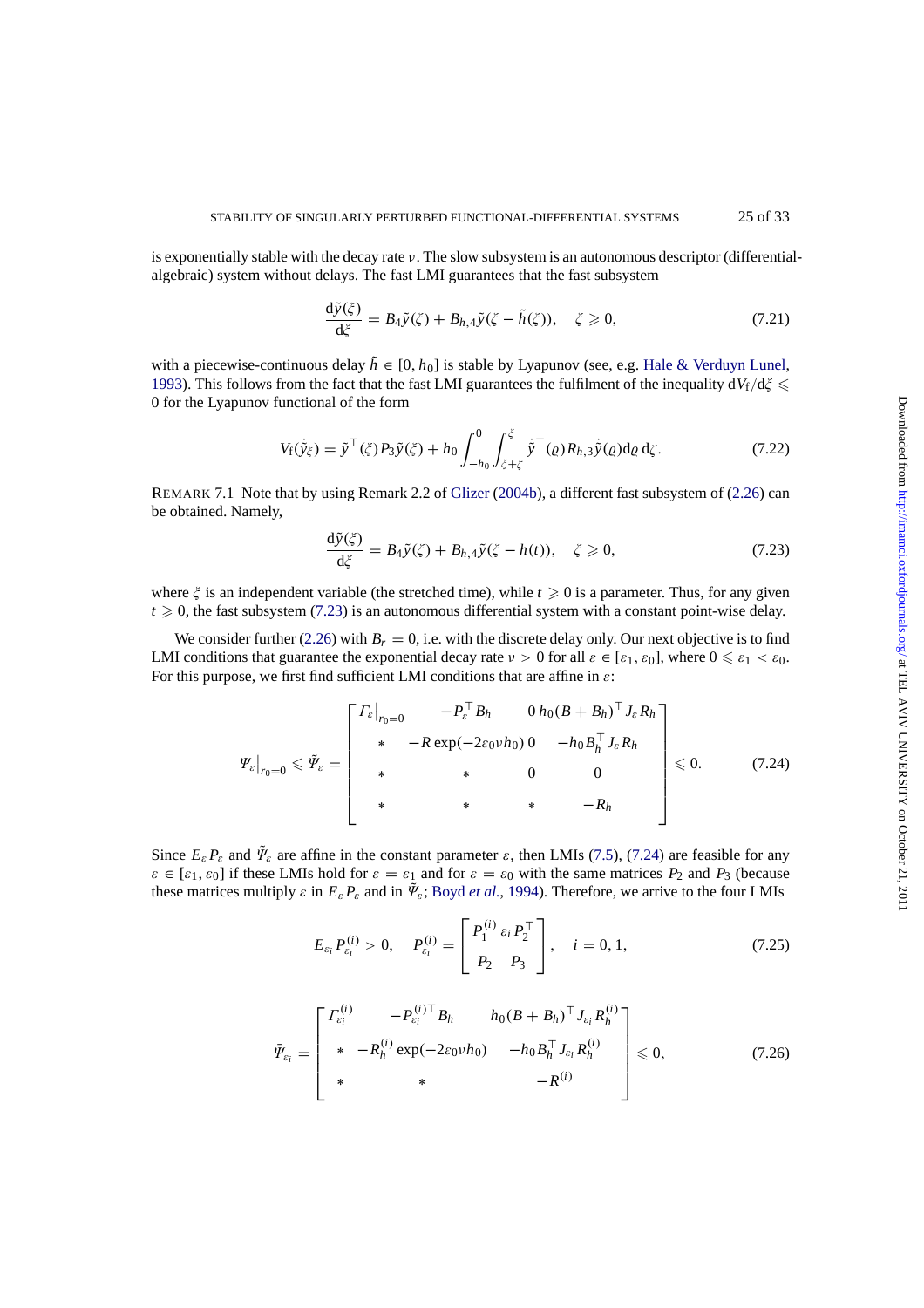<span id="page-25-0"></span>where

$$
\Gamma_{\varepsilon_i}^{(i)} = P_{\varepsilon_i}^{(i)\top} (B + B_h) + (B + B_h)^{\top} P_{\varepsilon_i}^{(i)} + 2\nu E_{\varepsilon_i} P_{\varepsilon_i}^{(i)}.
$$
\n(7.27)

Note that multiplication of LMIs (7.25)–(7.26) with  $i = 0$  by  $\frac{\varepsilon - \varepsilon_1}{\varepsilon_0 - \varepsilon_1}$  and with  $i = 1$  by  $\frac{\varepsilon_0 - \varepsilon}{\varepsilon_0 - \varepsilon_1}$ , and then summation of the resulting LMIs, imply the feasibility of  $E_{\varepsilon} P_{\varepsilon} > 0$  and  $\Psi_{\varepsilon} \leq 0$  for  $\varepsilon \in [\varepsilon_1, \varepsilon_0]$ with

$$
P_1 = \frac{\varepsilon - \varepsilon_1}{\varepsilon_0 - \varepsilon_1} P_1^{(0)} + \frac{\varepsilon_0 - \varepsilon}{\varepsilon_0 - \varepsilon_1} P_1^{(1)}, \quad R_h = \frac{\varepsilon - \varepsilon_1}{\varepsilon_0 - \varepsilon_1} R_h^{(0)} + \frac{\varepsilon_0 - \varepsilon}{\varepsilon_0 - \varepsilon_1} R_h^{(1)}.
$$
 (7.28)

Therefore, the feasibility of  $(7.25)$ – $(7.26)$  guarantees the exponential stability of  $(2.26)$  with the decay rate *ν* for  $\varepsilon \in [\varepsilon_1, \varepsilon_0]$ . Finally, if  $P_1 > 0$ ,  $P_3 > 0$  and  $\Psi_0 < 0$ , then  $E_{\varepsilon} P_{\varepsilon} > 0$  and  $\Psi_{\varepsilon} < 0$  for all small enough  $\varepsilon \geq 0$ . We note that the strict LMI  $\Psi_0 < 0$  can be feasible only if the fast system (7.21) is asymptotically stable.

Summarizing, we have p[roved](#page-24-0) t[he fol](#page-24-0)lowing theorem.

THEOREM 7.1 For a given  $v > 0$ , consider (2.26).

(i) Let there exist an  $n \times n$ -matrix  $P_1 > 0$ , an  $m \times n$ -matrix  $P_2$ , an  $m \times m$ -matrix  $P_3 > 0$  a[nd](#page-24-0)  $(n + n)$ *m*)  $\times$  (*n* + *m*)-matrices  $R_h > 0$  and  $R_r > 0$  such that the LMI  $\Psi_0 < 0$  is feasible, where  $\Psi_{\varepsilon}$  is given by (7.16). Then the fast system (7.21) is asymptotically stable, whereas the full order system (2.26) is exponentially stable with the decay rate  $\nu$  fo[r all s](#page-6-0)mall enough  $\varepsilon \geq 0$ .

(ii) For a given  $\varepsilon > 0$ , if there exist an  $n \times n$ -matrix  $P_1 > 0$ , an  $m \times n$ -matrix  $P_2$ , an  $m \times m$ -matrix  $P_3 > 0$ and  $(n + m) \times (n + m)$ -matrices  $R_h > 0$  and  $R_r > 0$  such that LMIs (7.5) and (7.16) are feasible. Then  $(2.26)$  is exponentially stable wit[h the](#page-24-0) decay rate  $\nu$ .

(iii) For a given  $\varepsilon_0 > 0$ , let there exist  $n \times n$ -matrices  $P_1^{(0)} > 0$ ,  $P_1^{(1)} > 0$ , an  $m \times n$ -matrix  $P_2$ , an  $m \times m$ -matrix  $P_3 > 0$  and  $(n + m) \times (n + m)$ -matrices  $R_h^{(0)} > 0$ ,  $R_h^{(1)} > 0$  such that the LMIs  $E_{\varepsilon_0} P_{\varepsilon_0}^{(0)} > 0$  $E_{\varepsilon_0} P_{\varepsilon_0}^{(0)} > 0$  $E_{\varepsilon_0} P_{\varepsilon_0}^{(0)} > 0$  $E_{\varepsilon_0} P_{\varepsilon_0}^{(0)} > 0$  $E_{\varepsilon_0} P_{\varepsilon_0}^{(0)} > 0$ ,  $\bar{\Psi}_{\varepsilon_0} \leq 0$  and  $\bar{\Psi}_{\varepsilon_1}|_{\varepsilon_1=0} \leq 0$  are feasible with the notat[ions](#page-22-0) given [in](#page-23-0) (7.25)–(7.26). Then [\(2.26\)](#page-6-0) with  $B_r = 0$  is exponentially stable with the decay rate  $\nu$  for all  $\varepsilon \in [0, \varepsilon_0]$ .

REMARK 7.2 If the fast system is not asymptotically stable, but we are looking for conditions in the form of the strict LMIs (in order to use LMI Toolbox of Matlab), we suggest the following: if for small enough  $\varepsilon_1 \in (0, \varepsilon_0)$ , the strict version of LMIs (7.25)–(7.26) is feasible, then the [syste](#page-24-0)m [\(2.26](#page-24-0)) with  $B_r = 0$  is exponentially stable with the decay rate *ν* for all  $\varepsilon \in [\varepsilon_1, \varepsilon_0]$ .

# **8. Examples**

# 8.1 *Example 1*

Consider the system

$$
\begin{bmatrix} 1 & 0 & 0 \ 0 & \varepsilon & 0 \ 0 & 0 & \varepsilon \end{bmatrix} \frac{dz(t)}{dt} = \begin{bmatrix} -2 & 1 & 1 \ 2 & 0 & -1 \ 1 & 1 & 0 \end{bmatrix} z(t - \varepsilon h(t)), \quad t \ge 0,
$$
 (8.1)

where  $z(t) \in E^3$ ,  $\varepsilon > 0$  is a small parameter.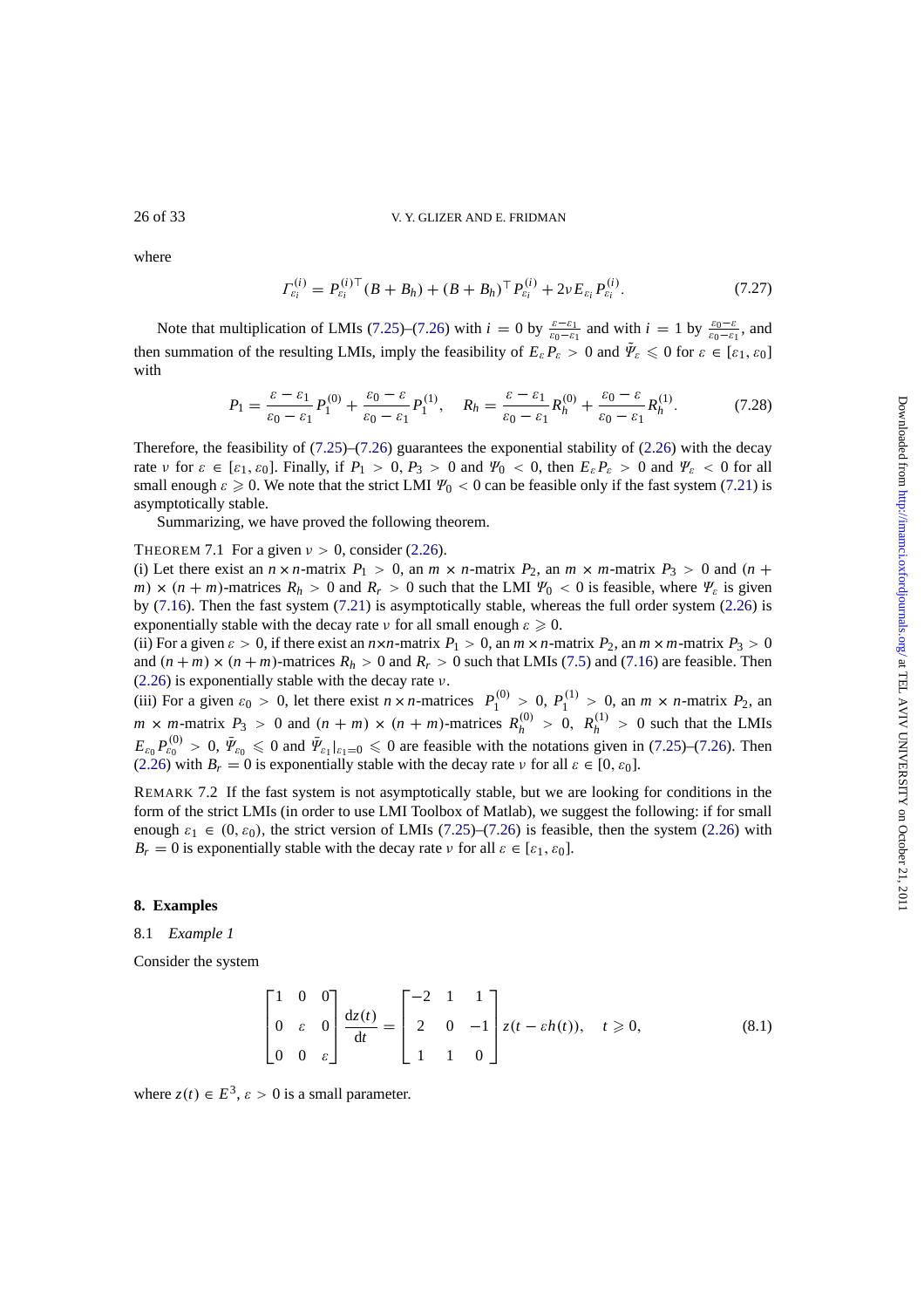We note that in this example the fast system (7.23)

$$
\frac{d\tilde{y}(\xi)}{d\xi} = \begin{bmatrix} 0 & -1 \\ 1 & 0 \end{bmatrix} \tilde{y}(\xi - h(t)), \quad \xi \ge 0,
$$
\n(8.2)

is not asymptotically stable even for  $h(t) \equiv 0$ .

(a) Consider first (8.1) without delay, i.e. for  $h(t) \equiv 0$ . In this case, the characteristic equation of (8.1) is

$$
\varepsilon^2 \lambda^3 + 2\varepsilon^2 \lambda^2 + (1 - 3\varepsilon)\lambda + 1 = 0. \tag{8.3}
$$

The roots  $\lambda_i(\varepsilon)$ ,  $(i = 1, 2, 3)$  $(i = 1, 2, 3)$  $(i = 1, 2, 3)$  of (8.3) have the following asymptotic expansions with respect to  $\varepsilon$ f[or a](#page-25-0)ll its sufficiently small values:

$$
\lambda_1(\varepsilon) = -1 + O(\varepsilon),\tag{8.4}
$$

$$
Re\lambda_2(\varepsilon) = -1/2 + O(\varepsilon), \quad Im\lambda_2(\varepsilon) = (i/\varepsilon)(1 - 3\varepsilon/2 + O(\varepsilon^2)),
$$
\n(8.5)

$$
Re \lambda_3(\varepsilon) = -1/2 + O(\varepsilon), \quad Im \lambda_3(\varepsilon) = -(\mathrm{i}/\varepsilon)(1 - 3\varepsilon/2 + O(\varepsilon^2)), \tag{8.6}
$$

where *i* is the imaginary unit.

It is seen that the root  $\lambda_1(\varepsilon)$  is slow, while  $\lambda_2(\varepsilon)$  and  $\lambda_3(\varepsilon)$  are fast roots.

Let us write down the slow and fast subsystems, associated with the original singularly perturbed system  $(8.1)$ . The slow subsystem is

$$
\frac{\mathrm{d}\bar{x}(t)}{\mathrm{d}t} = -\bar{x}(t). \tag{8.7}
$$

The cha[ract](#page-25-0)eristic equation of (8.7) (the slow characteristic equation) has the form

$$
\bar{\lambda} + 1 = 0,\tag{8.8}
$$

yielding the root  $\bar{\lambda} = -1$ .

The fast system is given by (8.2), where  $h(t) \equiv 0$ . The characteristic equation of the fast system (the fast characteristic equation) has the form

$$
\tilde{\mu}^2 + 1 = 0.\t(8.9)
$$

The roots of (8.9) are  $\tilde{\mu}_1 = i$ ,  $\tilde{\mu}_2 = -i$ .

It is directly obtained that

$$
\lim_{\varepsilon \to +0} \lambda_1(\varepsilon) = \bar{\lambda}, \quad \lim_{\varepsilon \to +0} \varepsilon \lambda_2(\varepsilon) = \tilde{\mu}_1, \quad \lim_{\varepsilon \to +0} \varepsilon \lambda_3(\varepsilon) = \tilde{\mu}_2. \tag{8.10}
$$

Comparing  $\lambda_2(\varepsilon)$ ,  $\lambda_3(\varepsilon)$  with  $\tilde{\mu}_1$ ,  $\tilde{\mu}_2$ , one can conclude that although the roots of the fast characteristic equation are pure imaginary, the fast roots of the original characteristic equation have negative real parts.

We further use LMI Toolbox of MATLAB to verify the feasibility of the strict LMIs of Theorem 7.1 for exponential stability of (8.1) with  $h(t) \equiv 0$ . Given  $\varepsilon = 0.01$ , by solving the strict LMIs (7.5) and  $\Gamma_{\varepsilon}$  < 0 with  $\Gamma_{\varepsilon}$  defined by (7.15), where  $R_r = 0$ ,  $r_0 = h_0 = 0$ , we find that the system (8.1) is exponentially stable with the decay rate  $\nu = 0.484$ . We note that the matrix  $E_{0.01}^{-1}B$  in this example has eigenvalues with real parts  $-0.4845$ . For  $\varepsilon = 0$ , the strict LMI  $\Gamma_0 < 0$  is not feasible since the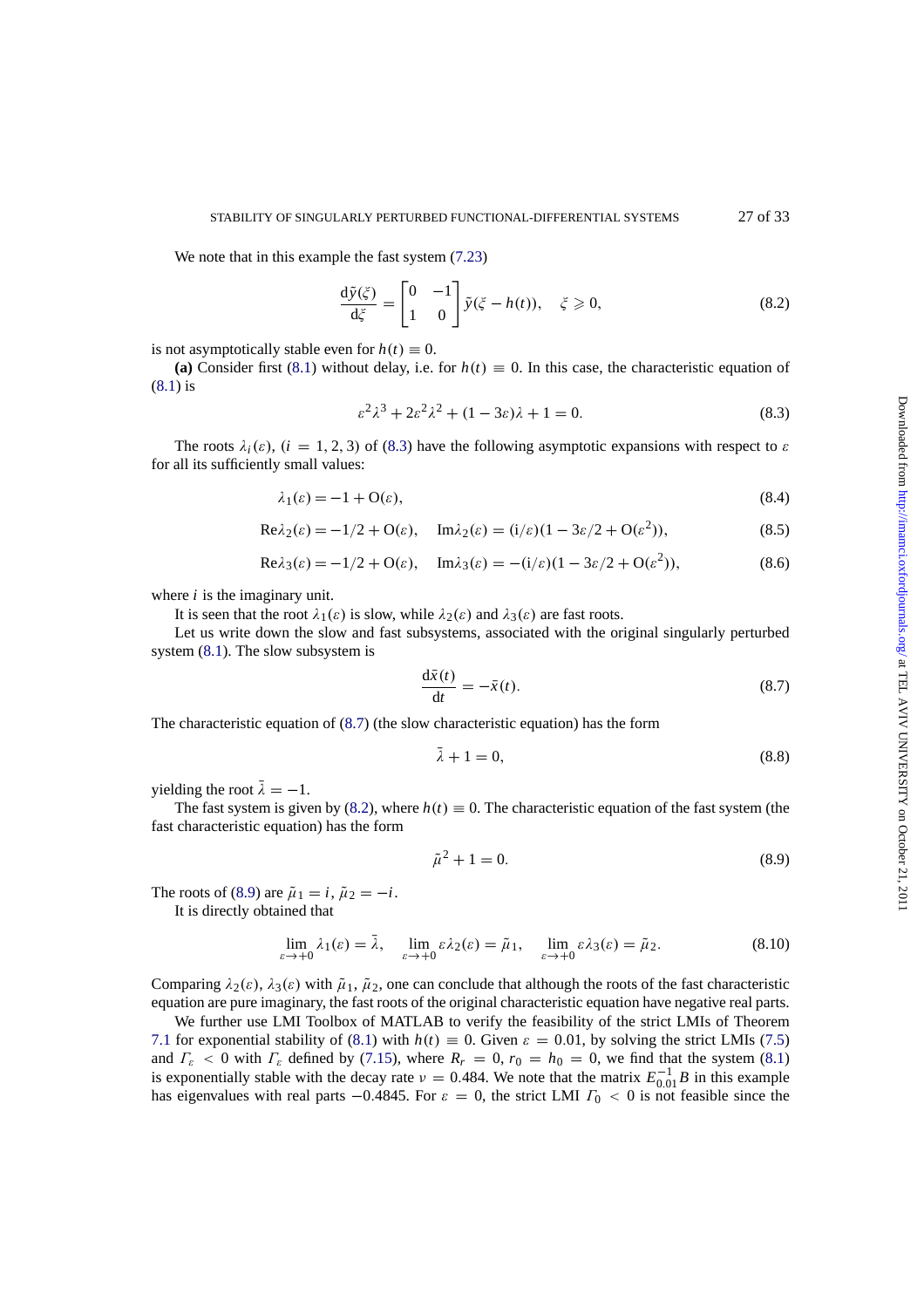fast system is not asymptotically stable. Next, verifying the feasibility of the strict LMIs  $\Gamma_{0.01}^{(0)} < 0$  and  $\Gamma_{0.011}^{(1)}$  < 0 with the same decision variables  $P_2$  and  $P_3$ , we find that the system is exponentially stable with the decay rate  $v = 0.43$  for  $\varepsilon \in [0.01, 0.011]$ .

**(b)** Consider the case of time-varying delay  $h(t) \leq h_0$ . By verifying the feasibility of the strict LMIs (7.16) for  $\varepsilon = 0.01$ , we find that the system (8.1) is exponentially stable with the decay rate  $v = 0.28$ for  $h(t) \le 0.002$ . Solving the strict LMIs (7.25)–(7.26) with  $\varepsilon_0 = 0.011$ ,  $\varepsilon_1 = 0.01$  and with the same decision variables  $P_2$  and  $P_3$ , we find that for  $\varepsilon \in [0.01, 0.011]$ , the system is exponentially stable with the decay rate  $v = 0.23$  for  $h(t) \le 0.002$ .

# 8.2 *Example 2*

Consider the system

$$
\frac{dx(t)}{dt} = -4x(t) + 2x(t - \varepsilon h(t)) + y(t), \quad t \ge 0,
$$
\n(8.11)

$$
\varepsilon \frac{dy(t)}{dt} = x(t) - \omega y(t - \varepsilon h(t)), \quad t \ge 0,
$$
\n(8.12)

where  $x(t)$  and  $y(t)$  are scalar,  $\omega$  is a given positive constant.

**(a)** Consider the case of constant delay *h* given by

$$
h = \frac{\pi}{2\omega}.\tag{8.13}
$$

First of all, note that the system  $(8.11)$ – $(8.12)$  is a particular case of the system  $(2.1)$ – $(2.2)$  with the following scalar functions  $A_i(\eta)$ ,  $(i = 1, ..., 4)$ :

$$
A_1(\eta) = \begin{cases} 2, & -\infty < \eta \le -h, \\ 4, & -h < \eta < 0, \\ 0, & 0 \le \eta < +\infty, \end{cases} \qquad A_2(\eta) = \begin{cases} -1, & -\infty < \eta \le -h, \\ -1, & -h < \eta < 0, \\ 0, & 0 \le \eta < +\infty, \end{cases} \qquad (8.14)
$$

$$
A_3(\eta) = \begin{cases} -1, & -\infty < \eta \leq -h, \\ -1, & -h < \eta < 0, \\ 0, & 0 \leq \eta < +\infty, \end{cases} \qquad A_4(\eta) = \begin{cases} \omega, & -\infty < \eta \leq -h, \\ 0, & -h < \eta < 0, \\ 0, & 0 \leq \eta < +\infty. \end{cases} \qquad (8.15)
$$

Now, let us write down the characteristic equation with respect to  $\lambda$  for the system (8.11)–(8.12)

$$
g_{\rm s}(\lambda,\varepsilon) \stackrel{\triangle}{=} [4 - 2\exp(-\varepsilon\lambda h) + \lambda][\omega\exp(-\varepsilon\lambda h) + \varepsilon\lambda] - 1 = 0. \tag{8.16}
$$

Transforming the variable  $\epsilon \lambda = \mu$  in (8.16) and multiplying the resulting equation by  $\epsilon$ , one can rewrite this characteristic equation in the form

$$
g_{\rm f}(\mu,\varepsilon) \stackrel{\triangle}{=} [4\varepsilon - 2\varepsilon \exp(-\mu h) + \mu] [\omega \exp(-\mu h) + \mu] - \varepsilon = 0. \tag{8.17}
$$

The slow subsystem, associated with the original system (8.11)–(8.12), has the form

$$
\frac{dx_s(t)}{dt} = -\left(2 - \frac{1}{\omega}\right) x_s(t), \quad t \geqslant 0,
$$
\n(8.18)

<span id="page-27-0"></span>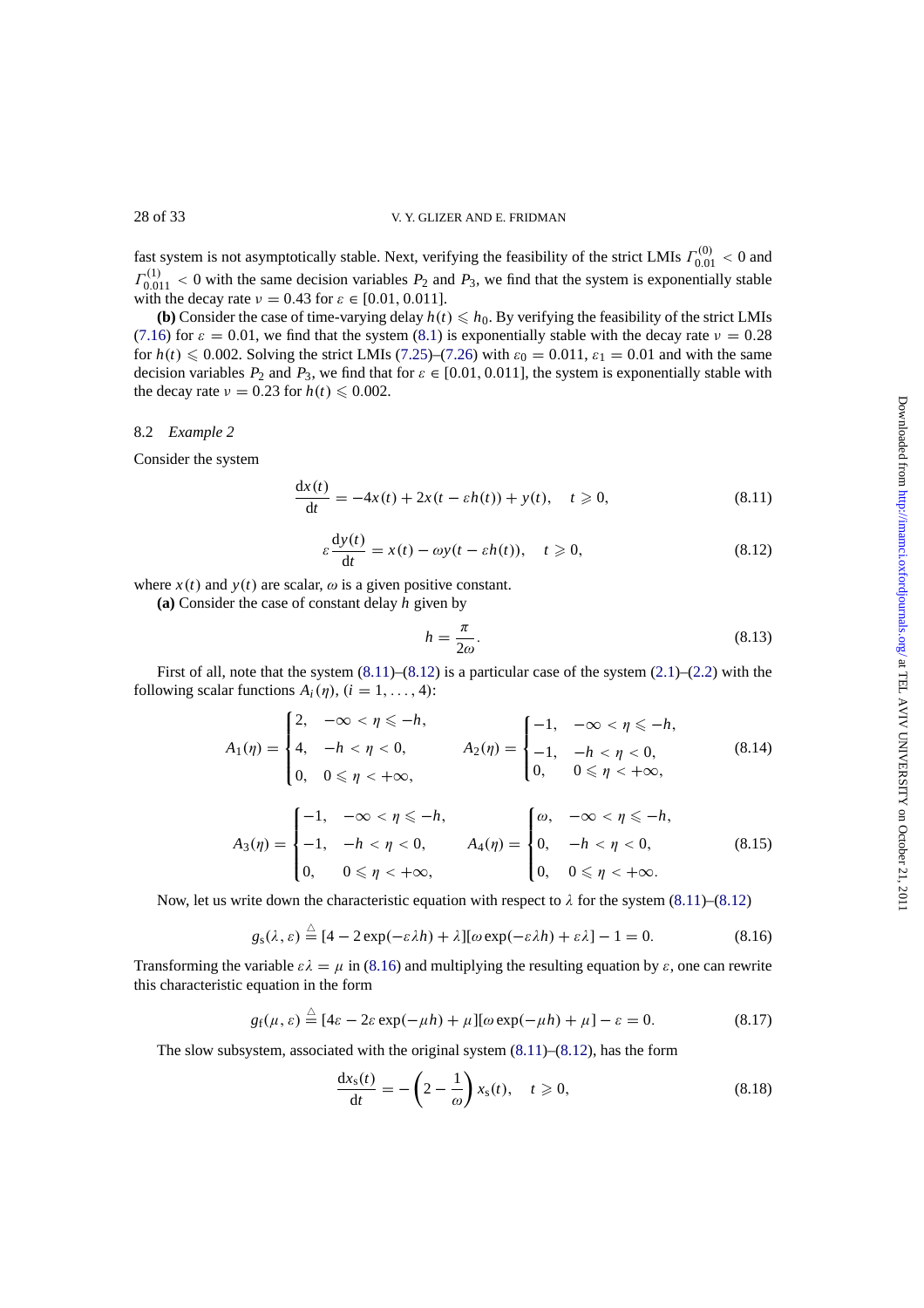and its characteristic equation (the slow characteristic equation) is

$$
\lambda + \left(2 - \frac{1}{\omega}\right) = 0,\tag{8.19}
$$

yielding the root

$$
\bar{\lambda}_1 = -\left(2 - \frac{1}{\omega}\right). \tag{8.20}
$$

It is clear that this root is negative if and only if  $\omega > 1/2$ .

The fast subsystem has the form

$$
\frac{dy_f(\zeta)}{d\zeta} = -\omega y_f(\zeta - h), \quad \zeta \ge 0,
$$
\n(8.21)

and its characteristic equation (the fast characteristic equation) is

$$
\det \Delta_f(\mu) \stackrel{\triangle}{=} -\omega \exp(-\mu h) - \mu = 0. \tag{8.22}
$$

It can be verified directly that (8.22) has two simple pure imaginary roots

$$
\tilde{\mu}_1 = i\omega, \quad \tilde{\mu}_2 = -i\omega,\tag{8.23}
$$

where i is the imaginary unit.

Consider any root  $\tilde{\mu} \neq \pm i\omega$  of (8.22). It can be observed immediately that Re $\tilde{\mu} \neq 0$ . Let us show that Re $\tilde{\mu}$  < 0. One can represent this root as  $\tilde{\mu} = \tilde{\mu}_{\text{Re}} + i \tilde{\mu}_{\text{Im}}$ , where  $\tilde{\mu}_{\text{Re}}$  and  $\tilde{\mu}_{\text{Im}}$  are real values. Substituting this representation into (8.22) instead of  $\mu$ , substituting  $\pi/(2\omega)$  instead of *h*, and equating separately the real and imaginary values on both sides of the resulting equation yields (after some rearrangement) the following system of equations with respect to  $\tilde{\mu}_{\text{Re}}$  and  $\tilde{\mu}_{\text{Im}}$ :

$$
\exp\left(-\frac{\pi}{2}\cdot\frac{\tilde{\mu}_{\text{Re}}}{\omega}\right)\cos\left(\frac{\pi}{2}\cdot\frac{\tilde{\mu}_{\text{Im}}}{\omega}\right) = -\frac{\tilde{\mu}_{\text{Re}}}{\omega},\tag{8.24}
$$

$$
\exp\left(-\frac{\pi}{2}\cdot\frac{\tilde{\mu}_{\text{Re}}}{\omega}\right)\sin\left(\frac{\pi}{2}\cdot\frac{\tilde{\mu}_{\text{Im}}}{\omega}\right) = \frac{\tilde{\mu}_{\text{Im}}}{\omega}.
$$
 (8.25)

Assume that  $\tilde{\mu}_{Re} > 0$ . Then,  $0 < \exp\left(-\frac{\pi}{2} \cdot \frac{\tilde{\mu}_{Re}}{\omega}\right) < 1$ , and , due to (8.25),  $\left|\frac{\tilde{\mu}_{Im}}{\omega}\right| < 1$ . The latter means that cos  $(\frac{\pi}{2} \cdot \frac{\tilde{\mu}_{Im}}{\omega}) > 0$ . Hence, the expression in the left-hand side of (8.24) is positive. However, according to the above made assumption that  $\tilde{\mu}_{Re} > 0$ , the expression in the right-hand side of (8.24) is negative. This contradiction implies that  $\tilde{\mu}_{\text{Re}} < 0$ , i.e. any root  $\tilde{\mu} \neq \pm i\omega$  of (8.22) has negative real part.

Using the above presented analysis of roots of the slow and fast characteristic equations and results of Sections 4 and 5, one can conclude that, for all sufficiently small  $\varepsilon > 0$ , all roots  $\lambda(\varepsilon)$  of the original characteristic equation (8.16) (excepting three ones) satisfy the inequality  $Re\lambda(\varepsilon) < -\gamma/\varepsilon$  with some positive constant  $\gamma$  independent of  $\varepsilon$ . It is clear that all these roots are the fast roots of (8.16). The three other roots of (8.16) are: (a) the slow root  $\lambda_{s1}(\varepsilon)$ , corresponding to the root  $\bar{\lambda}_1$  of the slow characteristic equation (8[.1](#page-9-0)9); ([b\)](#page-12-0) the fast roots  $\lambda_{f1}(\varepsilon) = \mu_1(\varepsilon)/\varepsilon$  and  $\lambda_{f2}(\varepsilon) = \mu_2(\varepsilon)/\varepsilon$ , where  $\mu_1(\varepsilon)$  and  $\mu_2(\varepsilon)$  are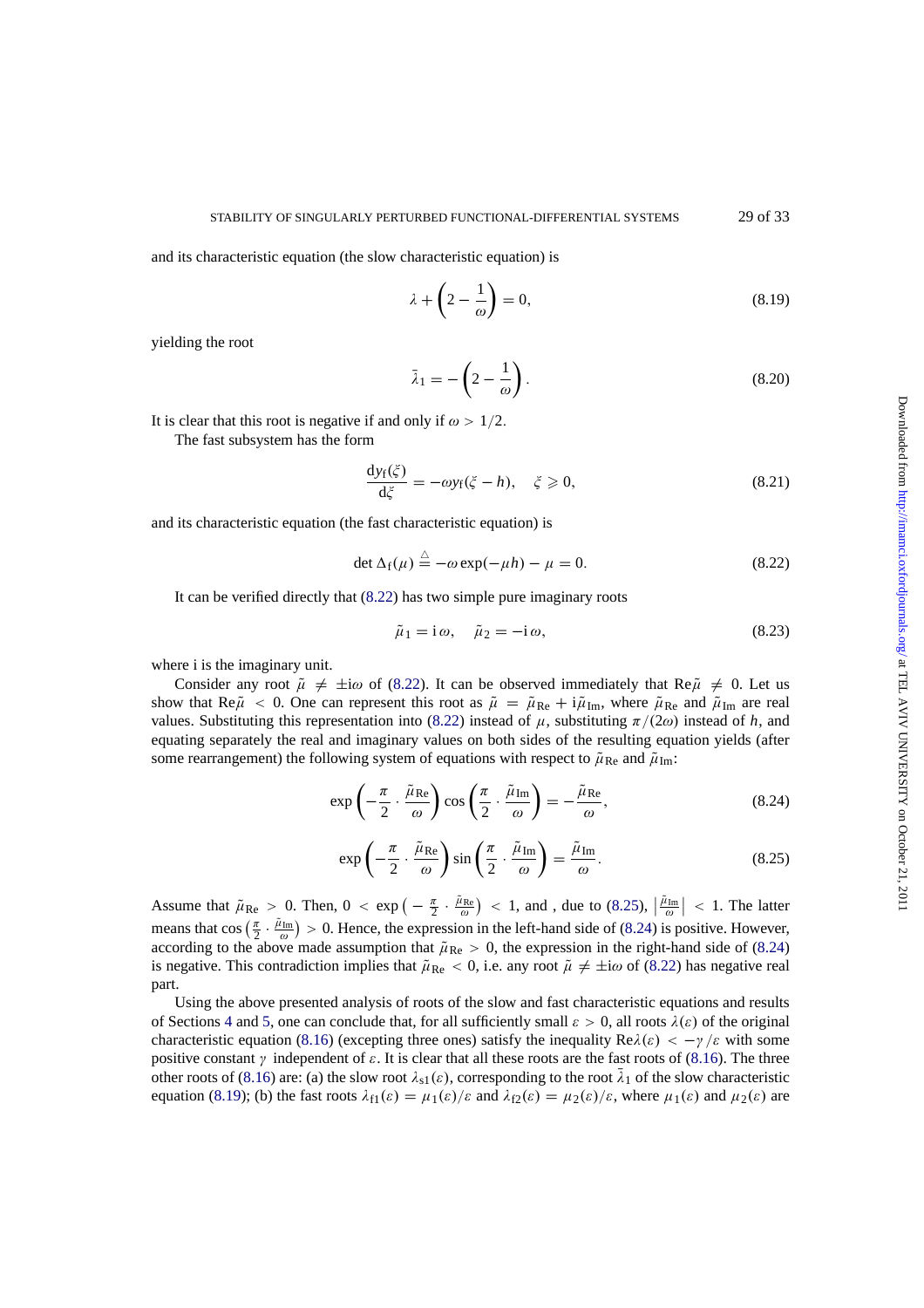the roots of (8.17), corresponding to the roots  $\tilde{\mu}_1$  and  $\tilde{\mu}_2$ , respectively, of the fast characteristic equation (8.22). Below, based on results of Sections 4 and 5, we construct the first-order asymptotic expansions for  $\lambda_{s1}(\varepsilon)$  and  $\mu_{\alpha}(\varepsilon)$ ,  $(\alpha = 1, 2)$ . We start with  $\lambda_{s1}(\varepsilon)$ . Using Corollary 4.1, (2.12), (4.11), (8.15), (8.16), (8.20) and the fact that  $\bar{\lambda}_1$  is a simple root of the slow characteristic equation (8.19) directly yields that, for all suffic[iently](#page-27-0) small  $\varepsilon > 0$ , the root  $\lambda_1(\varepsilon)$  can be represented in the form (4.12) with  $p = 1$ , where

$$
\bar{\lambda}_1^1 = \frac{1}{\omega} \left( \frac{1}{\omega} - 2 \right) \left( 2h\omega - h + \frac{1}{\omega} \right). \tag{8.26}
$$

Now, proceed to  $\mu_{\alpha}(\varepsilon)$ ,  $(\alpha = 1, 2)$ . By using Lemma 5.1, (5.7), (5.14), (8.[17\),](#page-10-0) [\(8](#page-10-0).22), (8.23) and the fact that  $\mu_{\alpha}(\varepsilon)$ ,  $(\alpha = 1, 2)$  are simple roots of (8.17), one immediately obtains that, for all sufficiently small  $\varepsilon > 0$ , the roots  $\mu_{\alpha}(\varepsilon)$ ,  $(\alpha = 1, 2)$  can be represented in the form (5.15), where

$$
\tilde{\mu}_1^1 = -\rho - i\theta, \quad \tilde{\mu}_2^1 = -\rho + i\theta, \quad \rho = \frac{h\omega^2}{\omega^2(h^2\omega^2 + 1)}, \quad \theta = \frac{1}{\omega(h^2\omega^2 + 1)}.
$$
 (8.27)

The latter means that

$$
\lim_{\varepsilon \to +0} \text{Re}(\lambda_{f,\alpha}(\varepsilon)) = -\rho < 0, \quad \alpha = 1, 2. \tag{8.28}
$$

Therefore, by virtue of Lemma 6.1, we obtain that for any constant  $\nu$ , satisfying the inequality

$$
0 < \nu < \min\left\{ \left( 2 - \frac{1}{\omega} \right), \rho \right\},\tag{8.29}
$$

t[h](#page-16-0)ere exists a number  $\varepsilon(v) > 0$  such [tha](#page-16-0)t, for all  $\varepsilon \in (0, \varepsilon(v))$ , any root  $\lambda(\varepsilon)$  of the original characteristic equation (8.16) satisfies the inequality  $\text{Re}\lambda(\varepsilon) \leq -\nu$ . Hence, due to Theorem 6.2, the system (8.11)– (8.12) is exponentially stable uniformly with respect to  $\varepsilon$  for all sufficiently small  $\varepsilon > 0$  with the decay rate  $\bar{\nu} < \nu$ .

**(b)** C[onsid](#page-27-0)er the case of time-varying delay  $h(t) \leq h_0$  and  $\omega = 1$ . Applying the item (iii) of [Theor](#page-27-0)em 7.1 and verifying the feasibility of the corresponding LMIs with the [sam](#page-17-0)e decision va[riable](#page-27-0)s *P*<sub>2</sub> and *P*<sub>3</sub>, we find that for  $\varepsilon \in [0, 0.5]$ , the system is exponentially stable with the decay rate  $v = 0.2$ for  $h(t) \leq 0.4$ .

We note that in this example our LMI approach, which is based on the simple Lyapunov–Krasovskii functiona[l, ca](#page-25-0)n treat only comparatively small delays, where the fast subsystem is exponentially stable.

# **9. Conclusions**

In this paper, the singularly perturbed linear differential system with a small delay of order of the singular perturbation parameter  $\varepsilon > 0$  was treated. In the case of time-invariant system, the asymptotic behaviour of the set of roots of its characteristic equation has been investigated. For this purpose, the original singularly perturbed system was decomposed asymptotically into two much simpler  $\varepsilon$ -free subsystems, the slow and fast ones. The characteristic equations of these subsystems (the slow and fast characteristic equations) also are  $\varepsilon$ -free, and they are much simpler than the one (the original characteristic equation) for the original singularly perturbed system. It was also shown that the original characteristic equation can be decomposed asymptotically into two much simpler  $\varepsilon$ -free equations of the polynomial and quasipolynomial type. The connection between the asymptotic decomposition of the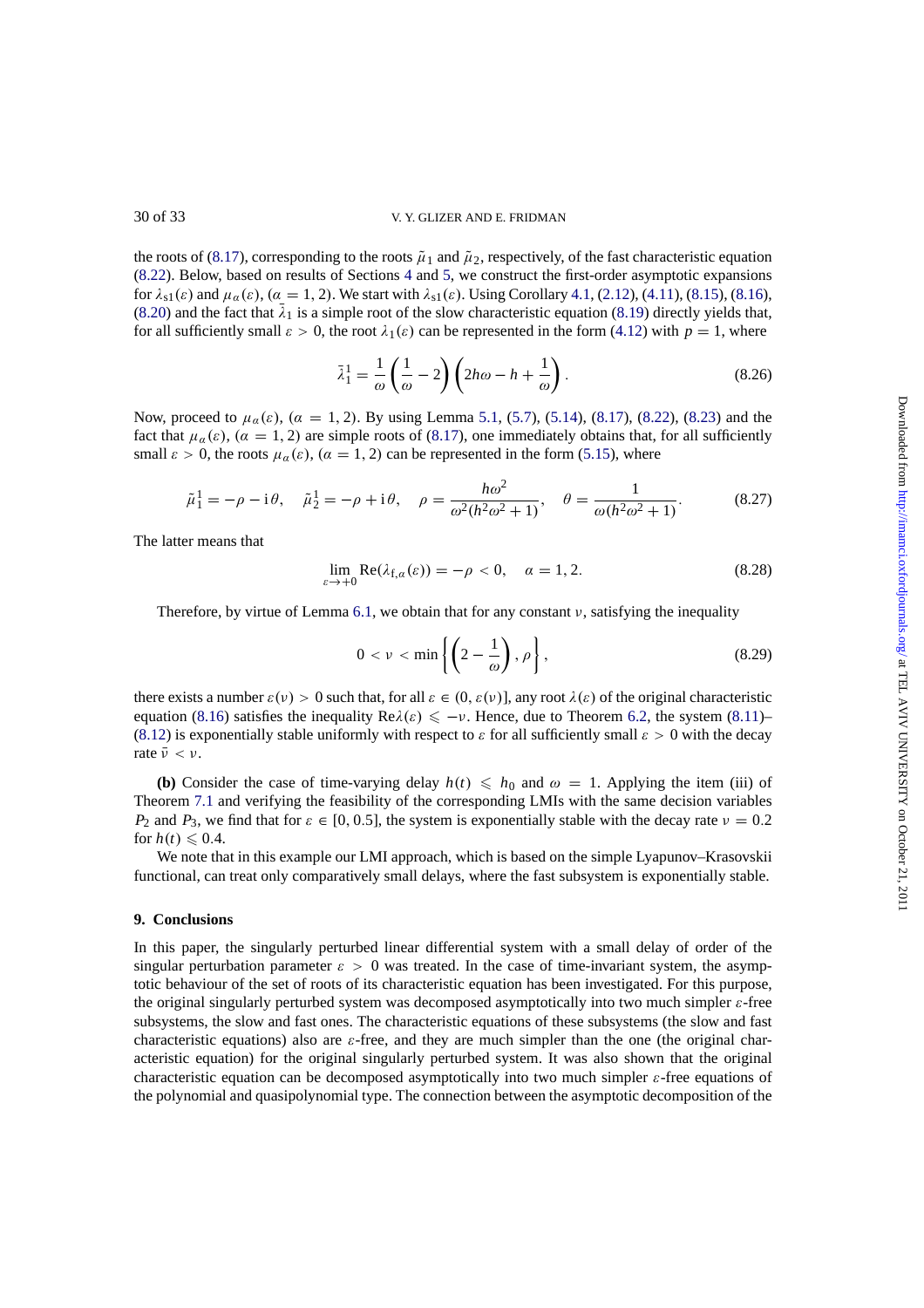<span id="page-30-0"></span>original singularly perturbed system and the asymptotic decomposition of its characteristic equation was established.

Based on the assumed structure of the sets of roots of the slow and fast characteristic equations, the structure of the set of roots of the original characteristic equation (including qualitative properties and asymptotic expansion of the roots with respect to  $\varepsilon$ ) has been derived. It is important to note that the assumptions, on which the final result is based, are  $\varepsilon$ -free. The intermediate results also are  $\varepsilon$ -free. However, the final result, the structure of the set of roots of the original characteristic equation, is valid for all sufficiently small  $\varepsilon > 0$ , i.e. robustly with respect to this parameter. The results on the structure of roots of the characteristic equation have been applied to the analysis of the exponential stability of the original singularly perturbed system. The exponential stability of this system was established not only in the case where the fast subsystem is exponentially stable but also in the case where the characteristic equation of the fast subsystem has pure imaginary roots.

Along with the method of studying the exponential stability of a singularly perturbed time delay system, based on the asymptotic analysis of its spectrum, an LMI method also was developed for singularly perturbed systems with time-varying (point-wise and distributed) delays. Like the former, the latter also includes the case of no exponential stability of the fast subsystem. In this case, the LMI method can guarantee the exponential stability of the full order system uniformly in  $\varepsilon \in [\varepsilon_1, \varepsilon_0]$ , where  $\varepsilon_1 > 0$  can be chosen arbitrary close to zero.

In the case of a constant delay, the LMI method is more conservative than the method of spectrum analysis. However, in the case of a variable delay, the latter is not applicable to the study of the exponential stability, while the former is. It was shown how these two methods can complement each other in the analysis of the exponential stability of singularly perturbed time delay systems.

#### **REFERENCES**

BELLMAN, R. (1953) *Stability Theory of Differential Equations.* New York: McGraw-Hill.

BELLMAN, R. & COOKE, K. L. (1963) *Differential-Difference Equations.* New York: Academic Press.

- BOYD, S., EL GHAOUI, L., FERON, E. & BALAKRISHNAN, V. (1994) *Linear Matrix Inequality in Systems and Control Theory.* Philadelphia, PA: SIAM.
- CHEN, J., FU, P. & NICULESCU, S.-I. (2006) Asymptotic behavior of imaginary zeros of linear systems with commensurate delays. *Proceedings of the 45th IEEE Conference on Decision and Control*, San-Diego, CA, USA, December 13–15. New York: Institute of Electrical and Electronics Engineers, pp. 1375–1380.
- CHEN, J., FU, P. & NICULESCU, S.-I. (2008) An eigenvalue perturbation stability analysis approach with applications to time-delay and polynomially dependent systems. *Proceedings of the 7th World Congress on Intelligent Control and Automation*, Chongqing, China, June 25–27. New York: Institute of Electrical and Electronics Engineers, pp. 307–312.
- CHEN, W.-H., YANG, SH.-T., LU, X. & SHEN, YA. (2010) Exponential stability and exponential stabilization of singularly perturbed stochastic systems with time-varying delay. *Int. J. Robust Nonlinear Control*, **20**, 2021– 2044.
- DRAGAN, V. & IONITA, A. (1999) Exponential stability for singularly perturbed systems with state delays. *Proceedings of the 6th Colloquium on the Qualitative Theory of Differential Equations*, Szeged, Hungary: Szeged University August 10–14, pp. 1–8.
- FRIDMAN, E. (1996) Decoupling transformation of singularly perturbed systems with small delays. *Z. Angew. Math. Mech.*, **82**,201–204.
- FRIDMAN, E. (2002a) Effects of small delays on stability of singularly perturbed systems. *Automat. J. IFAC*, **38**, 897–902.
- FRIDMAN, E. (2002b) Stability of singularly perturbed differential-difference systems: an LMI approach, *Dyn. Continuous Discrete Impulsive Syst. Ser. B Appl. Algorithms*, **9**, 201–212.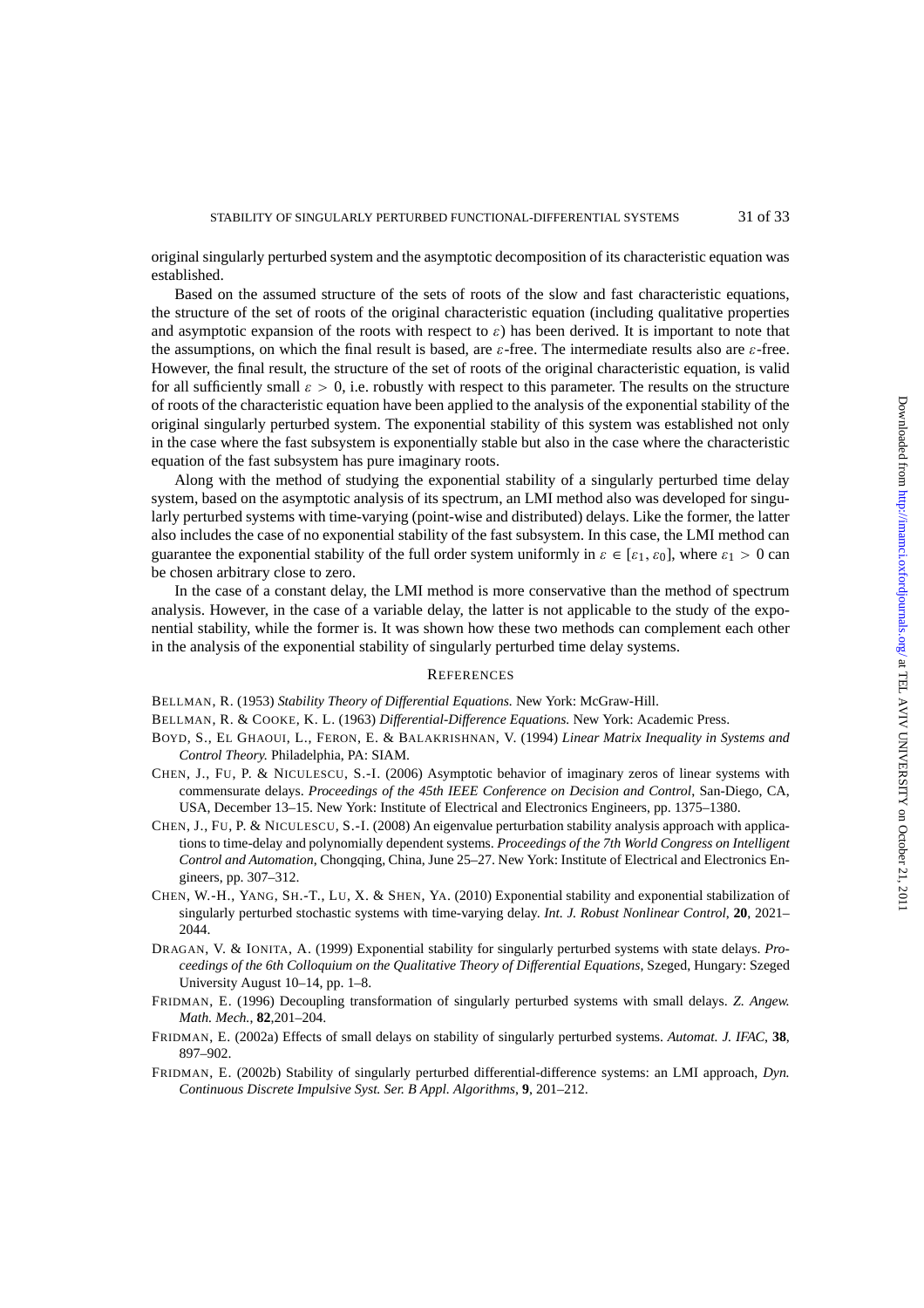<span id="page-31-0"></span>

- FRIDMAN, E. (2002c) Stability of linear descriptor systems with delay: a Lyapunov-based approach. *J. Math. Anal. Appl.*, **273**, 24–44.
- FRIDMAN, E. (2006) Robust sampled-data *H*<sup>∞</sup> control of linear singularly perturbed systems. *IEEE Trans. Automat. Control*, **51**, 470–475.
- FRIDMAN, E. & SHAKED, U. (2002) An improved stabilization method for linear time-delay systems. *IEEE Trans. Automat. Control*, **47**, 1931–1937.
- FU, P., CHEN, J. & NICULESCU, S.-I. (2007) High-order analysis of critical stability properties of linear timedelay systems. *Proceedings of the 2007 American Control Conference*, New York City, USA, July 11–13. New York: Institute of Electrical and Electronics Engineers , pp. 4921–4926.
- GANTMACHER, F. R. (1974) *The Theory of Matrices*, Vol. 2. New York: Chelsea.
- GLIZER, V. Y. (1999) Stabilizability and detectability of singularly perturbed linear time-invariant systems with delays in state and control. *J. Dyn. Control Syst.*, **5**, 153–172.
- GLIZER, V. Y. (2003) Blockwise estimate of the fundamental matrix of linear singularly perturbed differential systems with small delay and its application to uniform asymptotic solution. *J. Math. Anal. Appl.*, **278**, 409– 433.
- GLIZER, V. Y. (2004a) On stabilization of nonstandard singularly perturbed systems with small delays in state and control. *IEEE Trans. Automat. Control*, **49**, 1012–1016.
- GLIZER, V. Y. (2004b) Observability of singularly perturbed linear time-dependent differential systems with small delay, *J. Dyn. Control Syst.*, **10**, 329–363.
- GLIZER, V. Y. (2007) Infinite horizon quadratic control of linear singularly perturbed systems with small state delays: an asymptotic solution of Riccati-type equations. *IMA J. Math. Control Inf.*, **24**, 435–459.
- GLIZER, V. Y. (2009)  $L^2$ -stabilizability conditions for a class of nonstandard singularly perturbed functionaldifferential systems. *Dyn. Continuous Discrete Impulsive Syst. Ser. B Appl. Algorithms*, **16**, 181–213.
- GLIZER, V. Y. & FRIDMAN, E. (2000)  $H_{\infty}$  control of linear singularly perturbed systems with small state delay. *J. Math. Anal. Appl.*, **250**, 49–85.
- GU, K., KHARITONOV, V. & CHEN, J. (2003) *Stability of Time-Delay Systems*. Boston: Birkhauser.
- HALANAY, A. (1966) *Differential Equations: Stability, Oscillations, Time Lags*. New York: Academic Press.
- HALANAY, A. & RASVAN, V. (1997) Stability radii for some propagation models. *IMA J. Math. Control Inf.*, **14**, 95–107.
- HALE, J. K. & VERDUYN LUNEL, S. M. (1993) *Introduction to Functional Differential Equations*. New York: Springer.
- HARTMAN, P. (2002) *Ordinary Differential Equations*. Philadelphia, PA: SIAM.
- KHALIL, H. K. (2001) *Nonlinear Systems*. Upper Saddle River, NJ: Prentice Hall.
- KOKOTOVIC, P. V., KHALIL, H. K. & O'REILLY, J. (1986) *Singular Perturbation Methods in Control: Analysis and Design*. London: Academic Press.
- KOLMOGOROV, A. N. & FOMIN, S. V. (1975) *Introductory Real Analysis*. Mineola, NY: Dover Publications Inc.
- LUSE, D. W. (1986) Frequency domain results for systems with multiple time scales. *IEEE Trans. Automat. Control*, **31**, 918–924.
- LUSE, D. W. & KHALIL, H. K. (1985) Frequency domain results for systems with slow and fast dynamics. *IEEE Trans. Automat. Control*, **30**, 1171–1179.
- LYAPUNOV, A. M. (1966) *Stability of Motion*. New York: Academic Press.
- O'MALLEY JR, R. E. (1991) *Singular Perturbation Methods for Ordinary Differential Equations*. New York: Springer.
- RASVAN, V. (1983) *Absolute Stability of Time Lag Control Systems*. Moscow-Leningrad: Nauka (in Russian).
- SCHWARTZ, L. (1967) *Analyse Mathematique*, Vol. I. Paris, France: Hermann.
- VASIL'EVA, A. B., BUTUZOV, V. F. & KALACHEV, L. V. (1995) *The Boundary Function Method for Singular Perturbation Problems*. Philadelphia, PA: SIAM.